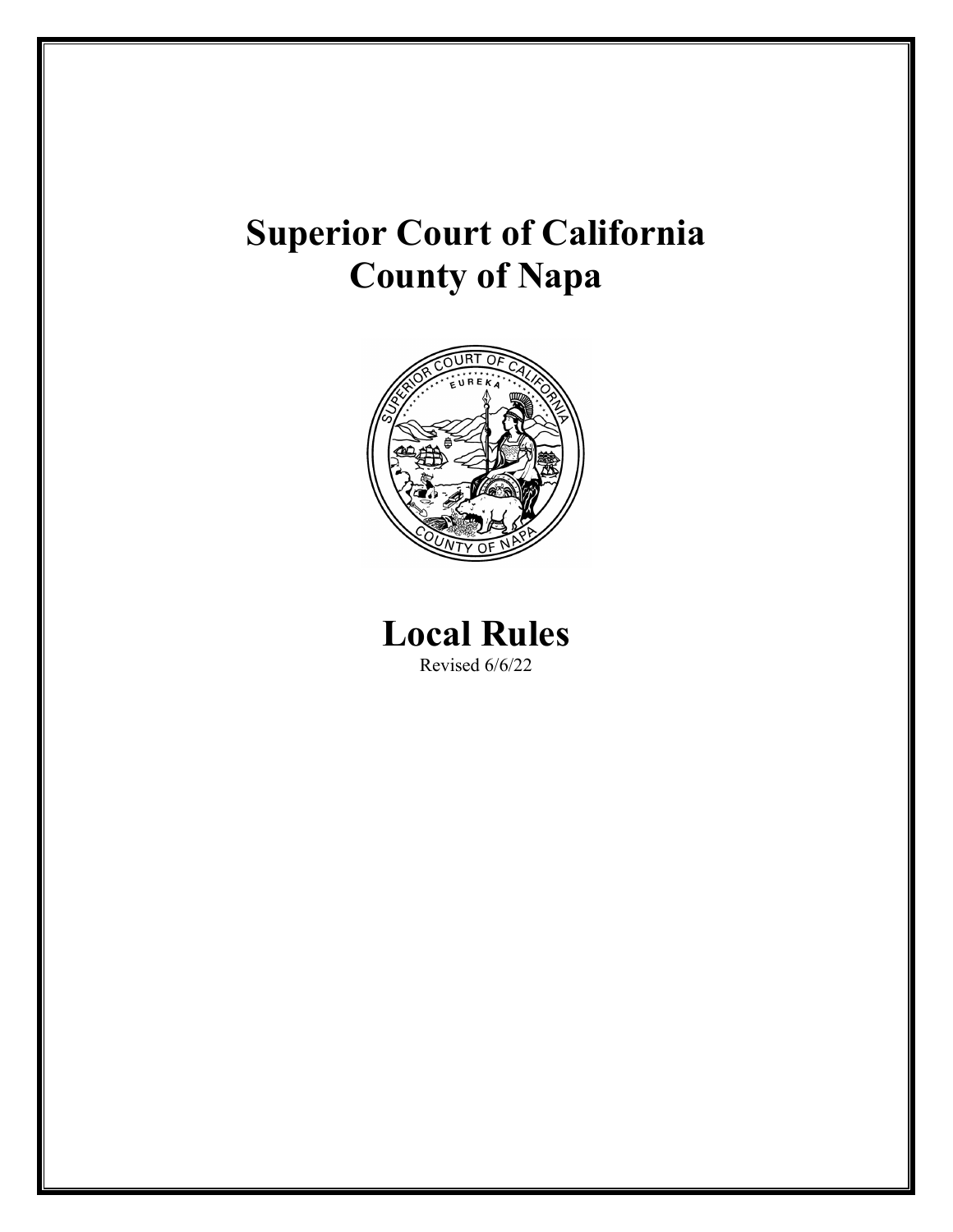|              |        | <u>AND THE DATE OF ADOPTION/LATEST REVISION</u> |        |      |         |
|--------------|--------|-------------------------------------------------|--------|------|---------|
|              |        |                                                 |        |      |         |
| $\mathbf{1}$ | 7/1/02 | 6.3                                             | 7/1/02 | 10.5 | 7/1/20  |
| 1.1          | 7/1/20 | 6.4                                             | 7/1/03 | 10.6 | 1/1/12  |
| 1.2          | 1/1/16 | 6.5                                             | 1/1/17 | 10.7 | 1/1/12  |
| 1.3          | 7/1/02 | 6.6.1                                           | 7/1/20 | 10.8 | 1/1/12  |
| 2.1          | 1/1/12 | 6.6.2                                           | 1/1/07 | 10.9 | 4/18/22 |
| 2.2          | 1/1/11 | 6.6.3                                           | 7/1/02 | 11.1 | 7/1/09  |
| 2.3          | 1/1/11 | 6.7                                             | 1/1/16 | 11.2 | 1/1/12  |
| 2.4          | 1/1/20 | 6.8                                             | 1/1/06 | 11.3 | 1/1/12  |
| 2.5          | 1/1/11 | 6.9                                             | 7/1/17 | 11.4 | 1/1/26  |
| 2.6          | 1/1/11 | 6.10                                            | 7/1/17 | 11.5 | 7/1/09  |
| 2.7          | 1/1/11 | 6.11                                            | 1/1/18 | 11.6 | 1/1/18  |
| 2.8          | 7/1/14 | 6.12                                            | 1/1/18 | 11.7 | 7/1/18  |
| 2.9          | 1/1/11 | 7.1                                             | 1/1/17 | 11.8 | 1/1/16  |
| 2.10         | 1/1/11 | 7.2                                             | 1/1/17 |      |         |
| 2.11         | 1/1/11 | 7.3                                             | 1/1/17 |      |         |
| 2.12         | 1/1/11 | 7.4                                             | 1/1/21 |      |         |
| 2.13         | 1/1/11 | 7.5                                             | 1/1/17 |      |         |
| 2.14         | 1/1/19 | 7.6                                             | 1/1/20 |      |         |
| 2.15         | 1/1/17 | 7.7                                             | 7/1/20 |      |         |
| 2.16         | 7/1/13 | 7.8                                             | 1/1/17 |      |         |
| 2.17         | 7/1/17 | 7.9                                             | 1/1/17 |      |         |
| 3.1          | 1/1/16 | 7.10                                            | 1/1/21 |      |         |
| 3.2          | 1/1/16 | 7.11                                            | 1/1/17 |      |         |
| 3.3          | 7/1/20 | 7.12                                            | 1/1/17 |      |         |
| 3.4          | 7/1/08 | 7.13                                            | 1/1/17 |      |         |
| 3.5          | 1/1/16 | 8.1                                             | 1/1/99 |      |         |
| 3.6          | 1/1/16 | 8.2                                             | 1/1/12 |      |         |
| 3.7          | 1/1/16 | 9                                               | 7/1/02 |      |         |
| 3.8          | 1/1/19 | 9.1                                             | 1/1/11 |      |         |
| 3.9          | 1/1/19 | 9.2                                             | 1/1/11 |      |         |
| 4.1          | 7/1/14 | 9.3                                             | 1/1/11 |      |         |
| 4.2          | 7/1/02 | 9.4                                             | 1/1/13 |      |         |
| 4.2.1        | 7/1/16 | 9.5                                             | 1/1/17 |      |         |
| 4.3          | 1/1/16 | 9.6                                             | 7/1/12 |      |         |
| 4.4          | 7/1/06 | 9.7                                             | 1/1/18 |      |         |
| 4.5          | 1/1/06 | 9.8                                             | 1/1/17 |      |         |
| 4.6          | 7/1/09 | 9.9                                             | 1/1/17 |      |         |
| 4.7          | 1/1/13 | 9.10                                            | 7/1/20 |      |         |
| 5.1          | 7/1/93 | 10.1                                            | 7/1/20 |      |         |
| 5.2          | 1/1/99 | 10.2                                            | 7/1/20 |      |         |
| 6.1          | 7/1/02 | 10.3                                            | 1/1/12 |      |         |
| 6.2          | 1/1/11 | 10.4                                            | 7/1/20 |      |         |
|              |        |                                                 |        |      |         |

## **LIST OF CURRENTLY EFFECTIVE RULES AND THE DATE OF ADOPTION/LATEST REVISION**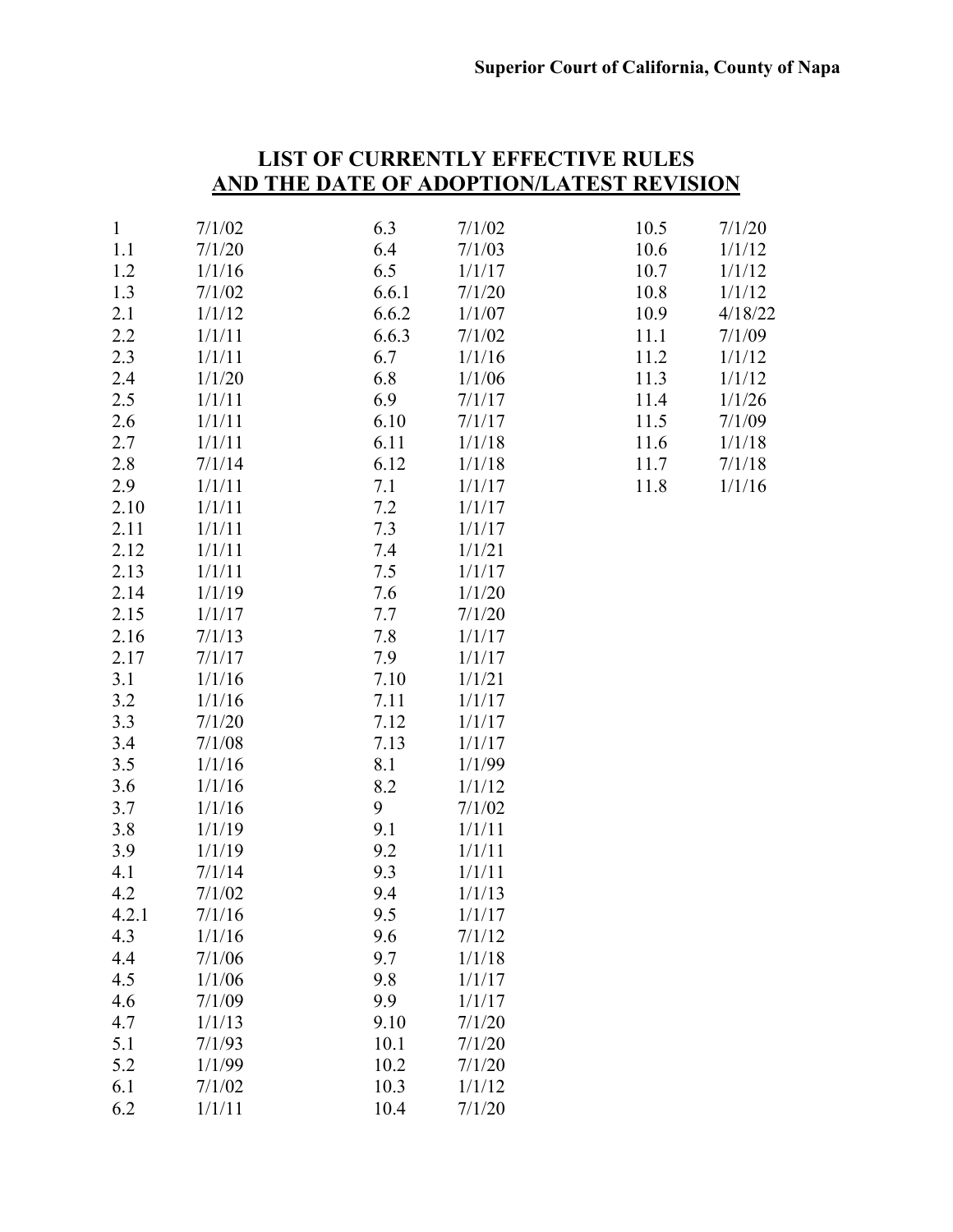## **TABLE OF CONTENTS**

| <b>RULE 1:</b> |                                                                          |  |
|----------------|--------------------------------------------------------------------------|--|
| 1.1            |                                                                          |  |
| 1.2            |                                                                          |  |
| 1.3            |                                                                          |  |
| <b>RULE 2:</b> |                                                                          |  |
| 2.1            |                                                                          |  |
| 2.2            |                                                                          |  |
| 2.3            | Presiding Judge, Assistant Presiding Judge, and Acting Presiding Judge 2 |  |
| 2.4            |                                                                          |  |
| 2.5            |                                                                          |  |
| 2.6            |                                                                          |  |
| 2.7            | Compensation of Court-Appointed Counsel and Investigators  4             |  |
| 2.8            |                                                                          |  |
| 2.9            |                                                                          |  |
| 2.10           |                                                                          |  |
| 2.11           |                                                                          |  |
| 2.12           |                                                                          |  |
| 2.13           |                                                                          |  |
| 2.14           |                                                                          |  |
| 2.15           |                                                                          |  |
| 2.16           |                                                                          |  |
| 2.17           |                                                                          |  |
| <b>RULE 3:</b> |                                                                          |  |
| 3.1            |                                                                          |  |
| 3.2            |                                                                          |  |
| 3.3            |                                                                          |  |
| 3.4            |                                                                          |  |
| 3.5            |                                                                          |  |
| 3.6            |                                                                          |  |
| 3.7            |                                                                          |  |
| 3.8            |                                                                          |  |
| 3.9            |                                                                          |  |
| <b>RULE 4:</b> |                                                                          |  |
| 4.1            |                                                                          |  |
| 4.2            |                                                                          |  |
| 4.2.1          | Plea in Absentia in Non-Domestic Violence ("DV") Misdemeanor Cases 12    |  |
| 4.3            |                                                                          |  |
| 4.4            |                                                                          |  |
| 4.5            |                                                                          |  |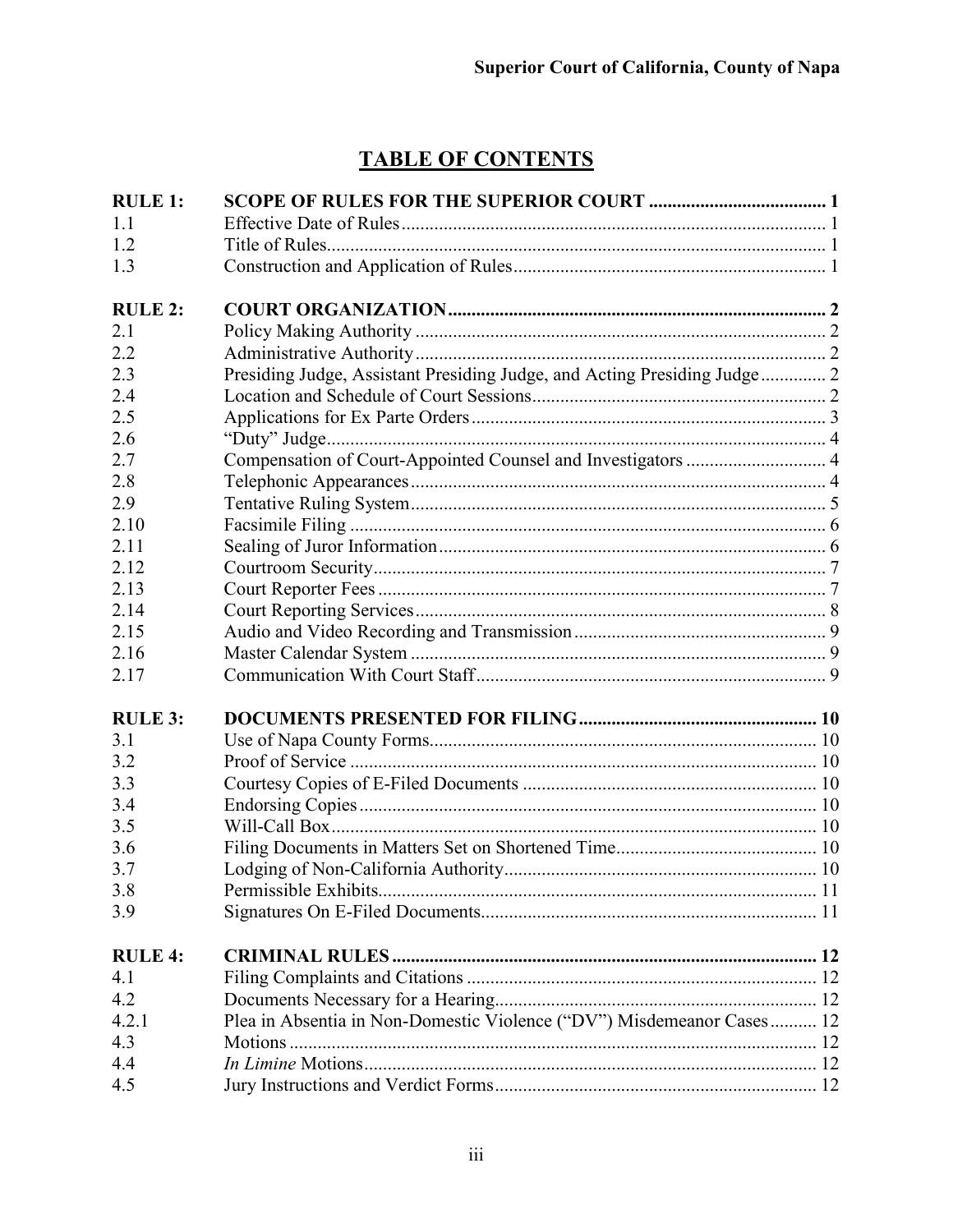| 4.6            |                                                                       |  |
|----------------|-----------------------------------------------------------------------|--|
| 4.7            |                                                                       |  |
|                |                                                                       |  |
| <b>RULE 5:</b> |                                                                       |  |
| 5.1            |                                                                       |  |
| 5.2            |                                                                       |  |
|                |                                                                       |  |
| <b>RULE 6:</b> |                                                                       |  |
| 6.1            |                                                                       |  |
| 6.2            |                                                                       |  |
| 6.3            |                                                                       |  |
| 6.4            |                                                                       |  |
| 6.5            |                                                                       |  |
| 6.6            |                                                                       |  |
| 6.6.1          |                                                                       |  |
| 6.6.2          |                                                                       |  |
| 6.6.3          |                                                                       |  |
| 6.7            | Requests for Hearing Continuances and Taking Matters Off Calendar  18 |  |
| 6.8            |                                                                       |  |
| 6.9            |                                                                       |  |
| 6.10           |                                                                       |  |
| 6.11           |                                                                       |  |
|                |                                                                       |  |
| 6.12           |                                                                       |  |
| <b>RULE 7:</b> |                                                                       |  |
| 7.1            |                                                                       |  |
| 7.2            |                                                                       |  |
| 7.3            |                                                                       |  |
| 7.4            |                                                                       |  |
| 7.5            |                                                                       |  |
|                |                                                                       |  |
| 7.6            |                                                                       |  |
| 7.7            |                                                                       |  |
| 7.8            |                                                                       |  |
| 7.9            |                                                                       |  |
| 7.10           |                                                                       |  |
| 7.11           |                                                                       |  |
| 7.12           |                                                                       |  |
| 7.13           |                                                                       |  |
| <b>RULE 8:</b> |                                                                       |  |
| 8.1            |                                                                       |  |
| 8.2            |                                                                       |  |
|                |                                                                       |  |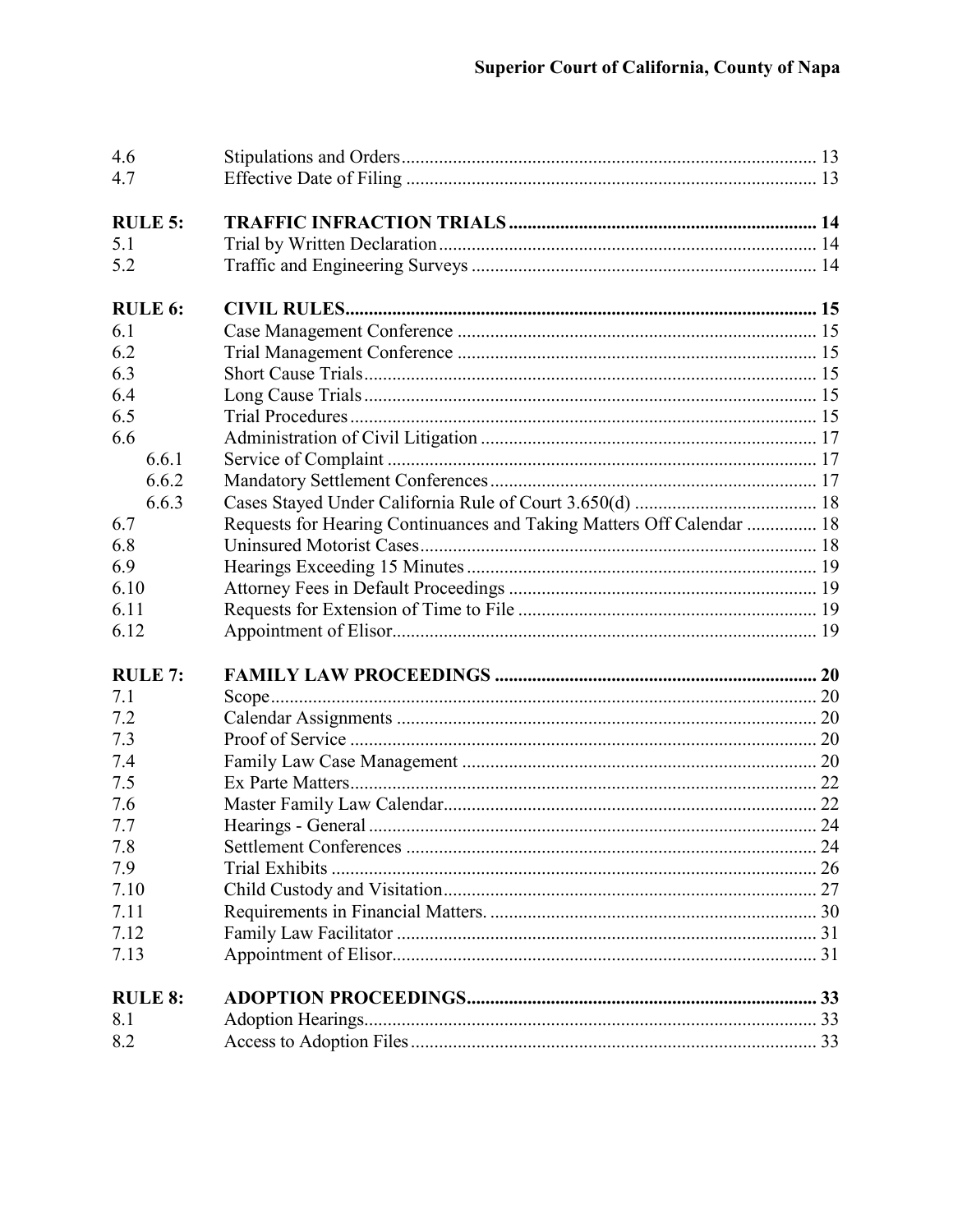| <b>RULE 9:</b>  |                                                                                |  |
|-----------------|--------------------------------------------------------------------------------|--|
| 9.1             |                                                                                |  |
| 9.2             | Pre-Approved Probate Calendar -- See Tentative Ruling System,                  |  |
|                 |                                                                                |  |
| 9.3             |                                                                                |  |
| 9.4             | Guardianship Investigations - Mandatory Orders - Local Forms 34                |  |
| 9.5             |                                                                                |  |
| 9.6             |                                                                                |  |
| 9.7             | Compensation of Attorneys, Conservators, Guardians, Trustees, and Requests for |  |
| 9.8             |                                                                                |  |
| 9.9             |                                                                                |  |
| 9.10            |                                                                                |  |
| <b>RULE 10:</b> |                                                                                |  |
| 10.1            |                                                                                |  |
| 10.2            |                                                                                |  |
| 10.3            |                                                                                |  |
| 10.4            |                                                                                |  |
| 10.5            |                                                                                |  |
| 10.6            |                                                                                |  |
| 10.7            |                                                                                |  |
| 10.8            | Administration of Psychotropic Medication for Dependents or                    |  |
| 10.9            |                                                                                |  |
| <b>RULE 11:</b> |                                                                                |  |
| 11.1            |                                                                                |  |
| 11.2            |                                                                                |  |
| 11.3            |                                                                                |  |
| 11.4            |                                                                                |  |
| 11.5            |                                                                                |  |
| 11.6            |                                                                                |  |
| 11.7            |                                                                                |  |
| 11.8            |                                                                                |  |
|                 |                                                                                |  |
|                 |                                                                                |  |

| APPENDIX A - Locating A Qualified Private Child Custody Evaluator 49 |  |
|----------------------------------------------------------------------|--|
| <b>INDEX</b>                                                         |  |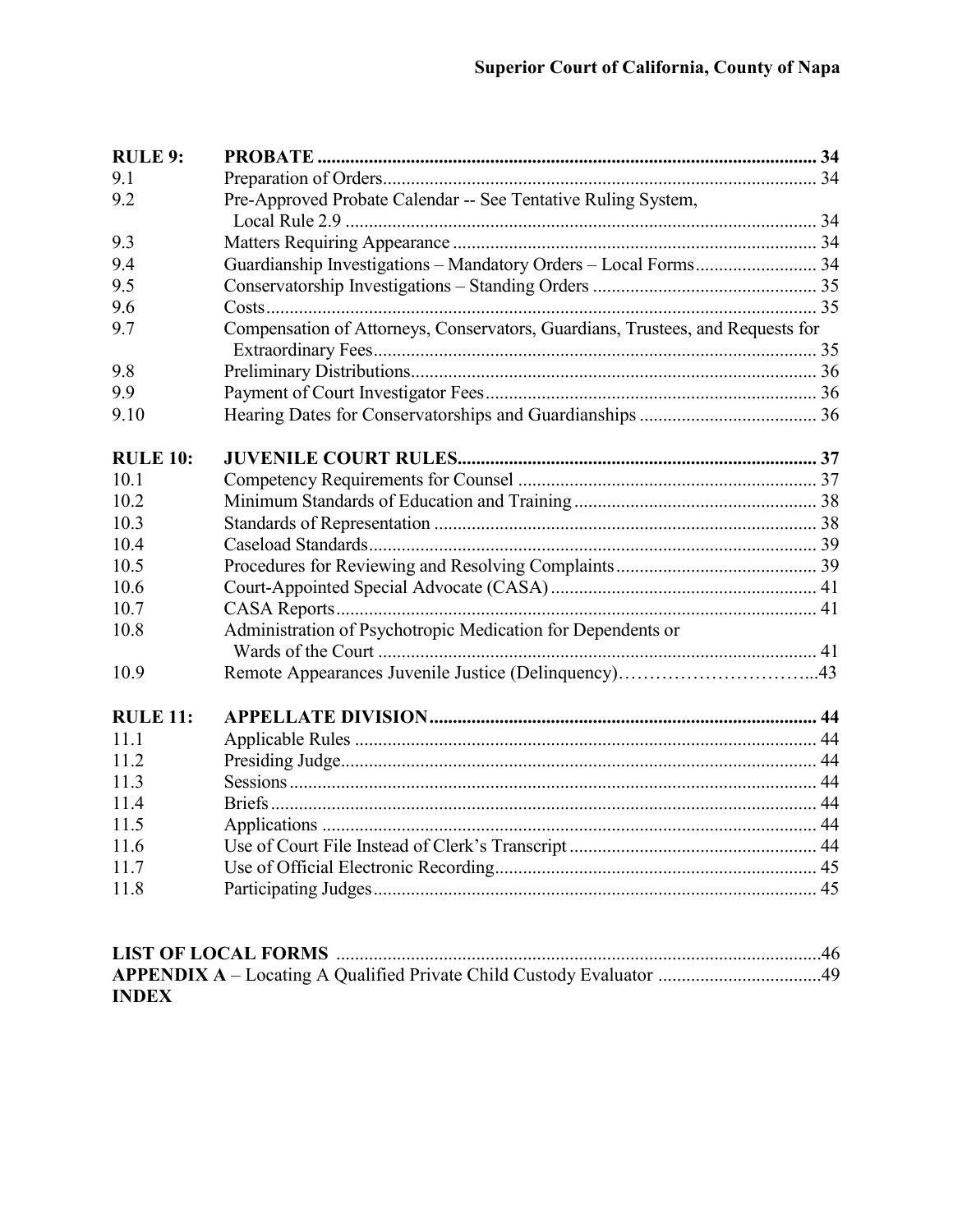## <span id="page-5-0"></span>**RULE 1: SCOPE OF RULES FOR THE SUPERIOR COURT**

These rules are intended to supplement the California Codes and Rules of Court. All attorneys and self-represented parties appearing before the Napa Superior Court must know and abide by these rules, as well as all applicable California Codes and Rules. Further, these rules are cumulative and are to be read as a whole. Thus, every rule applies to every case and every party or attorney appearing before the Napa Superior Court unless common sense or another provision of these rules exempts or supersedes it. These rules, the annual judicial assignments, and the court's schedules and calendar are available on the court's website at [http://www.napa.courts.ca.gov.](http://www.napa.courts.ca.gov/) (Effective 7/1/02)

## <span id="page-5-1"></span>**1.1 Effective Date of Rules**

These rules shall take effect on January 1, 2018. (Effective 7/1/02; revised 7/1/03; revised 7/1/05; revised 1/1/06; revised 7/1/06; revised 1/1/07; revised 7/1/07; revised 7/1/08; revised 1/1/09; revised 7/1/09; revised 1/1/10; revised 1/1/11; revised 7/1/11; revised 1/1/12; revised 7/1/12; revised 1/1/13; revised 7/1/13; revised 7/1/14; revised 7/1/15; revised 1/1/16; revised 7/1/16; revised 1/1/17; revised 7/1/17; revised 1/1/18; revised 7/1/18; revised 1/1/19; revised 1/1/20; revised 7/1/20; revised 1/1/21)

#### <span id="page-5-2"></span>**1.2 Title of Rules**

These rules shall be known as "Local Rules for the Superior Court of the State of California, County of Napa". (Effective 1/1/99; revised 1/1/16)

#### <span id="page-5-3"></span>**1.3 Construction and Application of Rules**

These rules shall be liberally construed to serve the proper and efficient administration of the business and affairs of this court and to promote and facilitate the administration of justice by the Superior Court of Napa County.

These rules may be amended or repealed, and new rules may be added, by majority vote of the judges. Rule and subdivision headings do not affect in any manner the scope, meaning, or intent of any of the provisions of these rules.

These rules are adopted pursuant to Code of Civil Procedure section 575.1. Any party or counsel for a party failing to abide by these rules may be sanctioned upon motion of any party or counsel for a party or on the court's own motion as set forth in Code of Civil Procedure section 575.2.

(Effective 7/1/02)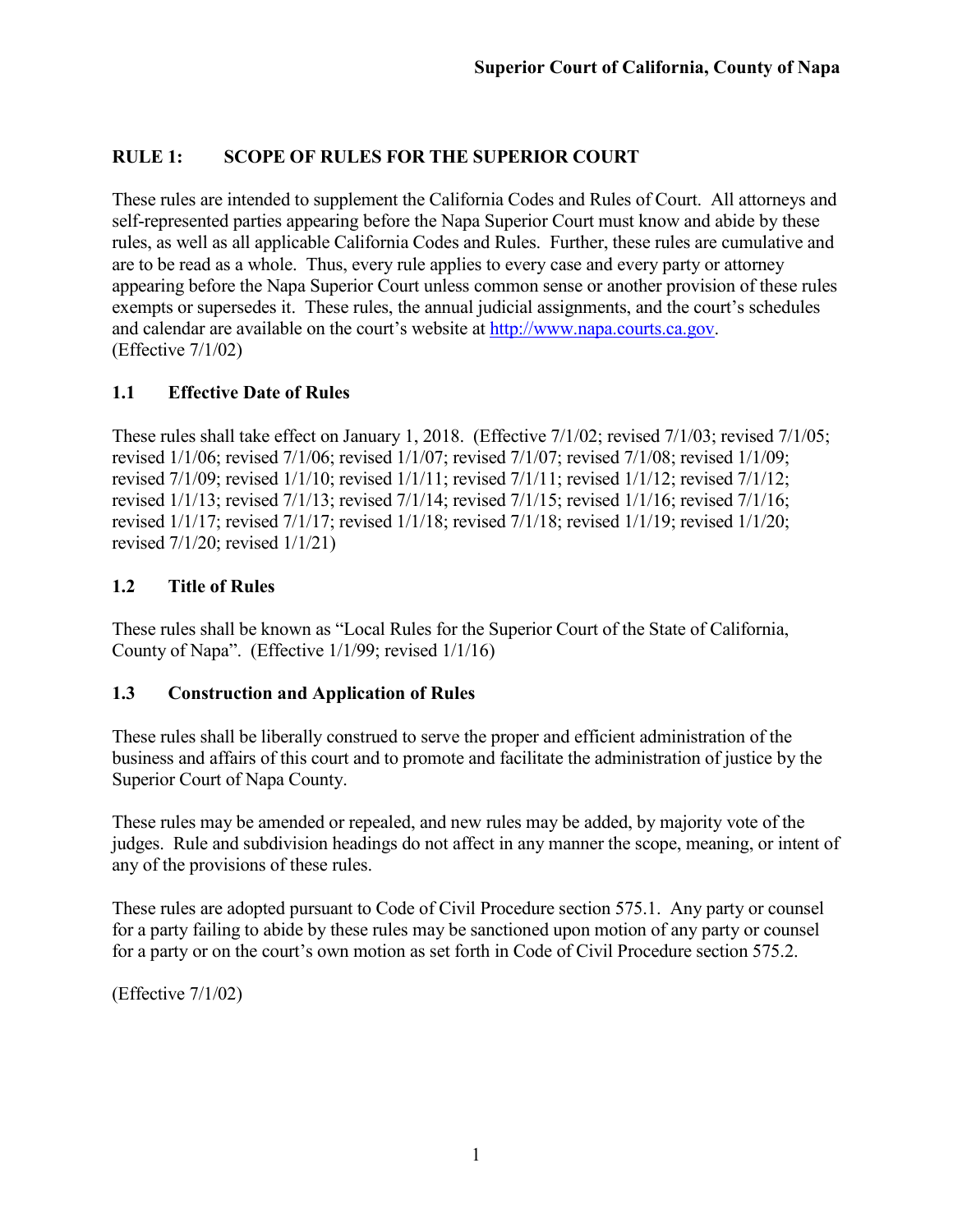## <span id="page-6-0"></span>**RULE 2: COURT ORGANIZATION**

## <span id="page-6-1"></span>**2.1 Policy Making Authority**

Responsibility for formulating policy, including regulations concerning court administration, is vested in the Executive Committee of the court system with advice from all judges of the court. The Executive Committee is comprised of the Presiding Judge, the Assistant Presiding Judge, and the Court Executive Officer. (Effective 1/1/99; revised 1/1/11; revised 1/1/12)

## <span id="page-6-2"></span>**2.2 Administrative Authority**

The Court Executive Officer is appointed by, and serves at the pleasure of, a simple majority of the judges. (Effective 7/1/02; revised 1/1/11)

## <span id="page-6-3"></span>**2.3 Presiding Judge, Assistant Presiding Judge, and Acting Presiding Judge**

A Presiding Judge and Assistant Presiding Judge shall be elected by a simple majority of the judges, not later than August every other year, to serve a two-year term beginning the following January 1. If the Presiding Judge is absent or unable to act, the Assistant Presiding Judge shall be the Acting Presiding Judge. If both the Presiding Judge and Assistant Presiding Judge are absent or unable to act, the Senior Judge shall be the Acting Presiding Judge. (Effective 7/1/02; revised 7/1/06; revised 7/1/08; revised and renumbered 1/1/11)

## <span id="page-6-4"></span>**2.4 Location and Schedule of Court Sessions**

Sessions of the court shall be held in the courtrooms in the Historic Courthouse, Criminal Courthouse, and Juvenile Courthouse. In addition, the court may conduct sessions at any appropriate location within the county of Napa at the direction of the judicial officer presiding at such hearing. Courtrooms are at the following locations:

Historic Courthouse, 825 Brown Street, Napa

Courtroom A Courtroom B Courtroom C

Criminal Courthouse, 1111 Third Street, Napa Courtroom 1 Courtroom 2 Courtroom 3 Courtroom 4 Courtroom 5

Courtroom 6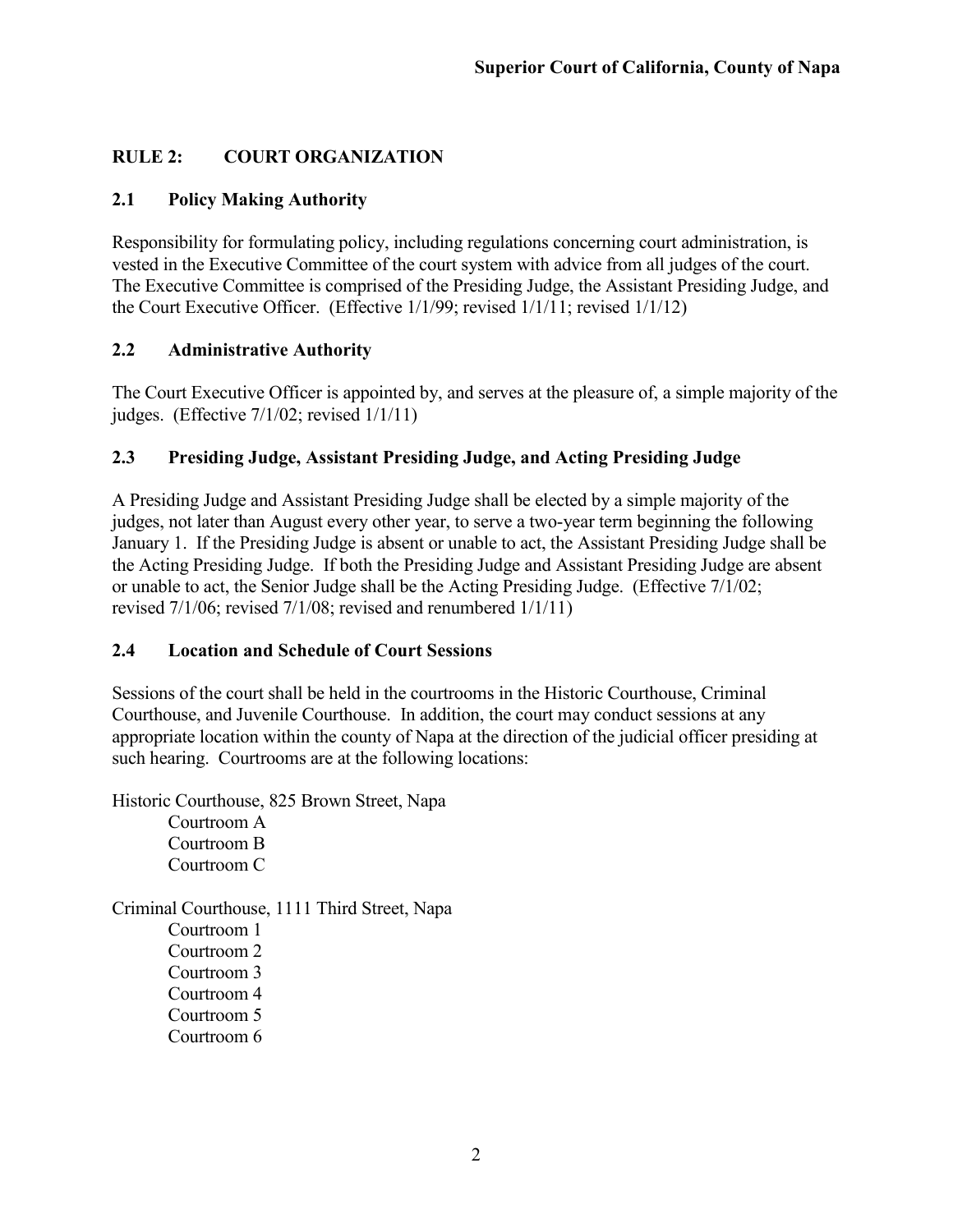Juvenile Courthouse, 2350 Old Sonoma Road, Napa Courtroom JH (Juvenile Hall)

(Effective 7/1/02; revised 1/1/06; revised and renumbered 1/1/11; revised 1/1/16; revised 1/1/20)

## <span id="page-7-0"></span>**2.5 Applications for Ex Parte Orders**

Except as otherwise specifically preempted by California Rules of Court, rule 3.20, ex parte applications shall conform with these rules:

- **A. Civil.** Applications involving civil matters shall be presented to a judicial officer of the civil division at 11:30 a.m. each court day. Unless the nature of the application precludes giving notice to the other side, such notice must be given and an appointment must be made by calling the clerk of the court no later than 10:00 a.m. the preceding court day. The court may waive notice for good cause. Ex parte applicants must check in with the civil division no later than 10:30 a.m. the day of the hearing. (Revised 1/1/13)
- **B. Family Law/Juvenile/Guardianships.** Applications involving family law, juvenile, and guardianship matters shall be filed at the civil division filing counter by 10:00 a.m. for a judicial decision to be issued the same day on the papers alone, or for the matter to be placed on calendar the following court day. No drop box filing is allowed.

By 3:00 p.m. each court day (by 1:00 p.m. if the court day is an early closure Friday), a Family Law Ex Parte Status Information page will be posted on the court's website at [http://www.napa.courts.ca.gov](http://www.napa.courts.ca.gov/) indicating as to each matter filed by 10:00 a.m. that day, whether a decision has been made on the papers, or whether the matter will be placed on calendar for clarifying questions at 11:30 a.m. the following court day.

Orders will be available for pick up from the civil division by 3:00 p.m. the day orders are issued (by 1:00 p.m. for orders issued on early closure Fridays).

Unless the nature of the application precludes giving notice to all parties (and to the Probation Department in Welfare & Institutions Code sections 300 and 602 matters), such notice must be given no later than 10:00 a.m. the court day before the application is filed with the court.

(Revised 7/1/15)

**C. Probate**. With the exception of guardianship ex partes, which shall be heard as set forth in subdivision B above, applications involving probate matters shall be presented to a judicial officer of the civil division at 11:30 a.m. each court day. Unless the nature of the application precludes giving notice to the other side, such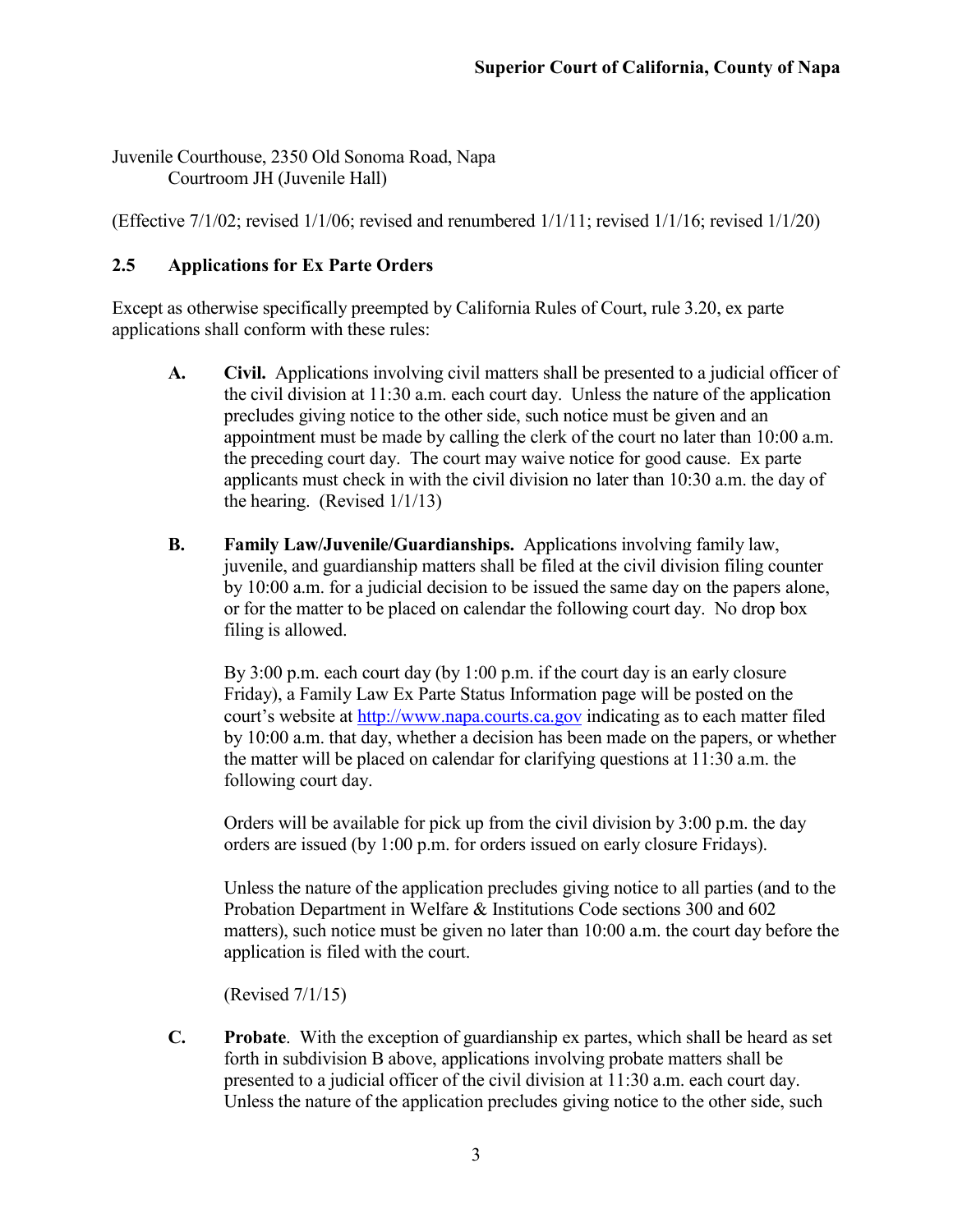notice must be given and an appointment must be made by calling the clerk of the court no later than 10:00 a.m. the preceding court day. The court may waive notice for good cause.

**D. Unavailability or Disqualification.** If the judge to whom an application should be presented under this rule is unavailable (i.e., not physically present) or is disqualified, or in cases of emergency, the application may be presented to any available judge of the court.

(Effective 7/1/02; revised 7/1/03; revised 7/1/05; revised 1/1/06; revised and relettered 7/1/06; revised 1/1/07; revised and renumbered 1/1/11)

## <span id="page-8-0"></span>**2.6 "Duty" Judge**

One judge shall be the duty judge each month. The duty judge shall be responsible for the handling of emergency protective orders, off-hours search warrants, off-hours writs, and other matters requiring judicial attention off-hours.

The judges shall annually designate which month each will serve and will notify Napa County Central Dispatch of these designations. A duty judge unable to act will arrange for a substitute and will notify dispatch accordingly.

In the event the duty judge cannot be reached, any judge may be contacted for off-hours judicial business. Judges can be reached through Napa County Central Dispatch at (707) 253-4451 during non-court hours.

(Effective 7/1/02; renumbered 1/1/11)

#### <span id="page-8-1"></span>**2.7 Compensation of Court-Appointed Counsel and Investigators**

Current compensation rates for appointed counsel and investigators are available on the court's website at [http://www.napa.courts.ca.gov.](http://www.napa.courts.ca.gov/) (Effective 1/1/99; revised 7/1/04; revised 7/1/07; renumbered 1/1/11)

#### <span id="page-8-2"></span>**2.8 Telephonic Appearances**

- **A. Program Overview.** The Napa Superior Court permits telephonic appearances as set forth in California Rules of Court, rules 3.670 and 5.324.
	- 1. Preference may be given to cases with telephonic appearances.

2. Hearings are conducted in open court or in private as the court may designate. All attorneys or parties making telephonic appearances call a designated toll-free teleconference number a few minutes before the calendar is scheduled to check in with the clerk. Attorneys or parties remain on the court's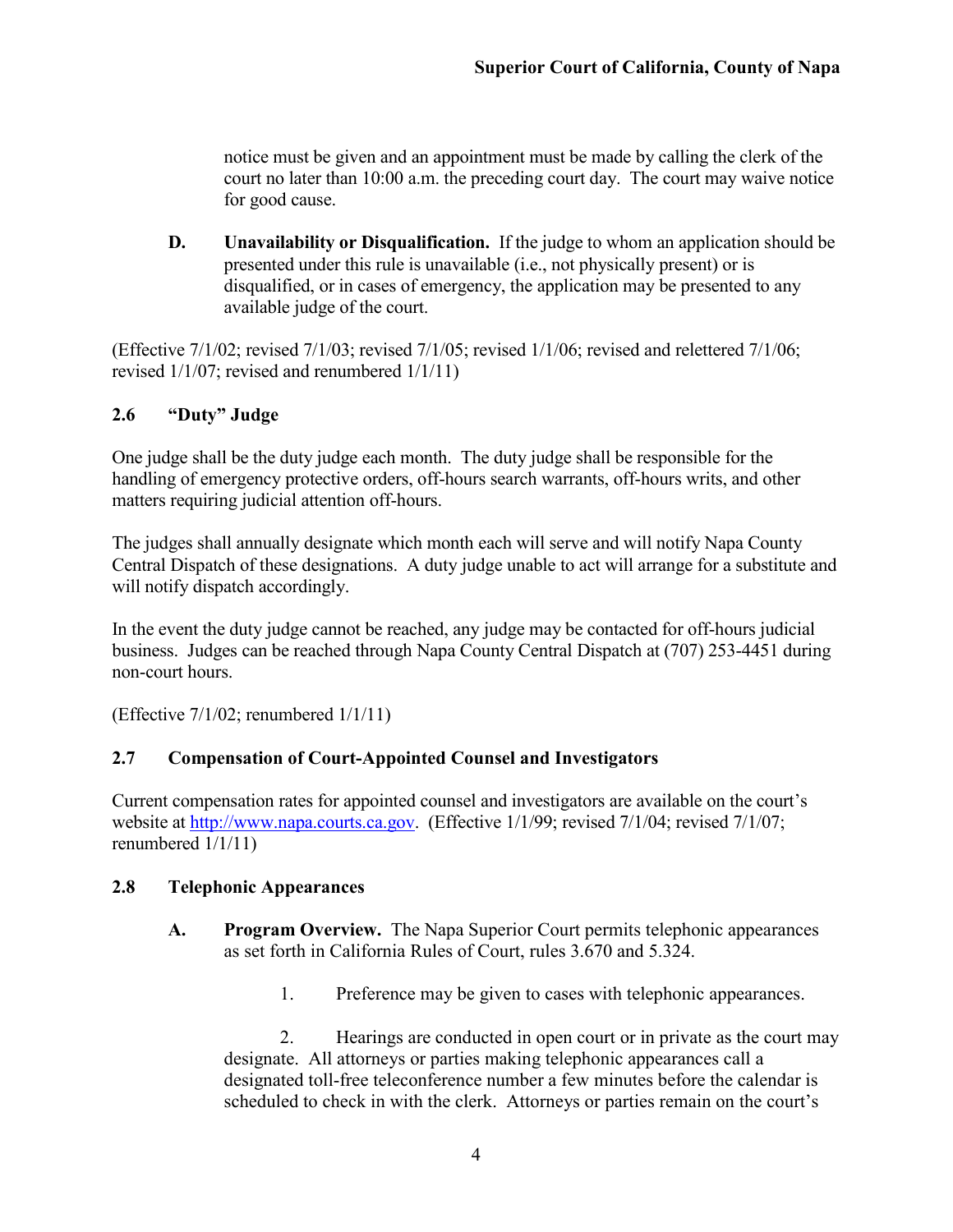speakerphone telephone line and hear the same business as those present in court. Attorneys or parties not participating telephonically appear in person. The court calls cases for hearing. All attorneys or parties on a case participate in the hearing. All present in the courtroom hear the discourse of those making telephonic appearances, unless the case is heard in private.

#### **B. Appearance Procedure.**

1. An attorney or party making a telephonic appearance must call the court's designated toll-free teleconference line approximately five (5) minutes prior to the scheduled hearing time and check in with the clerk. An attorney or party calling after the check-in period shall be considered late for the hearing and shall be treated by the court in the same manner as if the attorney or party had personally appeared late for the hearing.

2. An attorney or party appearing telephonically shall participate in the appearance with the same degree of courtesy and courtroom etiquette as is required for a personal appearance. A person appearing by telephone must not use the "hold" button, as it is not within the policy of the court to wait for an attorney or party to rejoin the line.

(Effective 7/1/02; revised 7/1/03; revised 7/1/06; revised 1/1/07; revised 7/1/08; renumbered 1/1/11; revised 7/1/14)

## <span id="page-9-0"></span>**2.9 Tentative Ruling System**

The court has adopted a tentative ruling system in civil law and motion and probate matters. Tentative rulings will be available no later than 3:00 p.m. on the court day before the scheduled hearing, and may be obtained on the court's website at [http://www.napa.courts.ca.gov.](http://www.napa.courts.ca.gov/) Rulings may also be obtained by calling (707) 299-1270.

Oral argument on matters for which a tentative ruling has been posted will be permitted only if a party notifies all other parties and the court by 4:00 p.m. on the court day before the hearing that the party intends to appear and argue. Notice to the court shall be given by calling (707) 299-1270 (when recording begins, press "0"). If notice of intent to appear has not been given to all parties and to the court, no oral argument will be permitted and the tentative ruling will become the court's ruling. If no tentative ruling is posted on a particular matter, or if the tentative ruling indicates that an appearance is required, then the parties must appear at the hearing.

(Effective 7/1/02; revised 7/1/03; revised 1/1/07; revised 1/1/09; renumbered 1/1/11)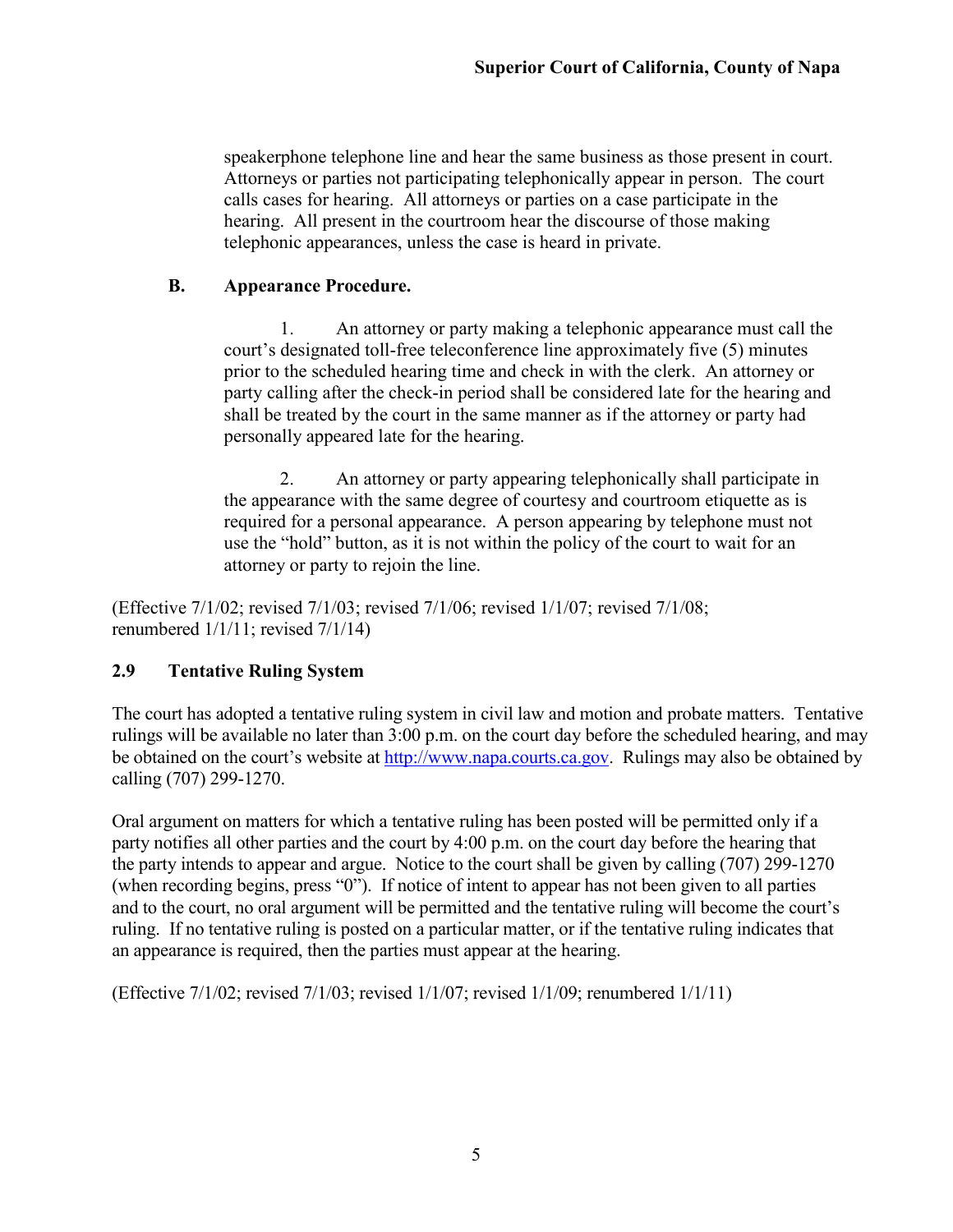Each noticed motion or petition must include the following information, in bold type and placed in a conspicuous location on the notice, motion, or petition:

**"The Napa Court uses a Tentative Ruling System. To receive the tentative ruling, visit the court's website at [http://www.napa.courts.ca.gov](http://www.napa.courts.ca.gov/) or telephone the court at (707) 299-1270 after 3:00 p.m. the court day before the scheduled hearing date. Unless the court directs otherwise, no oral argument will be permitted unless a party or counsel for a party requests a hearing by calling the court and all other parties or counsel no later than 4:00 p.m. the court day before the hearing."**

(Effective 7/1/13)

## <span id="page-10-0"></span>**2.10 Facsimile Filing**

The Napa Superior Court will accept agency fax filing of all documents except those specified in California Rules of Court, rule 2.300.

Direct filing of documents by fax to the Napa Superior Court is allowed on a case-by-case basis if deemed necessary and appropriate to expedite a matter and then only upon prior approval or by direction of a judicial officer. The telephone number for fax filings is (707) 253-4229 for civil filings, and (707) 253-4673 for criminal filings. The court does not allow direct fax filings of documents that require a fee, a signature of a judge, documents with multiple exhibits, or any document not permitted by law to be faxed. The submitting party is to retain the original of any faxed document, and shall provide it to the court only upon court order or request of opposing party.

A fax filing cover sheet is required and must contain the following information:

1. The judicial officer to whom the fax filing is directed.

2. The judicial officer who permitted a direct fax filing, if applicable, and the date and time of such authorization.

Fax filings must comply with all filing requirements otherwise listed in the State or Local Rules. Compliance with all rules and proper transmission of the documents are the responsibility of the sending party and/or the fax filing service.

(Effective 7/1/02; revised 1/1/07; renumbered 1/1/11)

#### <span id="page-10-1"></span>**2.11 Sealing of Juror Information**

The addresses and telephone numbers of jurors may be sealed at the time the jurors are impaneled. Upon petition to the court, the information may be unsealed upon 20 days' notice to any juror who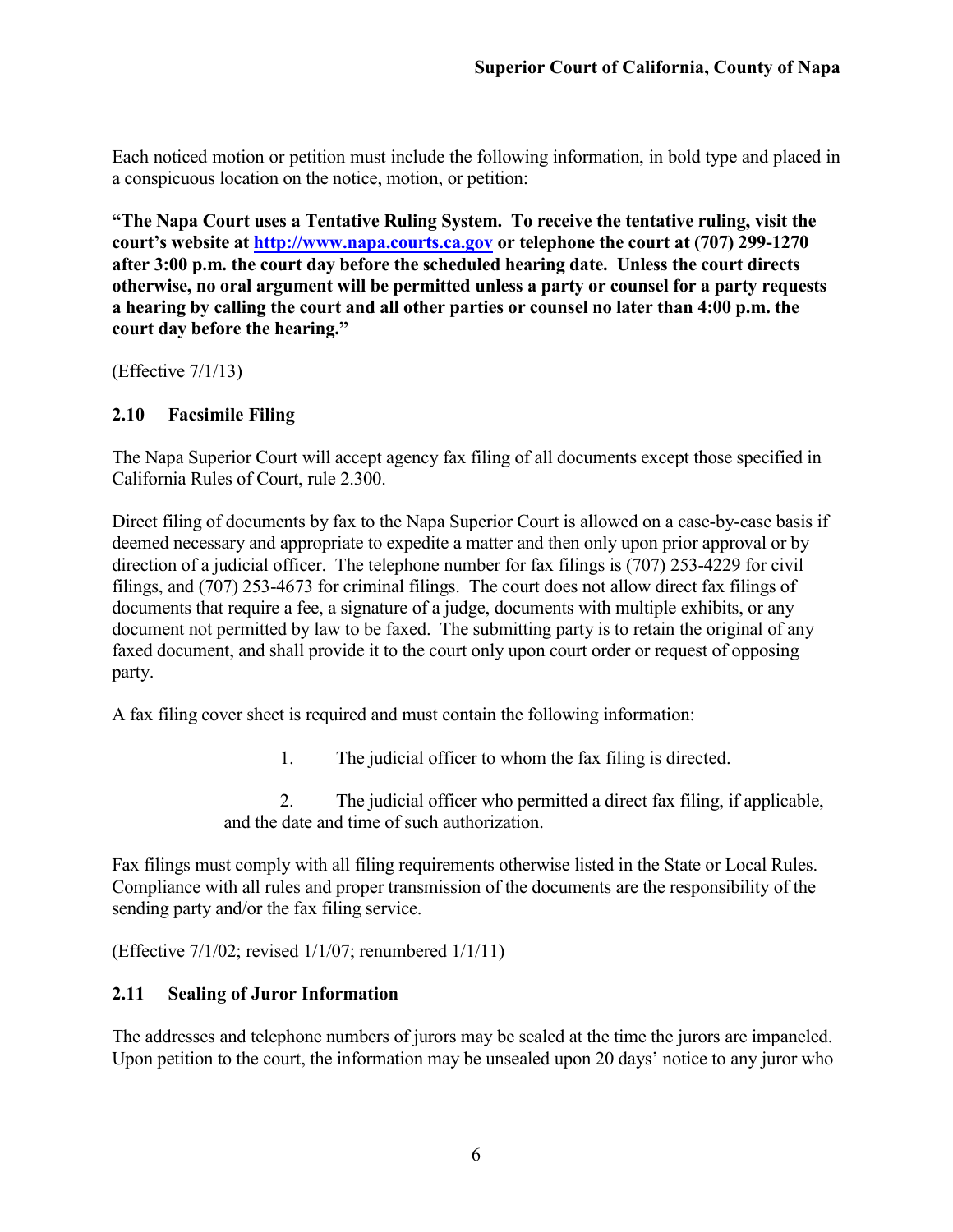may be affected by a court order unsealing the information. Upon recording of the verdict in a criminal case, the court shall follow the procedure specified in Code of Civil Procedure section 237. (Effective 7/1/02; renumbered 1/1/11)

## <span id="page-11-0"></span>**2.12 Courtroom Security**

To ensure the security of the courthouses and courtrooms, no person, except those authorized to do so, shall enter any courthouse or courtroom carrying, or in possession of, any weapon or device as described in Penal Code section 171b, or any other thing that may reasonably be used as a weapon. "Weapon" includes any knife, even if less than four (4) inches in length. Court security staff may search any person entering any courthouse or courtroom for possession of weapons. (Effective 7/1/02; renumbered 1/1/11)

## <span id="page-11-1"></span>**2.13 Court Reporter Fees**

Court reporter fees are due and payable at the beginning of the hearing or trial. "Beginning" is defined as the moment the matter is assigned to the trial court and the judicial official calls the action for hearing or trial.

Unless the court orders otherwise for good cause, a half-day fee shall be charged for any matter which lasts more than one (1) hour but not more than four (4) hours. A full day fee shall be charged for any matter lasting more than four (4) hours.

Court reporter fees are collectible in all matters other than criminal and juvenile matters.

Court Reporter fees for the estimated length of the hearing or trial must be deposited prior to hearing or trial in either the civil division, Historic Courthouse, 1<sup>st</sup> Floor, or in the criminal division, Criminal Courthouse, 1<sup>st</sup> Floor. For mailing, send to the Napa Superior Court, 825 Brown Street, or 1111 Third Street, Napa, CA 94559.

For any hearing estimated to last more than one (1) hour but not more than four (4) hours, each party shall deposit their pro-rata share of \$225.00, or for any hearing estimated to last more than four (4) hours, each party shall deposit their pro-rata of share \$450.00.

If, for whatever reason (fee waiver/governmental agency), one side is not required to post fees, the other side(s) shall still be responsible for its pro-rata share. Any delay in payment or deviation from above procedures shall immediately be referred to the trial judge for resolution.

(Effective 7/1/03; renumbered 1/1/11)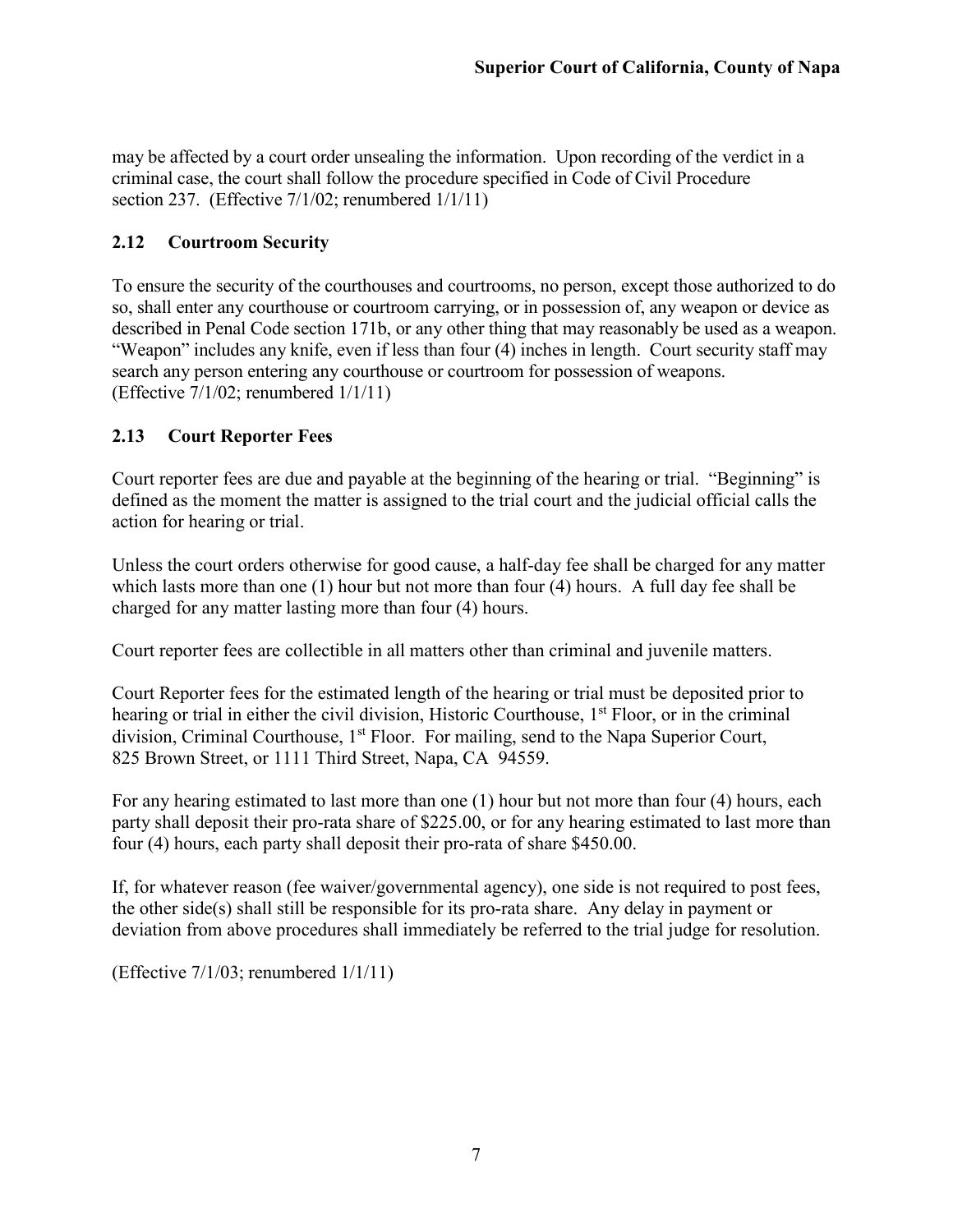## <span id="page-12-0"></span>**2.14 Court Reporting Services**

**A. General Provisions.** The Napa Superior court provides court reporting services at the court's expense in all proceedings for which such services are required by law. Official court reporters will not be provided in proceedings for which such services are not legally mandated. The following chart sets forth the types of proceedings for which official court reporters will be provided by the court. For all other proceedings, if a party wishes the matter to be reported, the party shall be required to arrange for the attendance of a pro tem reporter. It will be that party's responsibility to pay the pro tem reporter's fee.

| <b>Case Type</b>                           | <b>Shorthand Reporter</b> |
|--------------------------------------------|---------------------------|
|                                            | <b>Provided by Court?</b> |
| <b>Felony Case</b>                         | Yes                       |
| <b>Misdemeanor Case</b>                    | N <sub>0</sub>            |
| <b>Infraction Case</b>                     | N <sub>o</sub>            |
| <b>Juvenile 300</b>                        | Yes                       |
| <b>Juvenile 602</b>                        | Yes                       |
| <b>Unlimited Civil incl. Unlimited UDs</b> | N <sub>o</sub>            |
| <b>Limited Civil incl. Limited UDs</b>     | N <sub>o</sub>            |
| <b>Small Claims</b>                        | No                        |
| <b>Family Law</b>                          | N <sub>0</sub>            |
| <b>Adoption</b>                            | N <sub>o</sub>            |
| Probate                                    | No                        |
| Guardianship                               | N <sub>0</sub>            |
| Conservatorships                           | N <sub>o</sub>            |
| <b>Civil Ex Parte</b>                      | N <sub>o</sub>            |
| <b>Domestic Violence</b>                   | No                        |
| <b>Civil Harassment</b>                    | No                        |

- **B. Exceptions for Parties With Fee Waivers.** For case types where an official court reporter is generally not provided by the court and electronic recording is not available, parties with a current fee waiver on file with the court may still request the services of an official court reporter. The court will waive the official court reporter fees for this service; however, parties will still be required to pay court reporter transcript costs. To request an official court reporter pursuant to this rule, parties must submit the Napa Superior Court Request for Court Reporter Services form (NC-1) to the clerk's office as soon as they become aware of the proceeding they wish to be reported. (Effective 1/1/19)
- **C. Court Reporting Services Requested by Parties for Civil Trials.** A party in any type of civil case must file a statement prior to the Case Management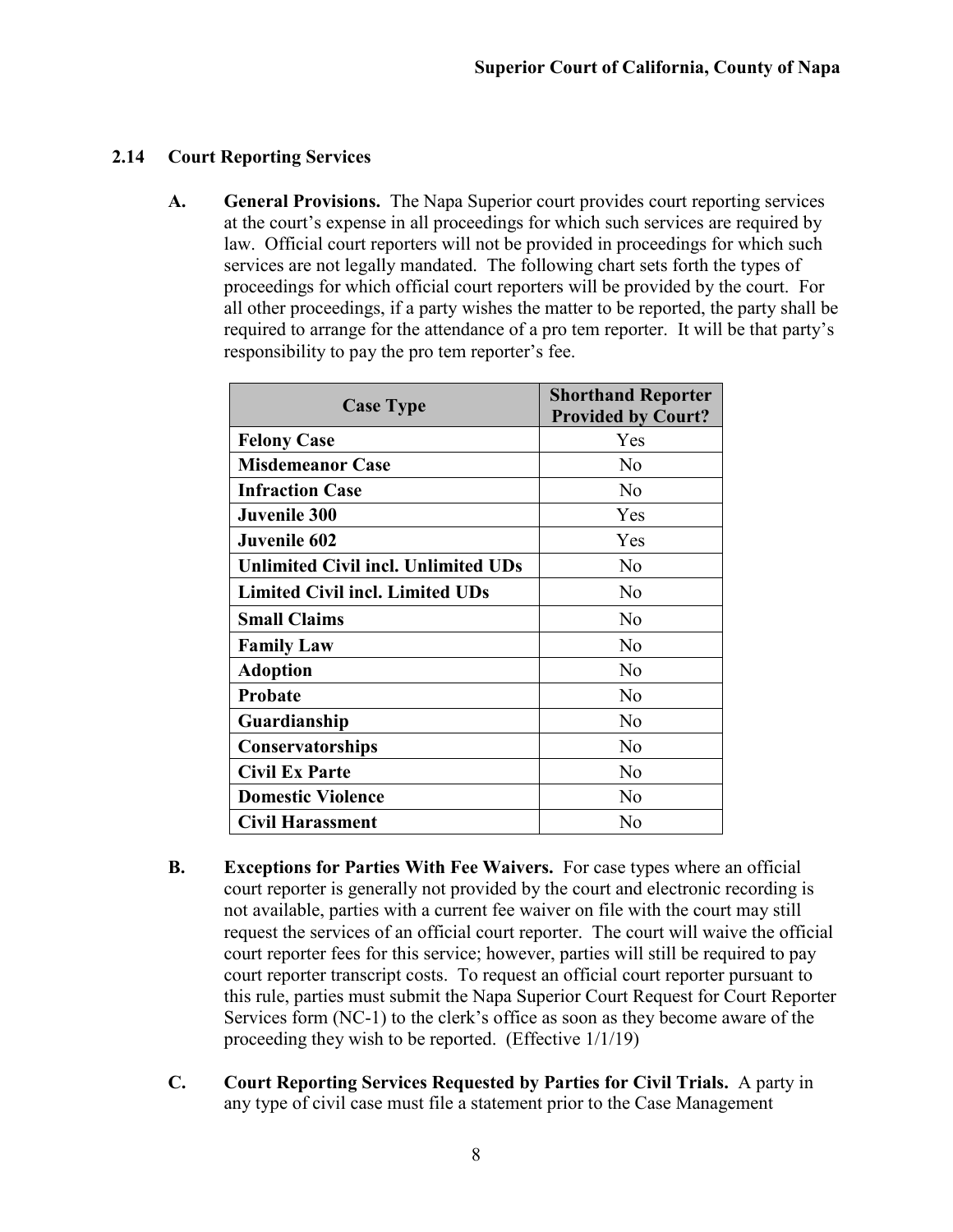Conference date indicating whether the party requests the presence of an official court reporter. Parties should be aware that, as set forth in subsection A above, such services will generally not be available. (Relettered 1/1/19)

(All sections/subsections without parenthetical history effective 7/1/04; revised 1/1/06; revised 1/1/07; section renumbered 1/1/11; revised 1/1/12)

#### <span id="page-13-0"></span>**2.15 Audio and Video Recording and Transmission**

Audio and video recording and transmission is permitted only inside a courtroom, and only when authorized by the judicial officer presiding in that courtroom. Audio and video recording and transmission is forbidden anywhere else within any courthouse, unless authorized in writing by the presiding judge. Sworn law enforcement personnel acting within the course and scope of their duties are exempt from this rule. (Effective 7/1/06; renumbered 1/1/11; revised 1/1/17)

## <span id="page-13-1"></span>**2.16 Master Calendar System**

The Napa Superior Court uses a Master Calendar system for civil and criminal matters. Unless otherwise ordered, cases are not assigned to a single judge for all purposes. (Effective 7/1/13)

## <span id="page-13-2"></span>**2.17 Communication With Court Staff**

Neither the parties nor their counsel shall initiate communications with the research attorney staff, but shall promptly respond to inquiries directed to them by staff members. (Effective 7/1/03; renumbered 1/1/06; renumbered 7/1/17)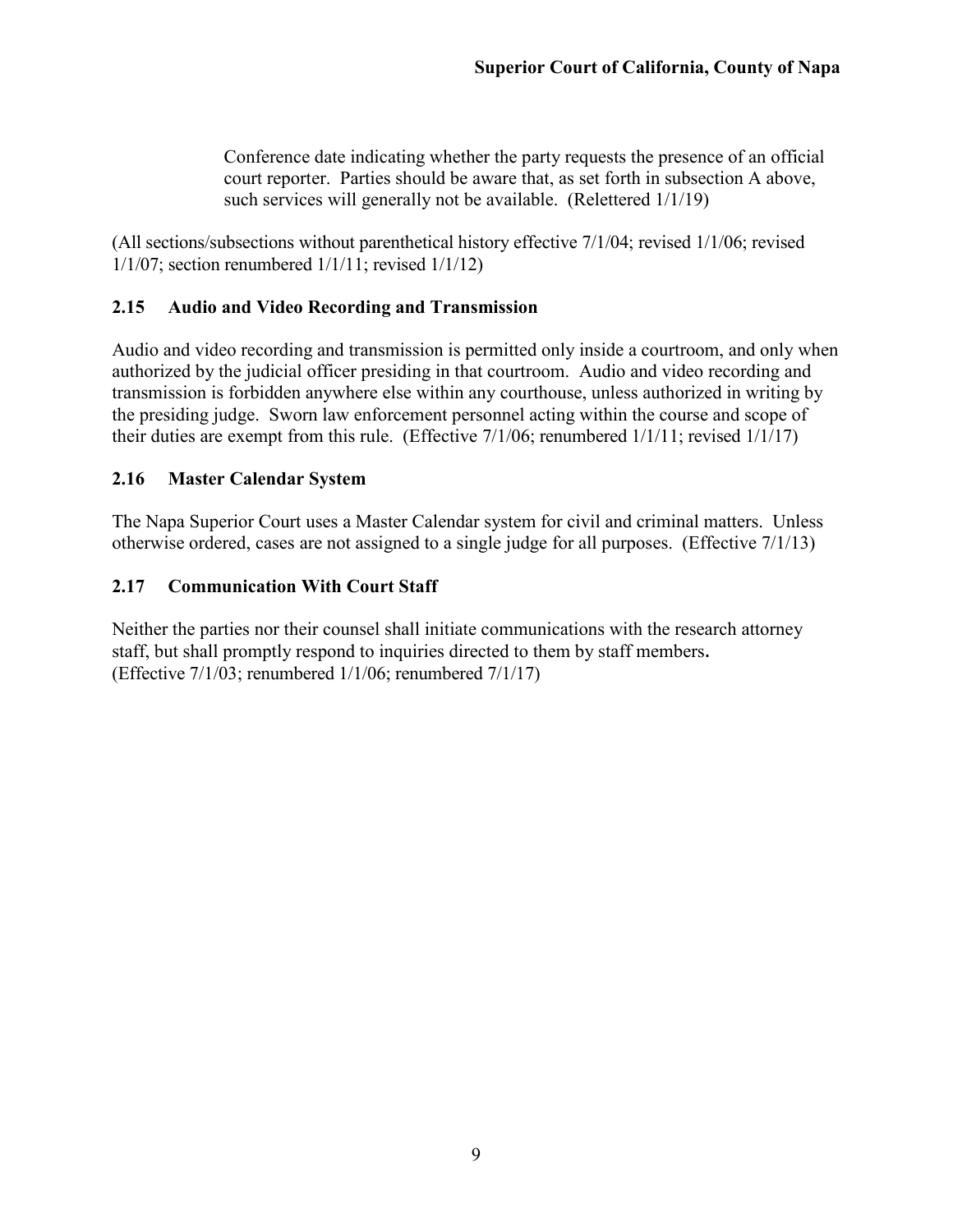## <span id="page-14-0"></span>**RULE 3: DOCUMENTS PRESENTED FOR FILING**

## <span id="page-14-1"></span>**3.1 Use of Napa County Forms**

Parties are required to use all forms adopted for mandatory use by the Napa County Superior Court. (Effective 7/1/93; revised 7/1/04; revised and renumbered 1/1/16)

## <span id="page-14-2"></span>**3.2 Proof of Service**

If no proof of service is filed with the court prior to the time set for hearing, the matter may be taken off calendar. (Effective 7/1/02; renumbered 1/1/06; renumbered 1/1/16)

## <span id="page-14-3"></span>**3.3 Courtesy Copies of E-Filed Documents**

Parties must provide a courtesy copy of any (1) e-filed document exceeding 15 pages (including exhibits), and (2) any color document (e.g., color photographs, maps, charts). Courtesy copies shall be delivered to Court Counsel or the clerk of the court no later than the next court day after filing. (Effective 1/1/16; revised 1/1/18; revised 7/1/20)

## <span id="page-14-4"></span>**3.4 Endorsing Copies**

The Court Executive Officer will endorse a maximum of two (2) copies of any filed document at the time of filing. Additional copies will be provided by photocopying and the standard fee for copies will be charged. (Effective 7/1/02; renumbered 1/1/06; renumbered 7/1/08)

## <span id="page-14-5"></span>**3.5 Will-Call Box**

Copies submitted for endorsement without an envelope will be placed in the attorneys' "will-call box" in the clerk's office. Endorsed items not picked up may be destroyed. (Effective 7/1/02; renumbered 1/1/06; revised 7/1/07; renumbered 7/1/08; revised 1/1/16)

## <span id="page-14-6"></span>**3.6 Filing Documents in Matters Set on Shortened Time**

Unless otherwise ordered by the court, for all matters set on shortened time, the last paper filed must be filed no later than 9:00 a.m. two (2) court days before the matter is scheduled to be heard by the court. (Effective 7/1/02; renumbered 1/1/06; renumbered 7/1/08; renumbered 1/1/16)

## <span id="page-14-7"></span>**3.7 Lodging of Non-California Authority**

Pursuant to California Rules of Court, rule 3.1113(i)(1), parties shall not lodge or file copies of cited non-California authorities unless specifically requested by the court. (Effective 1/1/12; renumbered 1/1/16)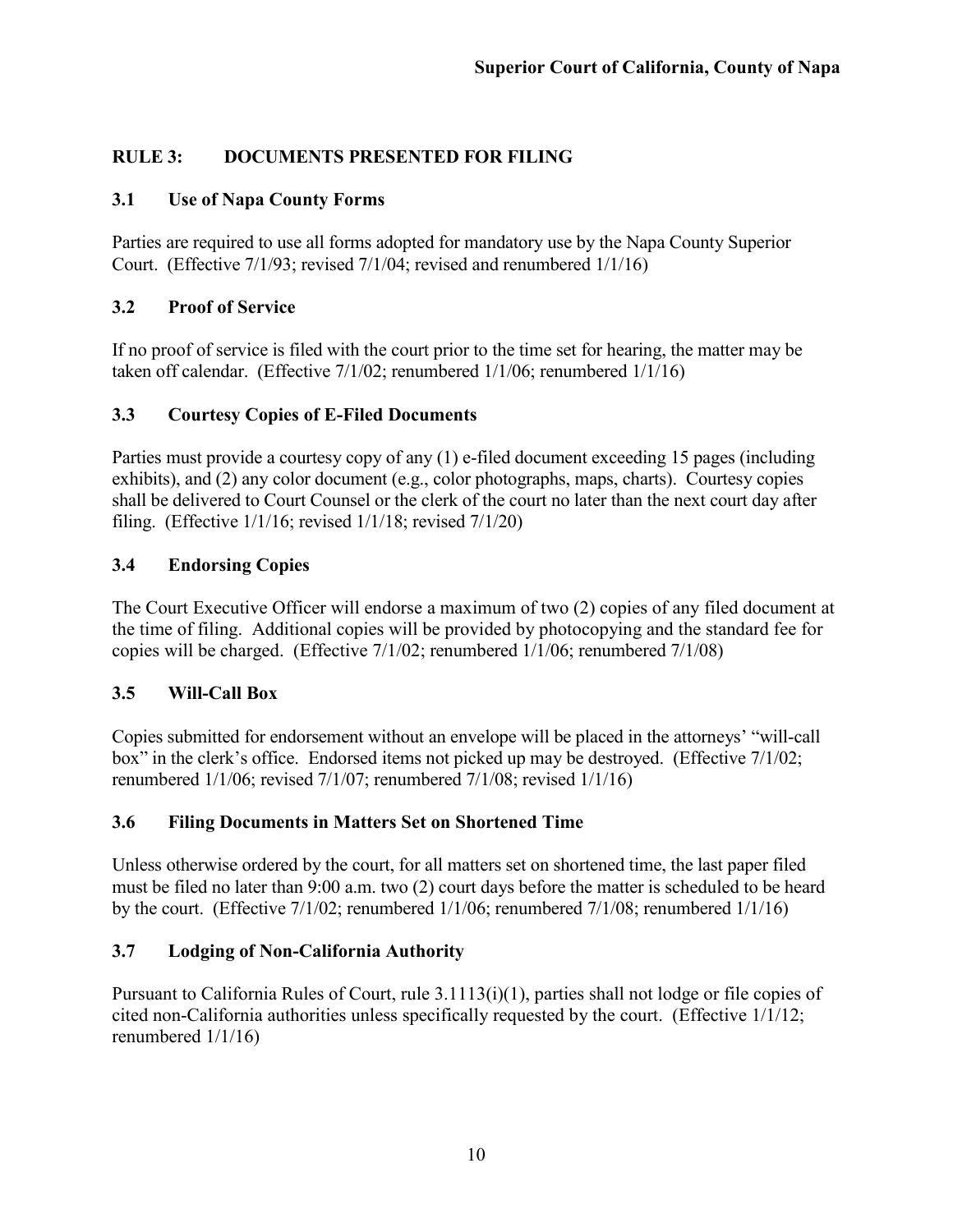#### <span id="page-15-0"></span>**3.8 Permissible Exhibits**

- **A. Permissible Exhibits.** Absent leave of court, the only acceptable means to file exhibits in support of a motion or at trial is by paper filing, or if available, e-filing. Exhibits must be legible and complete, and not require use of another resource to hear or view the exhibits. Compact Discs (CD's), Digital Video Discs (DVD's) and/or other types of digital storage devices are specifically prohibited and are not allowed to be submitted as exhibits to be filed.
- **B. Recorded or Digital Evidence.** A party who would like to offer into evidence an electronic sound or sound-and-video recording, or any other type of digital file, in a motion or pleading that is filed with the court must lodge the recorded or digital evidence and file a transcript (or description, if transcription not possible) of the relevant portions sought to be considered by the court as an exhibit. The lodged material must be accompanied by an original notice of lodgment that includes: (1) a numbered listing of all of the items lodged, (2) a brief description of all lodged items, and (3) a copy of the notice of lodgment with the means of return in accordance with California Rules of Court, rule 3.1302(b).

(Effective 1/1/19)

## <span id="page-15-1"></span>**3.9 Signatures On E-Filed Documents**

For documents e-filed with the court, the filing party may use /s/ followed by the name of the individual on the signature line of a document, in lieu of an original signature. (Effective 1/1/19)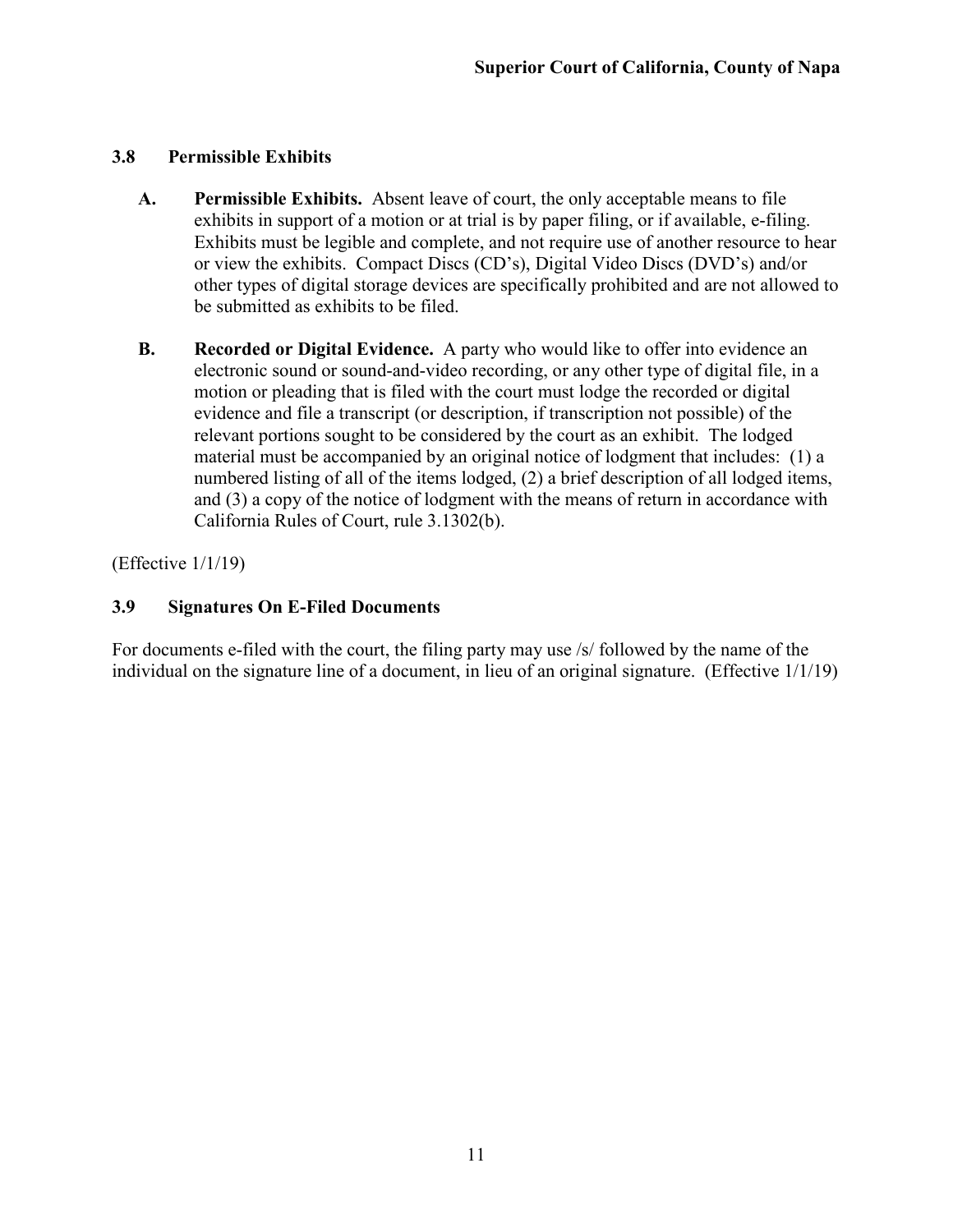## <span id="page-16-0"></span>**RULE 4: CRIMINAL RULES**

#### <span id="page-16-1"></span>**4.1 Filing Complaints and Citations**

Initial complaints must be filed with the clerk on the first floor of the Criminal Courthouse. Incustody complaints must be filed no later than 11:00 a.m. of the second court day following the defendant's arrest. All other complaints must be filed no later than two (2) court days before the date set for arraignment.

Complaints or citations presented for filing before 4:30 p.m. will be deemed filed on the date of receipt; complaints or citations received after 4:30 p.m. will be deemed filed the following court day.

(Effective 7/1/02; revised 7/1/09; revised 7/1/14)

#### <span id="page-16-2"></span>**4.2 Documents Necessary for a Hearing**

Counsel must prepare in advance all documents necessary for any hearing, including, but not limited to, plea forms and probation orders. (Effective 7/1/02)

#### <span id="page-16-3"></span>**4.2.1 Plea in Absentia in Non-Domestic Violence ("DV") Misdemeanor Cases**

A defendant in a non-DV misdemeanor case may enter a plea in absentia through counsel by using Napa Superior Court's mandatory form, Plea in Absentia (Criminal), located on the court's website at [http://www.napa.courts.ca.gov.](http://www.napa.courts.ca.gov/) Defendant and counsel are required to sign the form. (Effective 7/1/16)

#### <span id="page-16-4"></span>**4.3 Motions**

Unless otherwise ordered or specifically provided by law, all motions must be filed and served in accordance with the requirements of California Rules of Court, rule 4.111(a). (Effective 7/1/02; revised 1/1/12; revised 1/1/16)

#### <span id="page-16-5"></span>**4.4** *In Limine* **Motions**

All *in limine* motions must be in writing. They must be filed and served at or before the Readiness Conference. (Effective 7/1/02; revised and renumbered 1/1/06; revised 7/1/06)

#### <span id="page-16-6"></span>**4.5 Jury Instructions and Verdict Forms**

Jury instructions and verdict forms must be submitted on the first day of trial. (Effective 7/1/02; renumbered 1/1/06)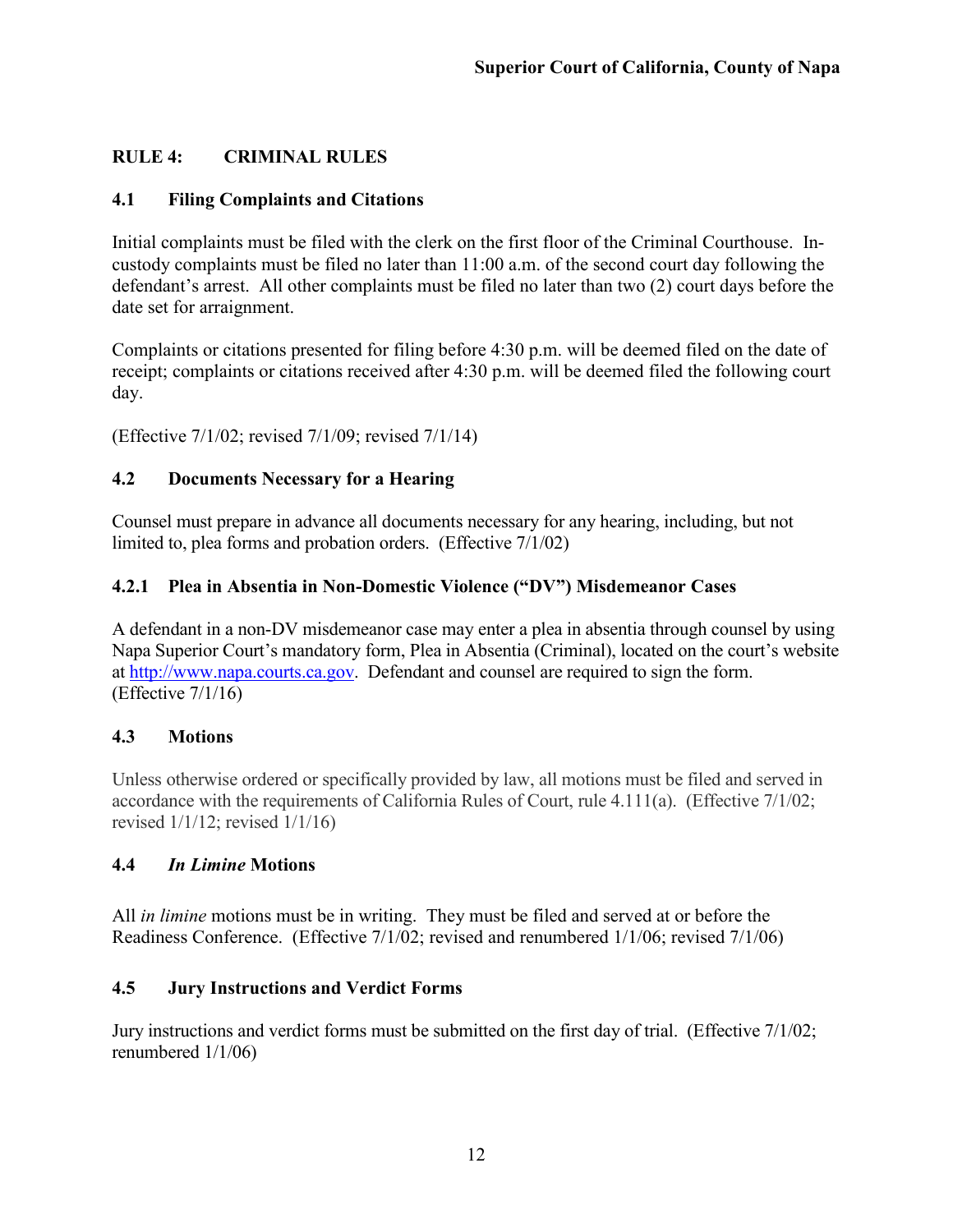#### <span id="page-17-0"></span>**4.6 Stipulations and Orders**

Any stipulation between the parties that results in a court date being scheduled must be presented to the court with a proposed order at least two (2) court days before the agreed upon court date in the stipulation. Stipulations that are presented without a proposed order will not be accepted for processing. (Effective 7/1/09)

## <span id="page-17-1"></span>**4.7 Effective Date of Filing**

All documents presented for filing by 5:00 p.m. to a clerk or deposited in the court drop box will be deemed filed on the date of receipt. (Effective 7/1/09; revised 1/1/13)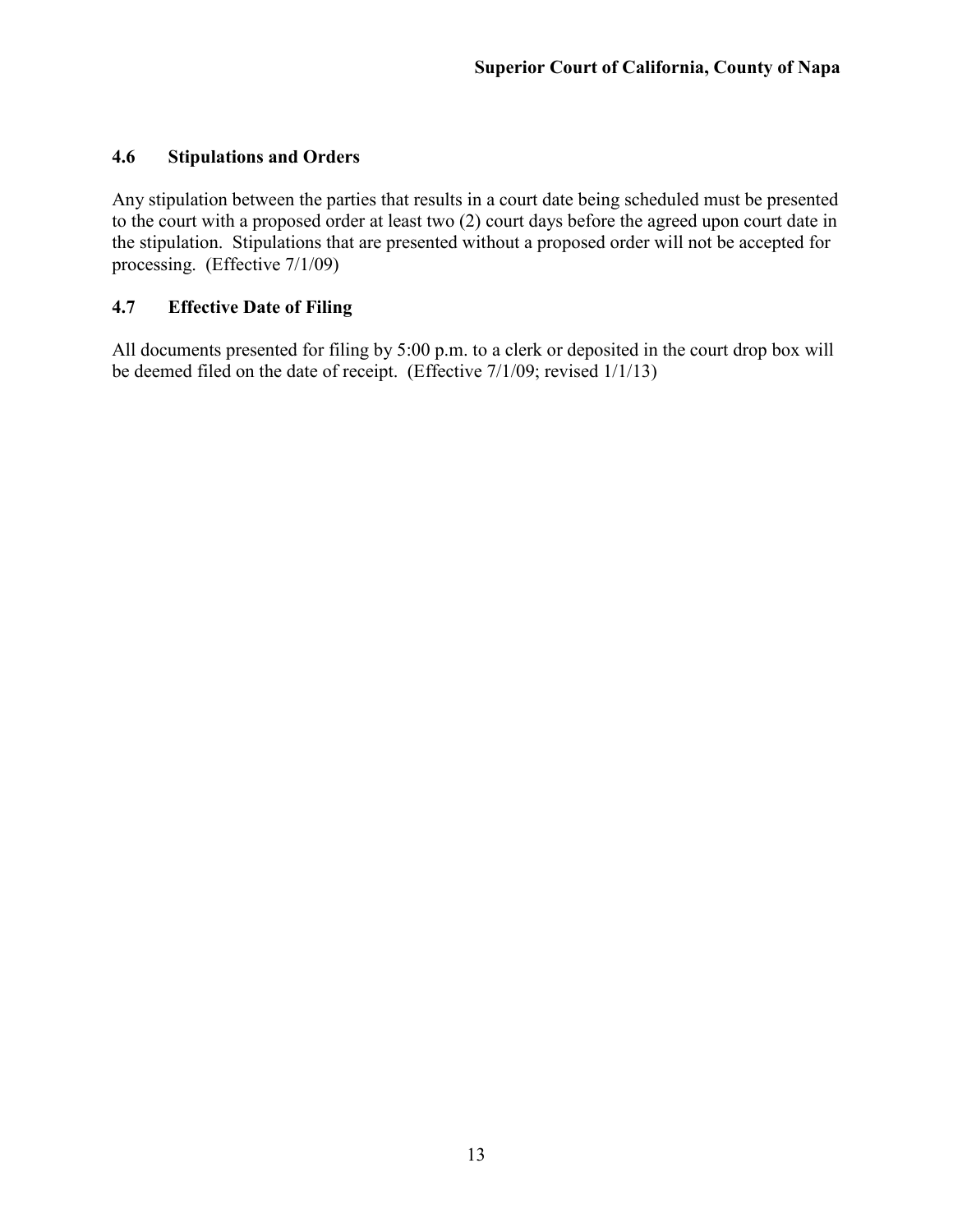## <span id="page-18-0"></span>**RULE 5: TRAFFIC INFRACTION TRIALS**

#### <span id="page-18-1"></span>**5.1 Trial by Written Declaration**

The court, pursuant to this rule, adopts the trial by declaration process, defined in Vehicle Code section 40902. In addition, pursuant to Vehicle Code section 40903, any person who fails to appear at trial as provided by law may be deemed to have elected to have a trial by written declaration. (Effective 7/1/93)

#### <span id="page-18-2"></span>**5.2 Traffic and Engineering Surveys**

The court takes judicial notice of all surveys lodged with the court. Upon request, the certified survey shall be produced by the court for inspection by the defendant. (Effective 1/1/99)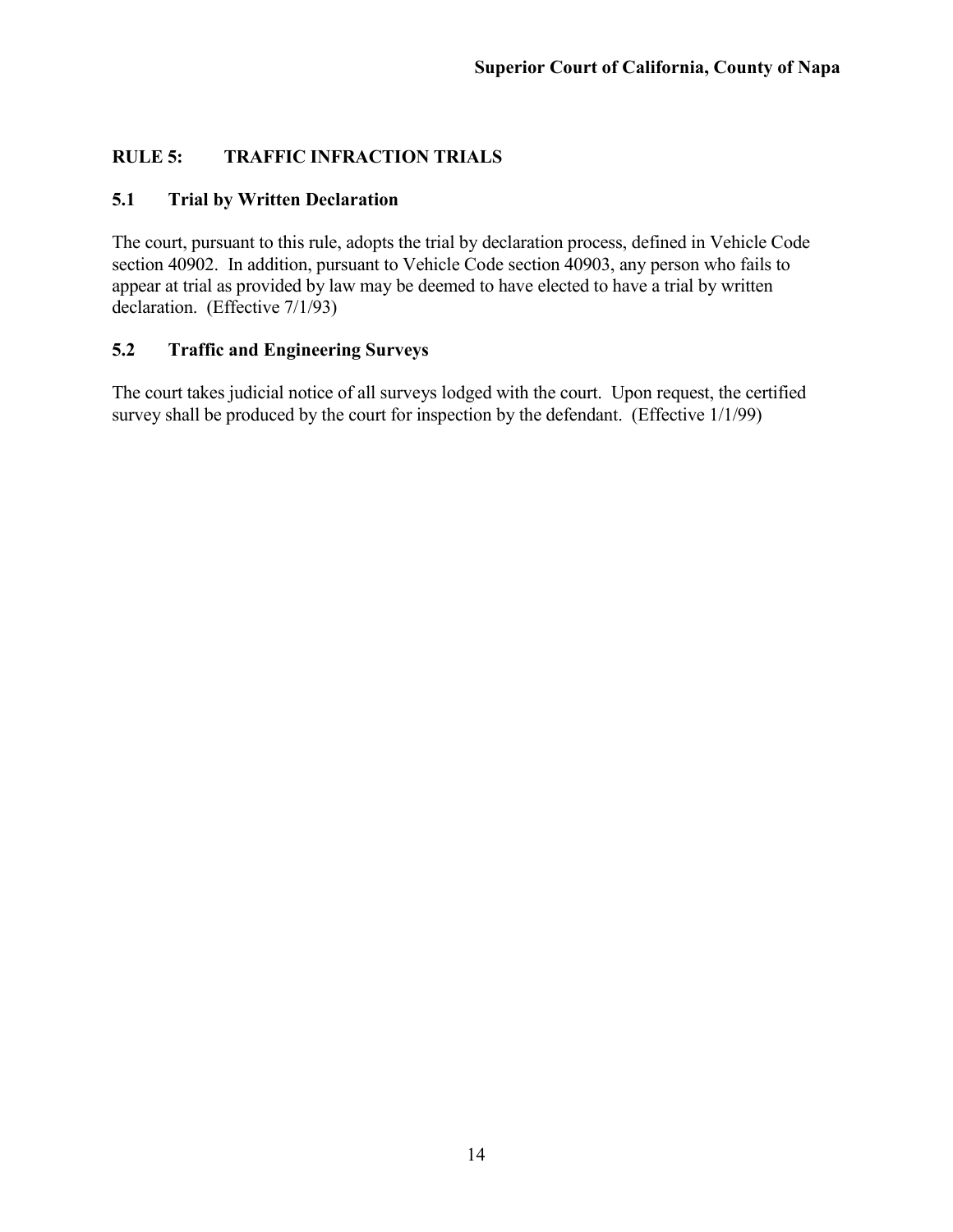## <span id="page-19-0"></span>**RULE 6: CIVIL RULES**

#### <span id="page-19-1"></span>**6.1 Case Management Conference**

The Case Management Conference provided by rule 6.6.1 will be noticed no sooner than 120 days and no later than 180 days after the filing of the original complaint. (Effective 7/1/02)

## <span id="page-19-2"></span>**6.2 Trial Management Conference**

Unless otherwise ordered by the court, Trial Management Conferences are generally held the second to the last court day of the week preceding the week in which the jury will be selected, or, in a court trial, the first witness called. The case will be assigned to a trial judge at the Trial Management Conference. This assignment is deemed the assignment from the master calendar. The Trial Management Conference is deemed to be the commencement of trial for all purposes, including discovery and motion cutoff, disclosure of witnesses and expert witnesses, and commencement of all trial-related fees, such as jury and court reporter fees. All *in limine* motions will be heard at the Trial Management Conference, and the court will attend to all other trial management issues to facilitate expeditious commencement of trial. (Effective 7/1/02; revised 1/1/06; revised 1/1/11)

## <span id="page-19-3"></span>**6.3 Short Cause Trials**

Short cause cases shall be assigned a date certain at the time of the Case Management Conference. Counsel must be prepared for trial on the date set. No continuances will be granted except upon a showing of good cause by a timely noticed motion. Stipulations to continue between counsel will not be construed as good cause. (Effective 7/1/02)

## <span id="page-19-4"></span>**6.4 Long Cause Trials**

Long cause cases shall be assigned a date certain at the time of the Case Management Conference. Counsel must be prepared for trial on the date set. No continuances will be granted except upon a showing of good cause by a timely noticed motion. Stipulations to continue between counsel will not be construed as good cause. (Effective 7/1/02; revised 7/1/03)

#### <span id="page-19-5"></span>**6.5 Trial Procedures**

**A. Exhibits.** All exhibits, except for those used solely for impeachment purposes, must be exchanged between counsel no later than five (5) court days prior to the Trial Management Conference.

Unless otherwise ordered by the court, all exhibits the parties intend to introduce at trial, except those to be solely used for impeachment purposes, must be marked by counsel as exhibits and lodged with the court on the date of the Trial Management Conference. Marking consists of placing the exhibit tag on the exhibit with the case number written on the bottom center of the tag.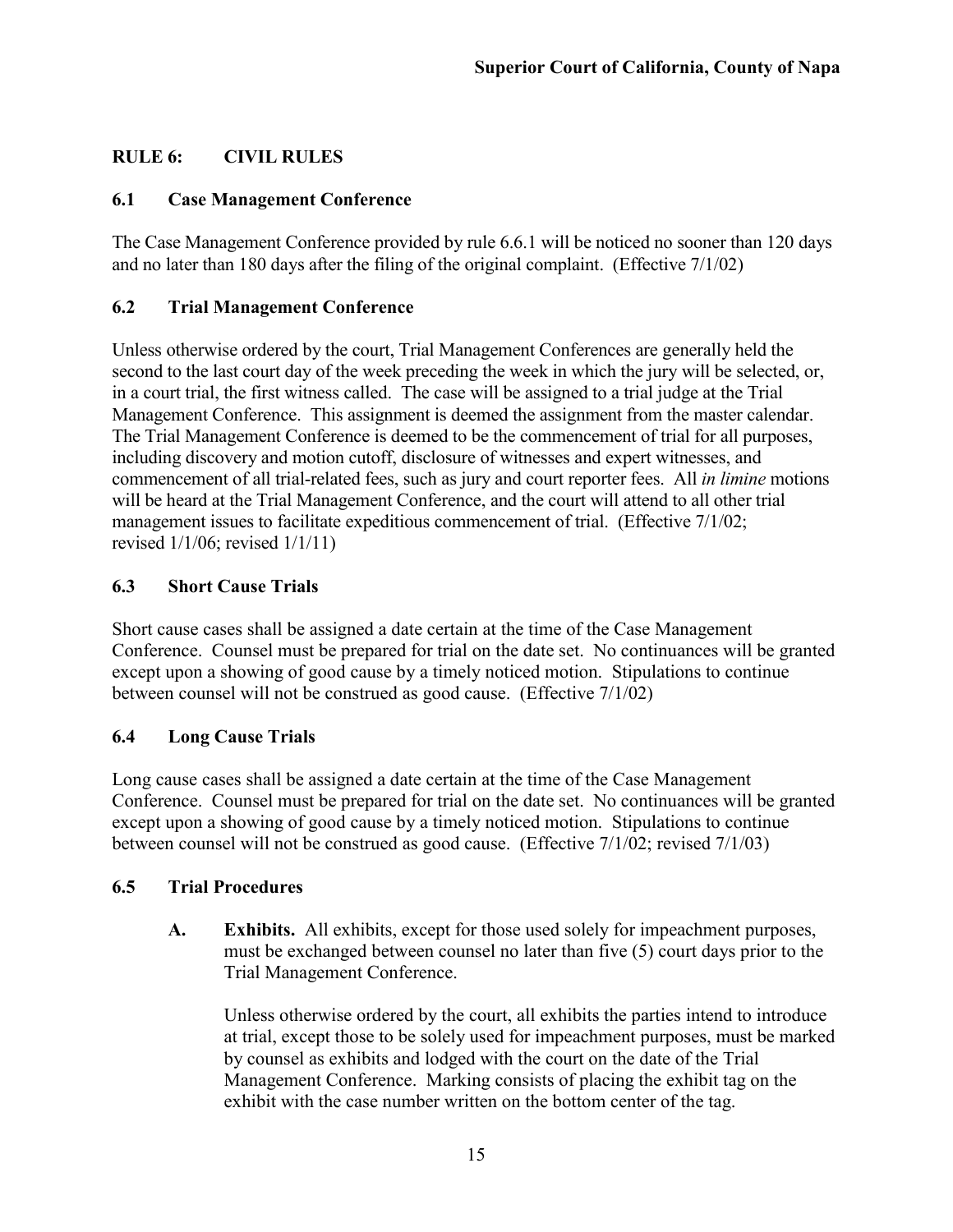Plaintiffs/petitioners must use tags designated "Plaintiff" or "Petitioner". Defendants/respondents must use tags designated "Defendant" or "Respondent". The parties may mark joint exhibits, which shall be designated "Joint".

The parties shall meet and confer and agree on the manner of marking their exhibits. Options include, but are not limited to the following: plaintiffs/petitioners mark their exhibits numerically and defendants/respondents mark their exhibits alphabetically (more than one letter per exhibit is not permitted); the use of numerals in which each party is allocated a block of numbers to be used sequentially, *e.g.*, plaintiff may be allocated numbers 1 to 200, the first defendant numbers 201 to 400, and the second defendant numbers 401 to 600; the use of deposition exhibit numbers. Documentary exhibits consisting of more than one page must be internally paginated in sequential numerical order to facilitate reference to the document during interrogation of witnesses. If there are questions concerning the manner of marking exhibits, please contact the appropriate judicial officer's judicial assistant.

At the Trial Management Conference, parties shall also submit to the court an index of exhibits with their corresponding numbers or letters. If the trial date is continued, the parties shall retain possession of their own exhibits until the next scheduled Trial Management Conference.

(Revised 7/1/11; revised 1/1/17)

- **B. Motions** *In Limine*. All motions *in limine* must be in writing and filed with the clerk of the court no later than ten (10) court days prior to the Trial Management Conference. Oppositions to motions *in limine* shall be filed at least five (5) court days before the Trial Management Conference. The court shall have the discretion to strike (*i.e.*, not consider) late-filed motions and oppositions. No oral motions *in limine* will be considered by the court. (Revised 1/1/17)
- **C. Jury Instructions.** The parties are ordered to lodge with the clerk of the court all jury instructions they intend to request no later than the Trial Management Conference. If a party wishes to present appropriate points and authorities concerning an instruction, a separate copy must be provided to the court. The jury instructions must be completed with all blanks filled in and all bracketed portions either stricken or the brackets eliminated. (Revised 1/1/17)
- **D. Statement of the Case.** For a jury trial, the parties must, in advance of the Trial Management Conference, meet and confer for the purpose of agreeing upon a brief non-argumentative summary of the factual nature of the case that will be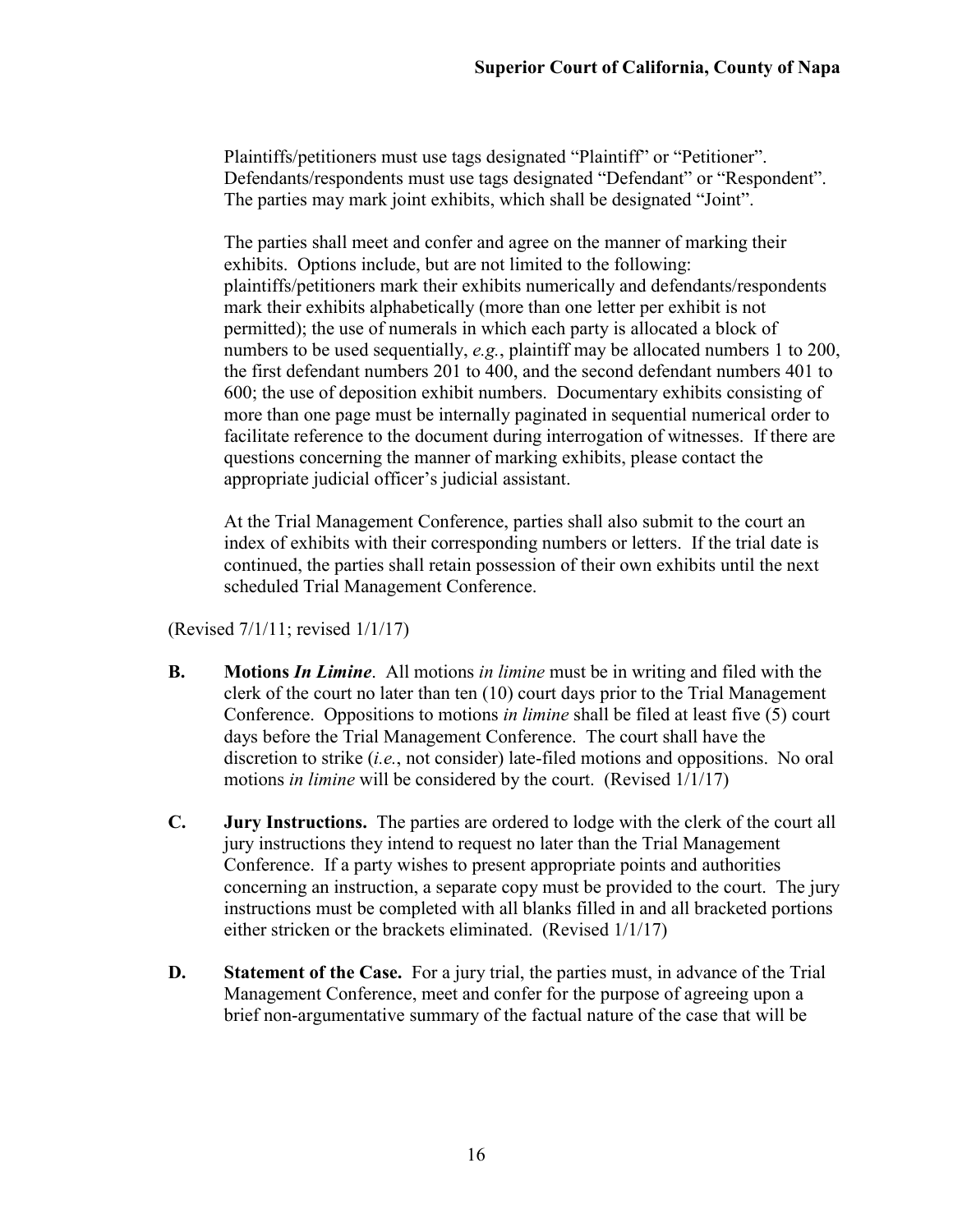read to the jury. The agreed upon Statement of the Case is to be lodged with the clerk of the court no later than the Trial Management Conference. (Effective 1/1/17)

(This section/all subsections effective 7/1/02 unless otherwise noted, and all those subsections revised 7/1/04; further revisions to each subsection are noted; deletions from this section 1/1/16; subsections lettered 1/1/17)

## <span id="page-21-0"></span>**6.6 Administration of Civil Litigation**

#### <span id="page-21-1"></span>**6.6.1 Service of Complaint**

Upon the filing of a Complaint, the plaintiff shall receive the following from the clerk for service upon the parties:

> 1. Notice of Case Management Conference indicating the courtroom, date, and time of conference. The Case Management Conference will be set within 180 days of the filing date of the original Complaint. The court may continue this date if necessary to comply with Government Code section 68616.

- 2. An ADR Information Sheet.
- **A. Forms with Summons and Complaint and Return of Proof of Service.** The plaintiff shall serve the Summons and Complaint, which must be served together with a Notice of the Case Management Conference and the ADR Information Sheet promptly after the pleading is filed. Proof of service shall be filed with the court within ten (10) days of this service. The ADR Sheet need not be served on any defendant in any civil action brought by the District Attorney or the Attorney General in the name of the People of the State of California.
- **B. New Parties in Cross-Complaint.** If a Cross-Complaint names new parties, the cross-complainant shall serve copies of the Notice of Case Management Conference and the ADR Information Sheet on the new parties at the same time that the Cross-Complaint is served.

(Effective 7/1/02; revised 7/1/20)

## <span id="page-21-2"></span>**6.6.2 Mandatory Settlement Conferences**

In addition to requirements of California Rules of Court, rule 3.1380(c), each party shall submit to the court and serve on each other a Settlement Conference Statement that must include a statement of the factual and legal contentions in dispute, a list of all special damages claimed, copies of pertinent medical reports, and other pictorial or documentary evidence pertinent to settlement, the highest previous offer and the lowest previous demand, the date when the last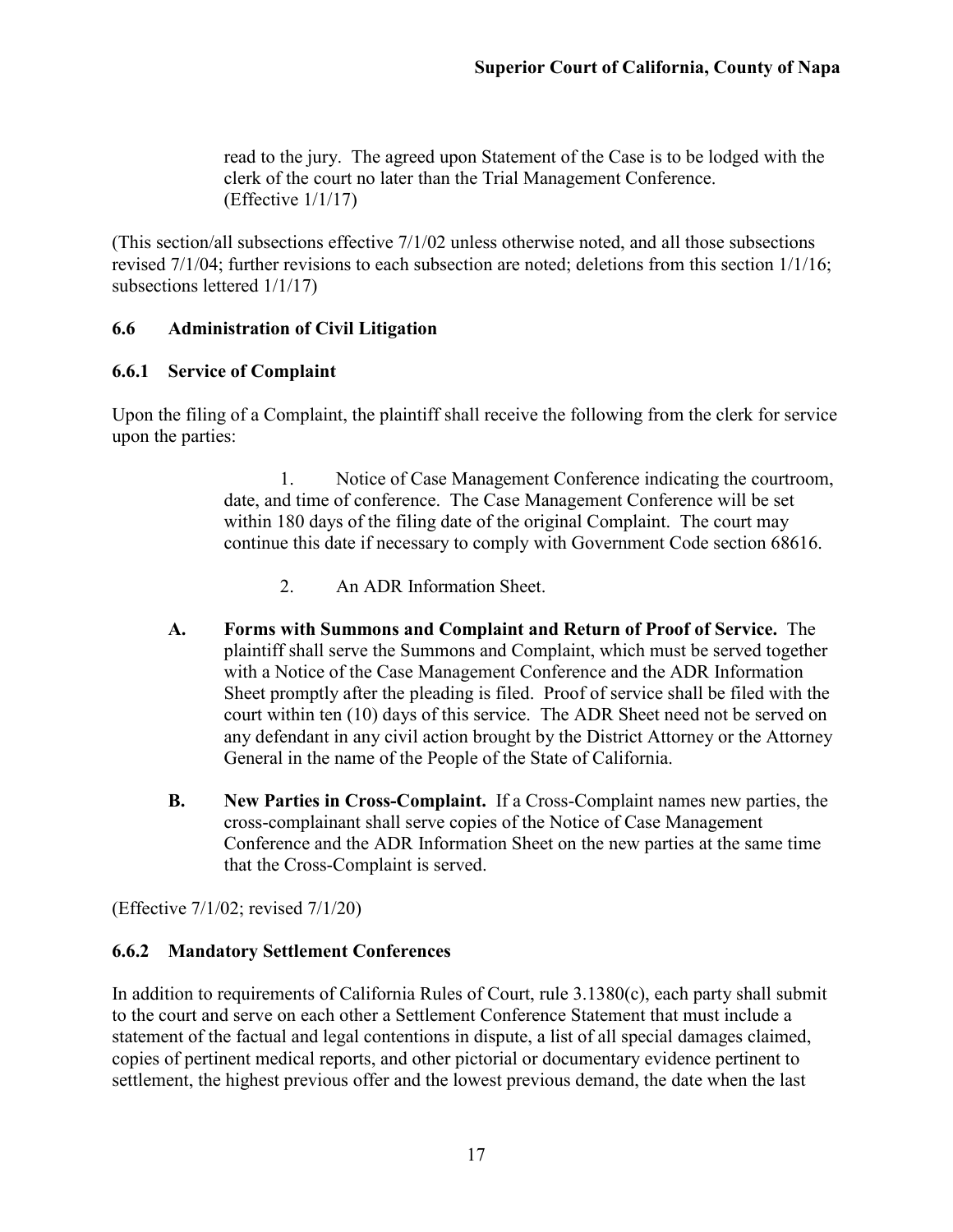face-to-face or telephonic settlement discussion was held between all parties, and a statement as to any special problems relating to settlement such as lack of or disputed insurance coverage.

It is the policy of the court to encourage settlements at any stage of the proceedings and the civil master calendar judge may, at the request of a party to the action, set a cause for a Voluntary Settlement Conference on any date convenient to the court and counsel.

(Effective 7/1/02; revised 1/1/06; revised 1/1/07)

#### <span id="page-22-0"></span>**6.6.3 Cases Stayed Under California Rule of Court 3.650(d)**

Once notification is received regarding said stay, the court shall issue an Order to Show Cause re Removed Case with a review date approximately 180 days from the date of notification. (Effective 7/1/02)

#### <span id="page-22-1"></span>**6.7 Requests for Hearing Continuances and Taking Matters Off Calendar**

- **A. Hearing Continuances.** Requests for continuance of hearings shall be made by presenting to the clerk's office a stipulation signed by all counsel and selfrepresented parties and the required fees. No hearing will be continued without written order of the court, and for good cause shown, after the third court day before the hearing date. No matters will be continued after announcement of a tentative ruling thereon, except by order of the court for good cause.
- **B. Taking Matters Off Calendar.** A matter may be taken off calendar by the moving party no later than the third court day before the hearing, and thereafter only by order of the judge who was to hear the matter. Any request for relief by the party responding to the matter will remain set for hearing unless continued or withdrawn by that party.

(Effective  $1/1/16$ )

#### <span id="page-22-2"></span>**6.8 Uninsured Motorist Cases**

An action for personal injury or property damage against an uninsured defendant may be designated an "uninsured motorist case" upon application of the plaintiff filed within 30 days of the commencement of the action. Upon the filing of such an application, the court will set a hearing date 180 days from the date of the designation, to allow for arbitration pursuant to Government Code section 68609.5. At the hearing, the action will be dismissed (without prejudice) unless the court, for good cause, extends the time for resolution of the case. (Effective 7/1/02; revised 7/1/03; renumbered 1/1/06)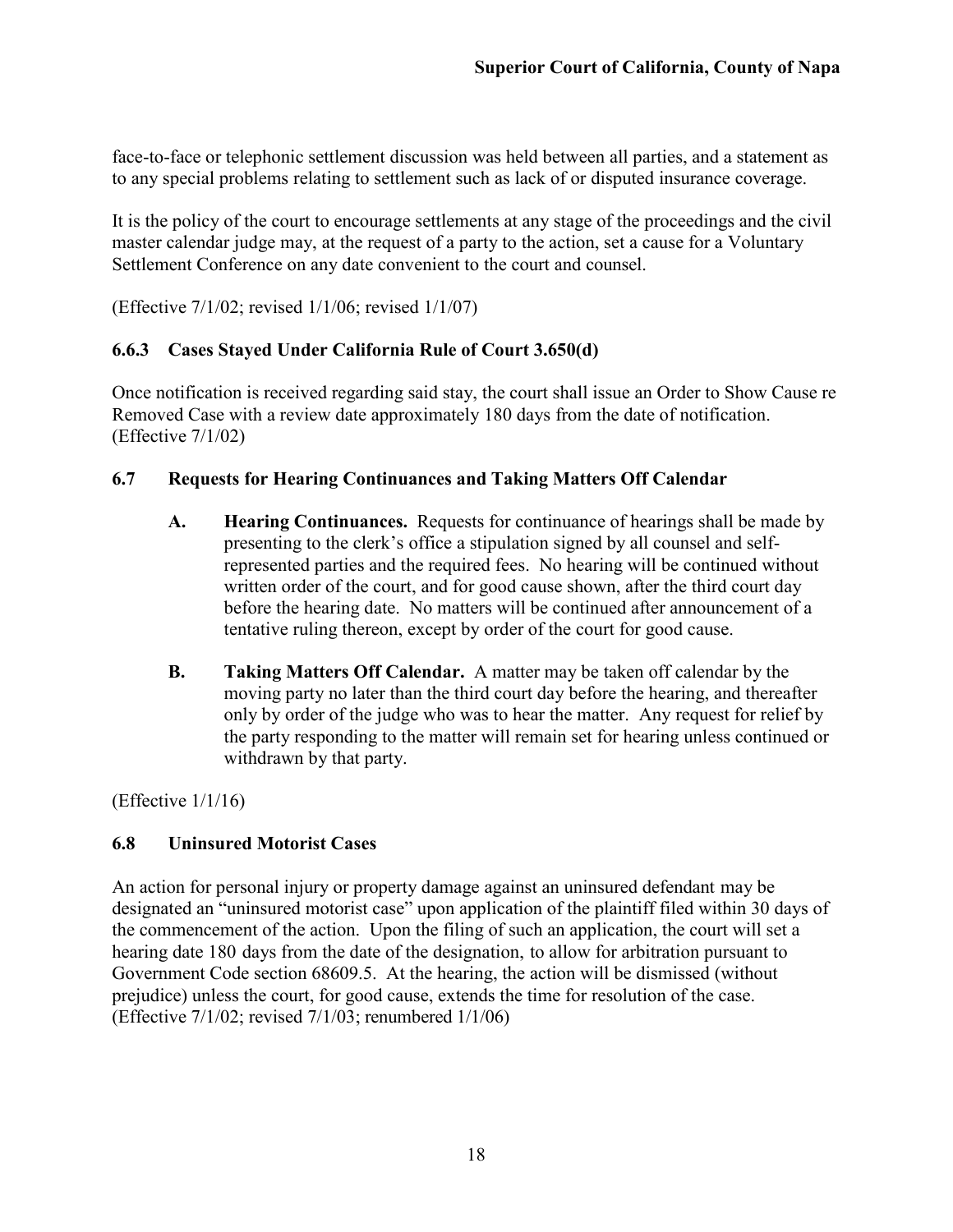## <span id="page-23-0"></span>**6.9 Hearings Exceeding 15 Minutes**

If any hearing on a regularly noticed motion exceeds 15 minutes, the court shall have the authority to continue said hearing to a different date when the court has adequate time to hear extended argument. (Effective 7/1/03; renumbered 1/1/06; renumbered 7/1/17)

#### <span id="page-23-1"></span>**6.10 Attorney Fees in Default Proceedings**

**A. Limited and Unlimited Jurisdiction Defaults.** Whenever the obligation sued upon provides for the recovery of attorney fees, the fee in each default civil case, whether unlimited or limited jurisdiction (and excluding unlawful detainers) shall be fixed pursuant to the following schedule:

\$500.00 Minimum percent up to \$5,000 percent of next \$10,000 percent of next \$25,000 percent above \$40,000

Any party seeking attorney fees in excess of those provided for herein shall submit a declaration to the court, substantiating the extraordinary fees.

**B. Unlawful Detainers.** For default unlawful detainer actions, the default amount for attorney fees shall be \$600.00. Any party seeking attorney fees in excess of those provided for herein shall submit a declaration for submission to the court, substantiating the extraordinary fees. (Revised 7/1/15)

(Effective 7/1/03; renumbered 1/1/06; revised 7/1/12; renumbered 7/1/17)

#### <span id="page-23-2"></span>**6.11 Requests for Extension of Time to File**

A party requesting an extension of time to file a return of summons, responsive pleading, default judgment, or any other required pleading shall submit a Judicial Council Ex Parte Application for Extension of Time to Serve Pleading (Form CM-020). (Effective 7/1/08; revised 1/1/12; renumbered 7/1/17; revised 1/1/18)

#### <span id="page-23-3"></span>**6.12 Appointment of Elisor**

A party seeking the appointment of an elisor shall comply with Local Rule 7.13. (Effective 1/1/18)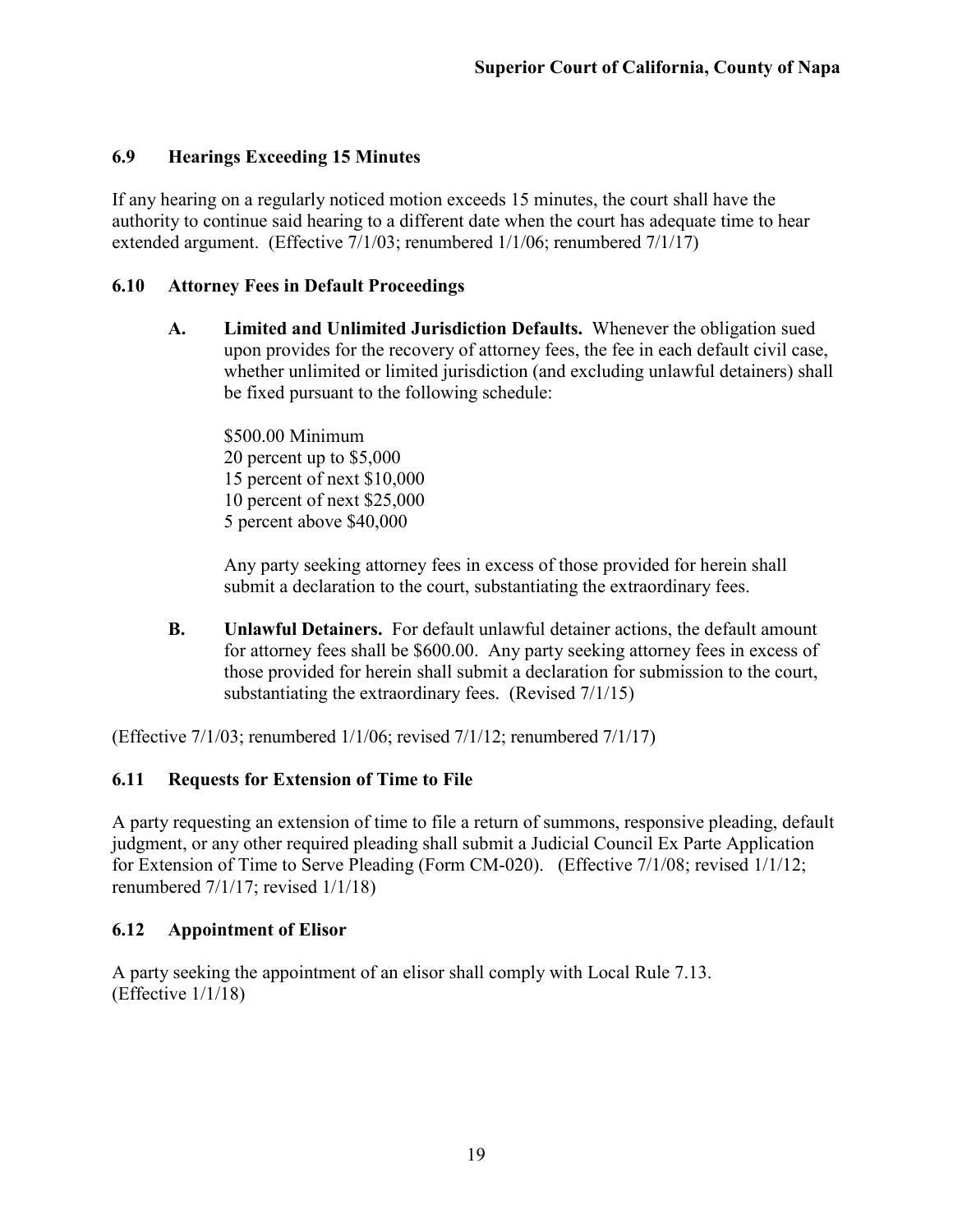## <span id="page-24-0"></span>**RULE 7: FAMILY LAW PROCEEDINGS**

## <span id="page-24-1"></span>**7.1 Scope**

Rule 7 pertains to all family law matters, including those related to the Family Law Act, Uniform Parentage Act, the Domestic Violence Prevention Act, the Uniform Child Custody Jurisdiction Act, the Domestic Partnership Act, and guardianships of the person. (Effective 7/1/02; revised 7/1/11; revised 1/1/17)

## <span id="page-24-2"></span>**7.2 Calendar Assignments**

Dissolution/custody matters in which at least one party is represented by counsel are calendared in the master family law department, separate from all other family law matters, including dissolution/custody matters in which both parties are self-represented. The dates, times, departments, and judicial assignments for these calendars may be found on the court's website at [http://www.napa.courts.ca.gov.](http://www.napa.courts.ca.gov/) (Effective 7/1/11; revised 1/1/17)

## <span id="page-24-3"></span>**7.3 Proof of Service**

Proof of timely service should be filed with the clerk no later than two (2) calendar days before the date set for hearing. Parties should retain a file-stamped copy of the proof of service to provide the court in the event the original has not yet been placed in the court file. (Effective 7/1/07; revised and renumbered 7/1/11; renumbered 1/1/17)

#### <span id="page-24-4"></span>**7.4 Family Law Case Management**

- **A. Policy.** It is the policy of the Napa Superior Court that all family law cases initiated will be managed to expedite resolution of the case, reduce the cost of litigation, and focus on early settlement. These rules relating to the administration of family law actions apply to all actions for dissolution, nullity, legal separation of spouses in a marriage or partners in a domestic partnership, actions to establish parental relationship, and such other cases assigned to the program by the family law judge filed after January 1, 2007. (Effective 7/1/07; revised 7/1/08; revised and lettered 7/1/11)
- **B. Forms to be Issued by Clerk Upon Filing of Petition.** Upon the filing of a case subject to Family Law Case Management, the petitioner shall receive two (2) copies of the Notice of Family Law Case Management. This document provides the parties with notice of the date, time, and location of the Family Law Case Management Conference. It also highlights the dates by which the required documents should be filed and served. (Effective 7/1/07; revised 7/1/08; renumbered 1/1/11; revised and renumbered 7/1/11; revised 1/1/17)
- **C. Service of Summons and Petition -- Forms to be Served on Other Party.** The petitioner shall serve the following documents on the opposing party: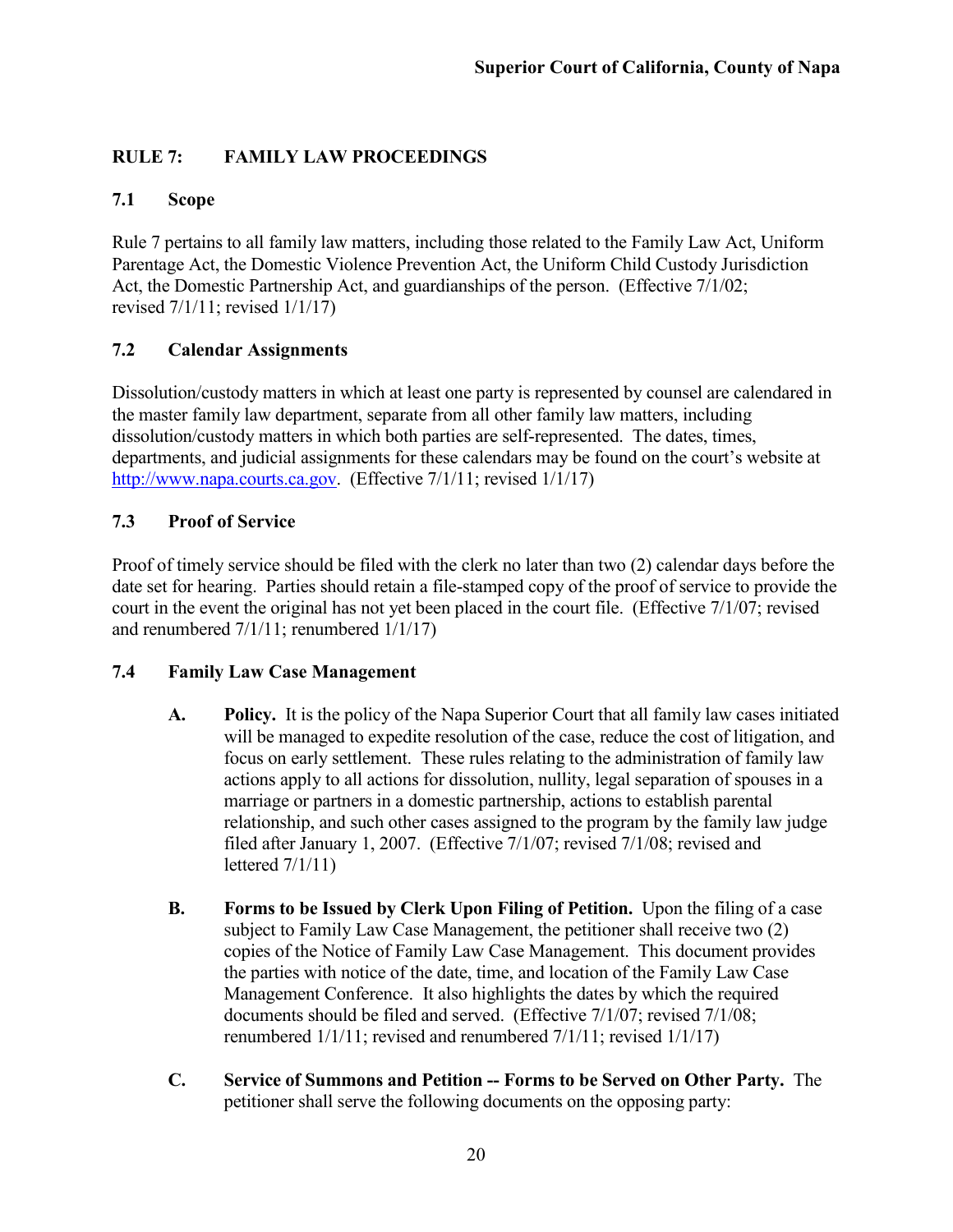1. Summons, Petition, and, if applicable, petitioner's completed Declaration Under Uniform Child Custody Jurisdiction Enforcement Act.

2. Notice of Family Law Case Management.

(Effective 7/1/07; revised 7/1/08; renumbered 7/1/11; renumbered 1/1/17)

#### **D. Case Management Conferences.**

1. Calendar. The first Family Law Case Management Conference will be held at least one year after the filing of the Petition by a petitioner represented by counsel, and at least one year after the filing of the Petition by a self-represented petitioner, unless a judgment resolving all issues has been entered prior to the Family Law Case Management Conference. Once a date has been set for a Family Law Case Management Conference, it cannot be changed without a showing of good cause. (Effective 7/1/07; revised 1/1/11; revised 1/1/17; revised 1/1/21)

2. Appearance Mandatory. Appearance at the Family Law Case Management Conference is mandatory. The case is subject to dismissal if both parties fail to appear at the Family Law Case Management Conference. (Effective 1/1/11; revised & renumbered 7/1/11; revised 1/1/21)

3. Service of Case Management Conference Report. Each represented party must file and serve a Family Law Case Management Conference Report (or jointly file one report) at least five (5) calendar days prior to the Family Law Case Management Conference. Represented parties shall use the Napa Superior Court's mandatory Family Law Case Management Conference Report, a local form available on the court's website at [http://www.napa.courts.ca.gov.](http://www.napa.courts.ca.gov/) Use of the local form is optional for unrepresented parties. (Effective 7/1/07; revised & relettered 7/1/08; revised 1/1/11; renumbered 7/1/11; revised 1/1/21)

4. Purpose. At the first Family Law Case Management Conference, the court will review the status of the case, discovery plans, settlement options, alternative dispute resolution, and unresolved issues. The court may also make further orders that the court deems necessary, consistent with Family Code sections 2032(d) and 2450. (Effective 7/1/07; revised & relettered 7/1/08; revised 7/1/11; revised 1/1/17)

(Subsection renumbered 7/1/08; renumbered 1/1/11; renumbered 7/1/11; renumbered  $1/1/17)$ 

(Section effective 7/1/07; revised 7/1/08; renumbered 7/1/11; renumbered 1/1/17)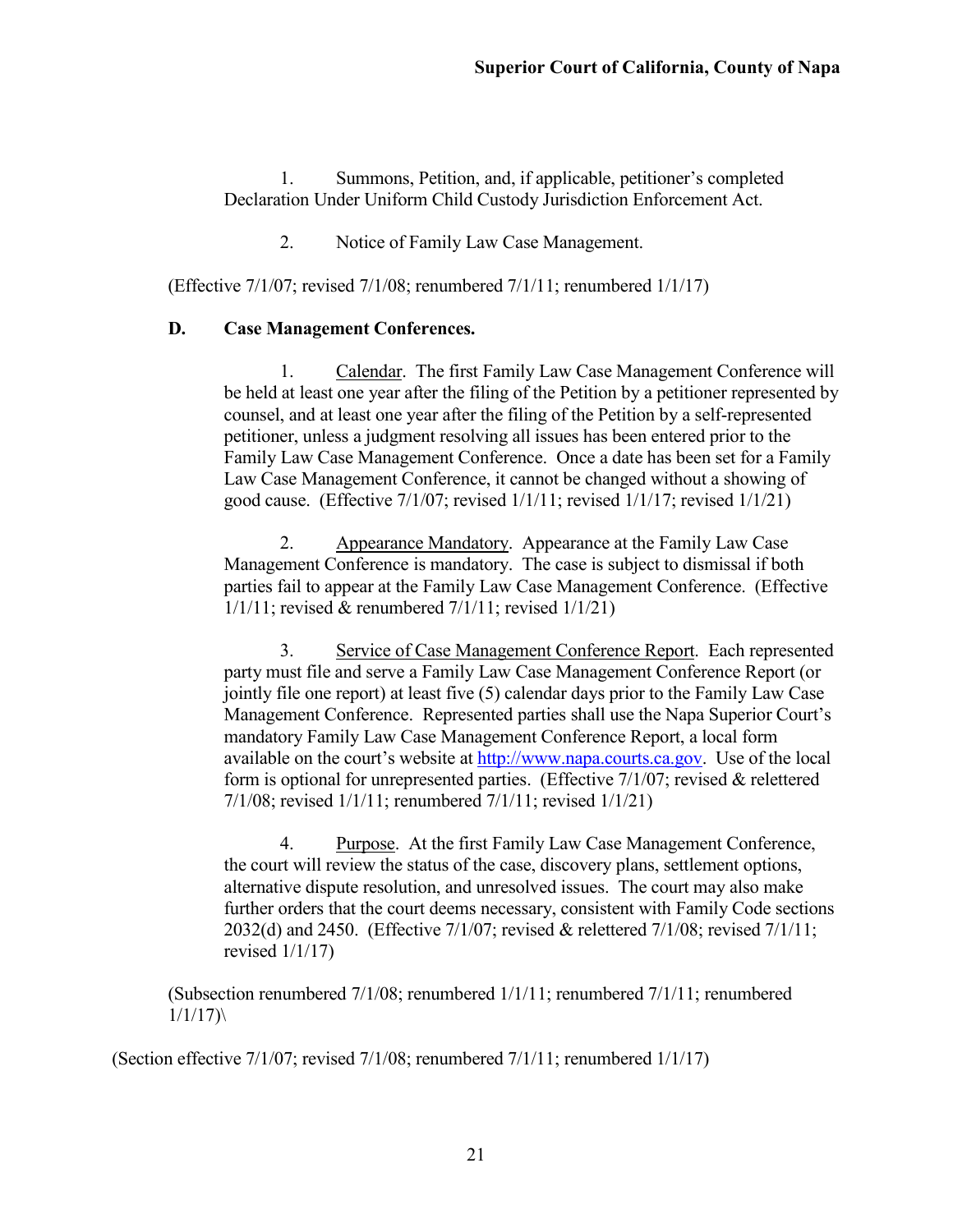## <span id="page-26-0"></span>**7.5 Ex Parte Matters**

**A. Filing/Scheduling**. Ex parte applications involving matters within the scope of this rule must be filed at the civil division filing counter by 10:00 a.m. for a judicial decision to be issued the same day on the papers alone, or for the matter to be placed on calendar the following court day. No drop box filing is allowed. (Effective 7/1/11; revised 1/1/17)

By 3:00 p.m. each court day (by 1:00 p.m. if the court day is an early closure Friday), a Family Law Ex Parte Status Information page will be posted on the court's website at [http://www.napa.courts.ca.gov](http://www.napa.courts.ca.gov/) indicating as to each matter filed by 10:00 a.m. that day, whether a decision has been made on the papers, or whether the matter will be placed on calendar for clarifying questions at 11:30 a.m. the following court day. (Effective 7/1/15)

- **B. Notice.** To satisfy the requirement of filing a declaration of notice, the applicant may use or follow the format of the Declaration re Notice of Ex Parte Hearing, a local form available on the court's website at [http://www.napa.courts.ca](http://www.napa.courts.ca/) gov. (Effective 7/1/11; revised 7/1/15; revised 1/1/17)
- **C. Orders.** Orders issued on ex parte requests will be available for pick up from the civil division by 3:00 p.m. the day the orders are issued, and by 1:00 p.m. for orders issued on early closure Fridays. (Effective 7/1/15; relettered 1/1/17)

(Section renumbered 1/1/17)

## <span id="page-26-1"></span>**7.6 Master Family Law Calendar**

At the Master Family Law Calendar call, counsel or self-represented parties shall state their names, appearances, whether moving or responding, and an accurate time estimate for the hearing on the matter of issues not agreed upon, including preliminary statements, testimony, and closing comments. The court will assign all matters to a department on a date and time certain within that calendar week subject to availability. Counsel and the parties must be prepared to proceed at the time of hearing.

The court will grant priority, where possible, to matters where special circumstances exist (*e.g.*, out-of-town counsel or parties, witnesses under subpoena or present in court). At the calendar call, the court will give preference to stipulations, requests for continuances, and uncontested matters. Matters set for hearing on the master calendar will be continued only in accordance with subsection D.

**A. Conflict With Other Court Appearance**. Counsel are expected to arrange for coverage or to arrange continuances with the court and all parties or counsel for parties in the event of calendar conflicts. (Effective 7/1/02; renumbered 7/1/07; renumbered 1/1/11; revised and renumbered 7/1/11)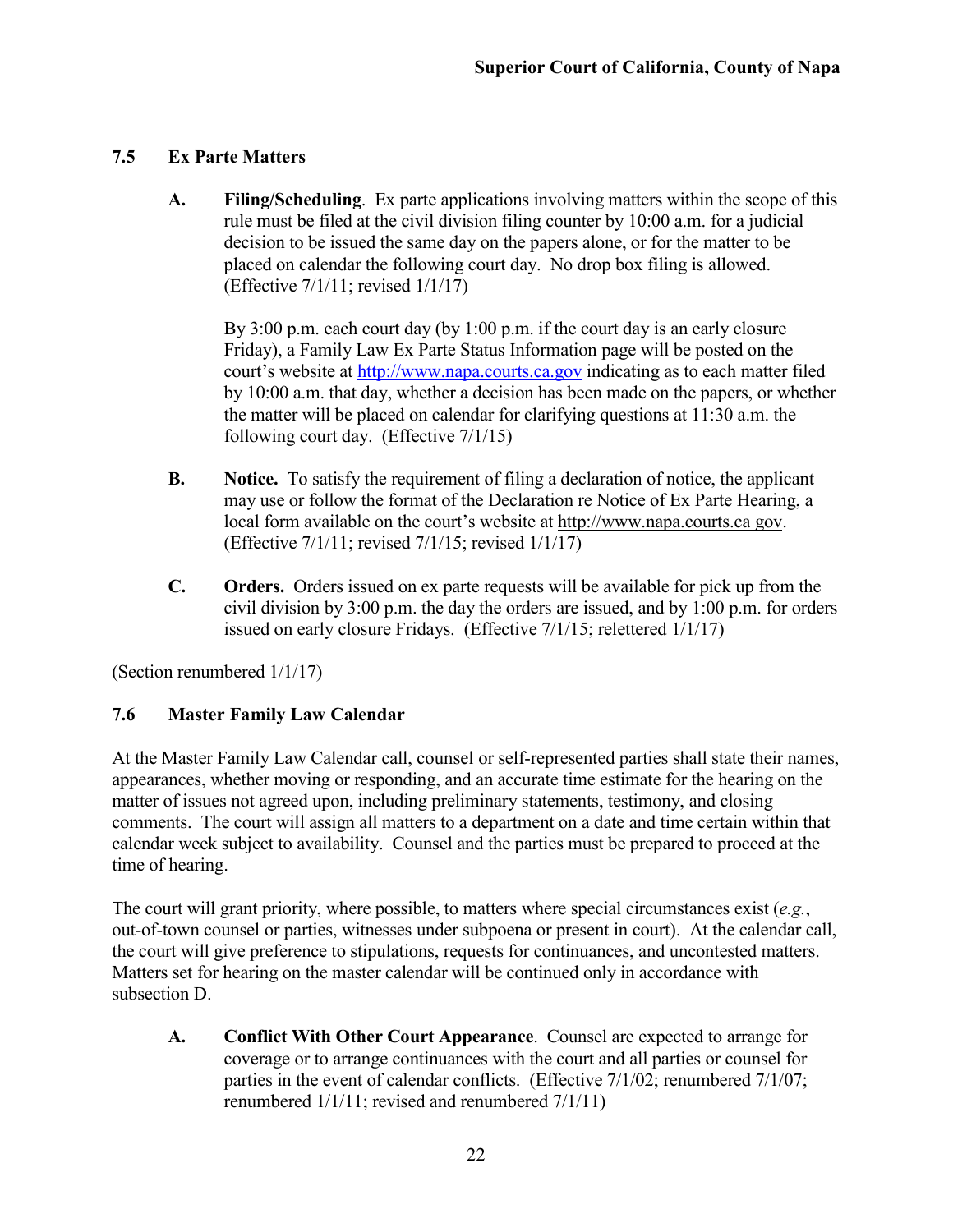- **B. Setting Trials**. After the filing of an At-Issue Memorandum & Certificate of Readiness, the court will place the matter on the master calendar for setting of trial. The mandatory local form is available on the court's website at [http://www.napa.courts.ca.gov.](http://www.napa.courts.ca.gov/) The court will provide notice to the parties. (Effective 7/1/11; revised 7/1/17)
- **C. Matters Tak**e**n Off Calendar**. After service of the moving papers, no matter shall be taken off calendar without stipulation or notice to the responding party or attorney and the court. The moving parties or their attorneys must notify the civil division immediately by telephone in the event the matter will not proceed to hearing. This notification should be followed by a written transmittal signed by the party and/or the attorney confirming that the matter is to be taken off calendar with a copy to opposing counsel or the party. (Effective 7/1/02; renumbered 7/1/07; renumbered 1/1/11; renumbered 7/1/11)
- **D. Continuances**. After service, three (3) continuances, not counting those needed for further child custody and visitation mediation, may be obtained by agreement upon payment of the continuance fee. Additional continuances may not be by stipulation but only by appearance and order of the court upon a showing of good cause. (Effective 7/1/02; revised and renumbered 7/1/07; revised 7/1/08; renumbered 1/1/11; revised and renumbered 7/1/11)

1. Stipulations. If a written stipulation for a continuance and fee is received by 1:00 p.m. one (1) court day before the Master Family Law Calendar, the court date will be continued by the court in accordance with the stipulation and no appearances are necessary at the Master Family Law Calendar. (Effective 7/1/11; revised 1/1/13)

2. Special Set Hearings. No continuances will be granted for those matters specially set. Rather, the parties must drop and re-file the matter. If the matter has settled, the parties must appear in court and announce the stipulation on the record or provide the court with a written stipulation.

3. Special Set Long Cause (More Than One Day) Hearings. Continuances shall only be granted upon a showing of good cause upon a properly noticed motion to continue.

4. Fees. If a stipulation is filed, both parties shall split the continuance fee unless otherwise agreed. If one side requests a continuance, the requesting party pays the continuance fee. There is no fee if the continuance is for further child custody and visitation mediation or if minor's counsel requests the continuance. There is no fee for a party who has been granted a fee waiver.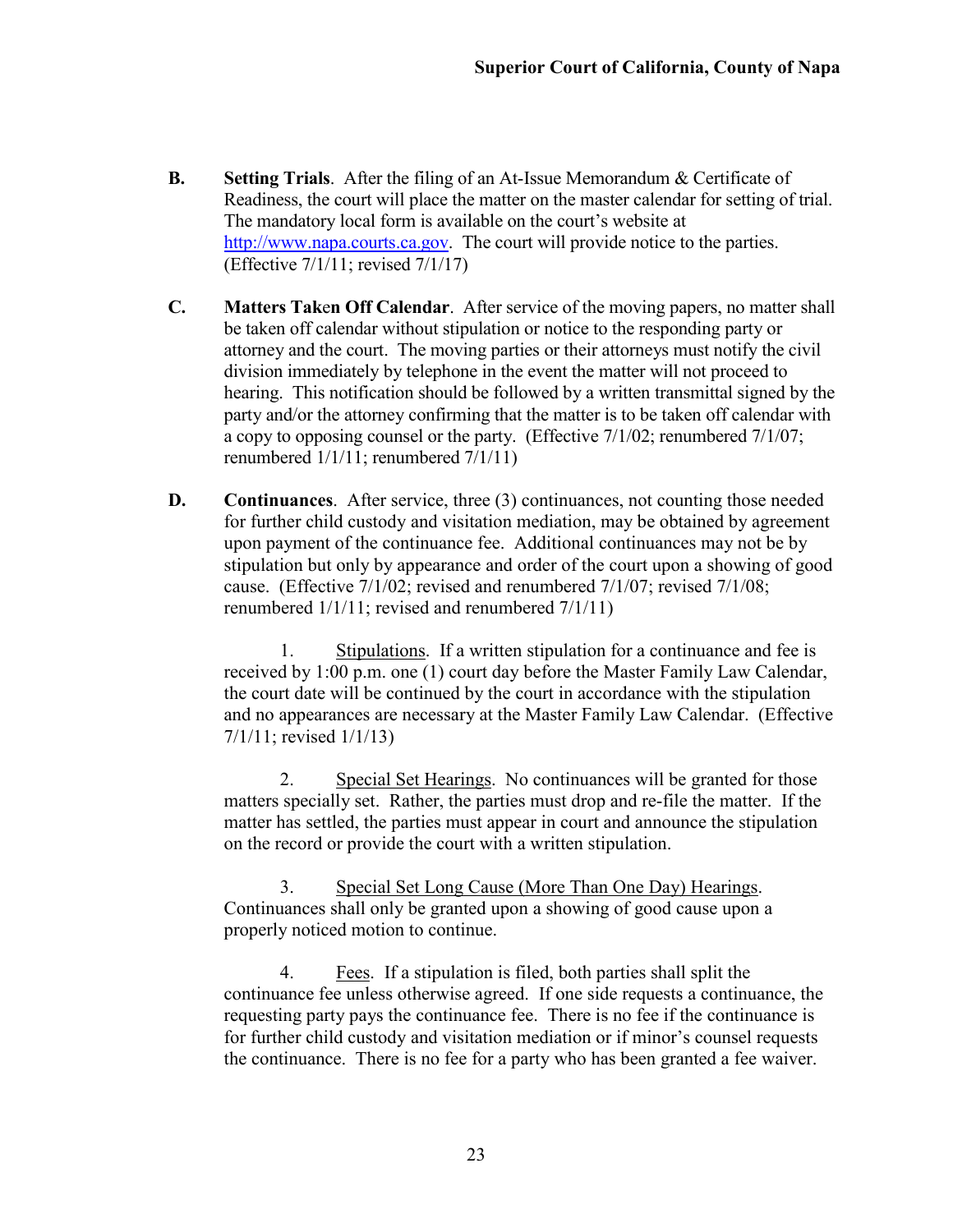5. Use of Form FL-6. Parties are encouraged to use FL-6, [Family](http://napa.courts.ca.gov/sites/default/files/pdfs/Localrules/FL-6%20Family%20Law%20Stipulation%20%28fillable%29.pdf)  [Law Stipulation and Order,](http://napa.courts.ca.gov/sites/default/files/pdfs/Localrules/FL-6%20Family%20Law%20Stipulation%20%28fillable%29.pdf) to facilitate compliance with this rule. The optional local form is available on the court's website at [http://www.napa.courts.ca.gov.](http://www.napa.courts.ca.gov/) (Effective 1/1/20)

(All sections/subsections without parenthetical history effective 7/1/11; section renumbered 1/1/17)

## <span id="page-28-0"></span>**7.7 Hearings - General**

- **A. Presence of Parties and Attorneys.** If a party or attorney cannot appear because of illness, extreme economic hardship, or other good cause, that party or attorney must immediately contact the other party and every reasonable effort shall be made to continue the hearing. In the absence of a negotiated continuance or settlement, the party must file a declaration detailing the communication or attempted negotiations with the other party and a request for a reasonable continuance. (Revised 1/1/17; revised 7/1/20)
- **B. Failure to Appear.** Failure of the moving party or attorney to be present at the calendar call or to have informed the clerk of their presence shall result in the matter being removed from the calendar, and if the responding party has appeared, attorney fees and costs may be awarded to the appearing party. In the event the responding party fails to appear, the court may continue the matter and award attorney fees or enter an order on the pleading and testimony of the moving party. (Revised 7/1/20)
- **C. Tardiness.** If for any reason an attorney or party is unable to be present at the time of the calendar call, the court and opposing party must be notified immediately by telephone of the reasons for, and the extent of, such delay.
- **D. Calling the Case.** At the hearing, the moving party or the moving party's attorney will be asked to state the issues. The responding party will be asked to concur in moving party's statement of issues and to state any additional issues. Attorneys are expected to be thoroughly prepared to answer the questions of the court concerning the facts of the case and cite applicable statutory and case law if an unusual or contested point of law is involved. Live testimony will be received or disallowed in accordance with Family Code section 217. (Subsection relettered 1/1/17)

(Section/all subsections effective 7/1/02 and revised 7/1/06 and 7/1/08; section renumbered 1/1/11; revised 7/1/11; subsection deleted 1/1/17; section renumbered 1/1/17)

#### <span id="page-28-1"></span>**7.8 Settlement Conferences**

**A. Mandatory Settlement Conferences.** All long-cause matters (estimated to take more than one day) shall be set for a mandatory Settlement Conference. (Effective 1/1/11)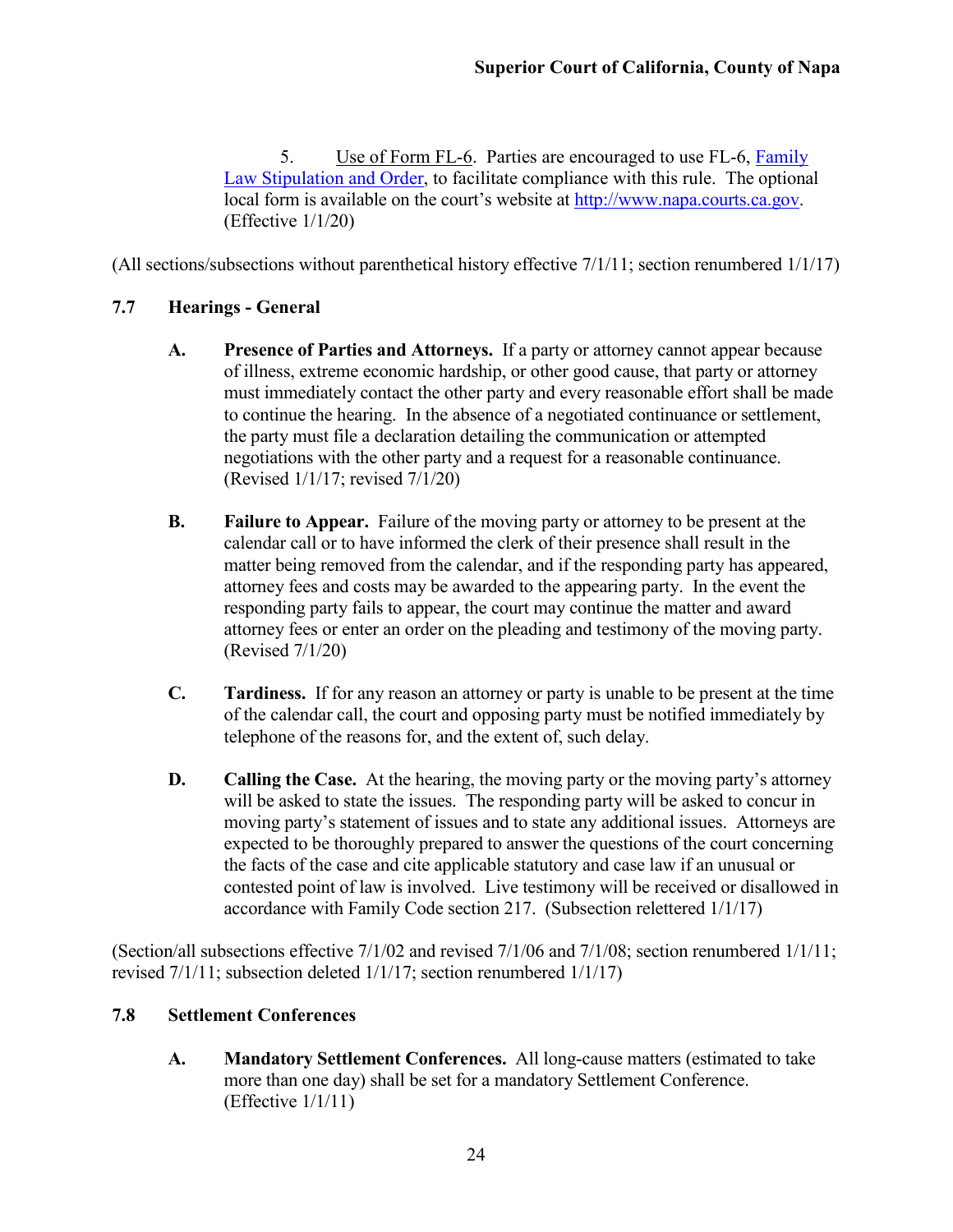- **B. Voluntary Settlement Conferences.** A Settlement Conference may be held upon request of both parties and with the approval of the court. The Settlement Conference shall be calendared on the Master Family Law Calendar, either by motion or upon request of both counsel at the Family Law Case Management Conference. The Settlement Conference will be assigned to a department on a date and time certain within that calendar week subject to availability. Each party and the attorney for each party must personally attend the Settlement Conference unless specifically excused by the court. A voluntary Settlement Conference should not be calendared until the case is adequately prepared and ready for a meaningful Settlement Conference. (Effective 7/1/02; revised and renumbered 1/1/11; revised and renumbered 7/1/11)
- **C. Discovery.** Discovery must be completed not later than five (5) court days prior to the Settlement Conference, except upon order of court for good cause. (Effective 7/1/02; renumbered 1/1/11; renumbered 7/1/11; renumbered 1/1/16)
- **D. Meet and Confer Requirement.** The parties or their attorneys must meet and confer in good faith, in person or telephonically, no later than two (2) court days before the Settlement Conference in an attempt to resolve issues, stipulate to facts, and delineate the issues remaining for resolution at the Settlement Conference. (Effective 7/1/11; renumbered 1/1/16)

#### **E. Settlement Conference Statements.**

1. Time Requirements. At least two (2) court days before the Master Family Law Calendar from which the Settlement Conference is to be assigned, or at least five (5) calendar days before a specially set Settlement Conference, each party must prepare, lodge with the court, and serve on the other party a Settlement Conference Statement as set forth below. If service is by mail, an additional five (5) calendar days' notice is required. (Effective 7/1/02; revised and renumbered 1/1/07; renumbered 1/1/11; revised and renumbered 7/1/11)

2. Contents.

a. Caption. The caption shall contain the time and Master Family Law Calendar date and trial date if set. (Effective 7/1/02; revised 1/1/07; renumbered 1/1/11; revised and renumbered 7/1/11)

b. Income and Expenses. In all cases where support or attorney fees is in issue, a current Judicial Council Income and Expense Declaration shall be prepared, signed, and dated. In addition, all income and other financial information as required by Local Rule 7.11 shall be attached. (Effective 7/1/02; revised 1/1/07; renumbered 1/1/11; revised 1/1/17)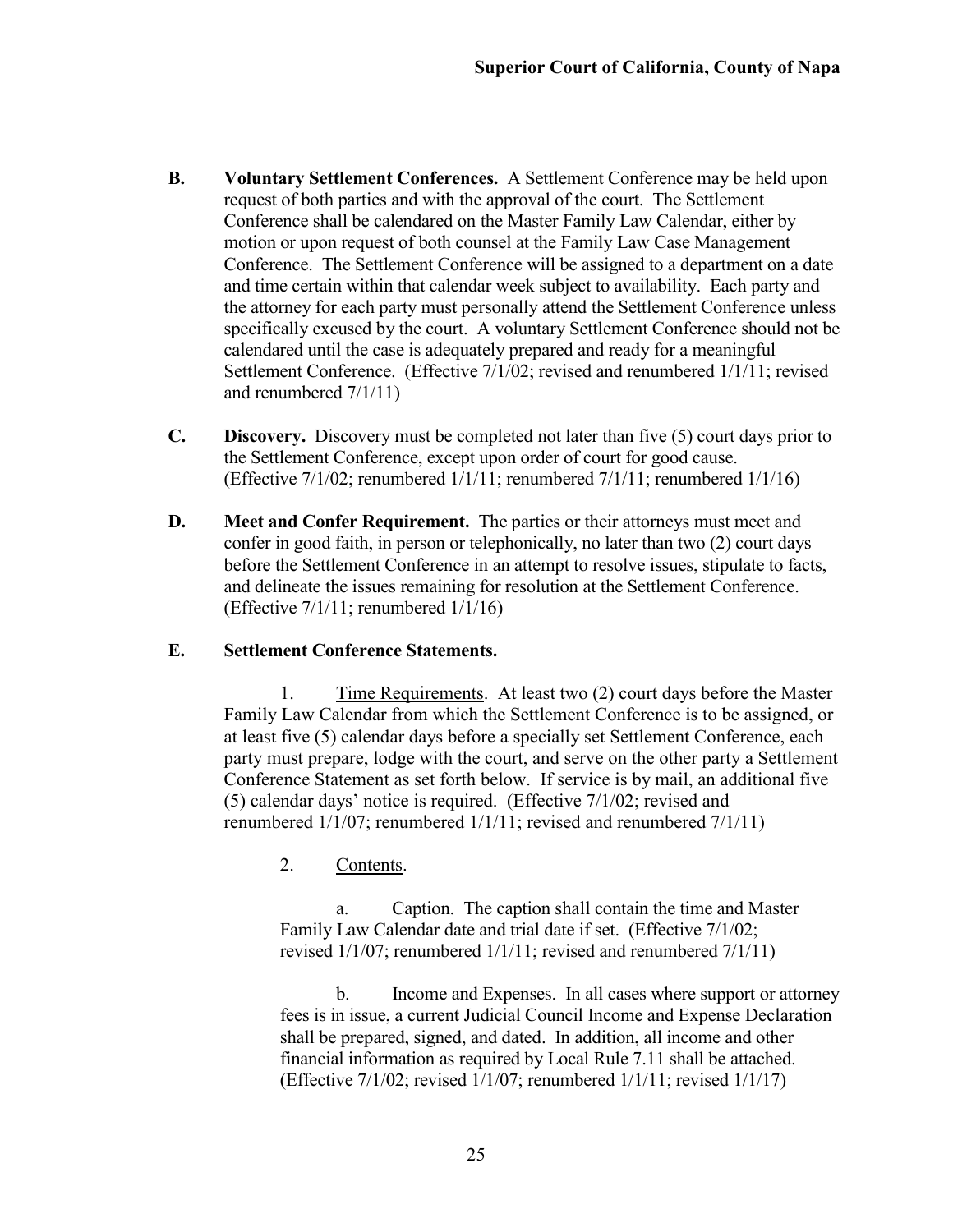c. Assets & Liabilities. In all cases where property issues (characterization, division, and/or valuation) are unresolved, each party must prepare a comprehensive inventory of all assets (real and personal) and liabilities claimed by the parties to be community property and/or community debt. This inventory can either be typed on applicable Judicial Council forms, or may be prepared in any form which contains substantially the same information as set forth on the Judicial Council forms.

The parties must attach to their Settlement Conference Statements copies of the completed inventory assets and liabilities forms indicating their claim to values and proposal for division of the property.

In all cases where the characterization of real or personal property of the parties (whether community or separate) or reimbursement for contributions to the community from a separate property source is in issue, the parties must set forth all of the facts upon which their claims are based and cite appropriate legal authorities for each of those claims.

(Effective 7/1/02; revised 1/1/07; renumbered 1/1/11; renumbered 7/1/11)

d. Contentions About Child and Spousal Support. Both parties shall specify their contentions as to the amount of child support and amount and duration of spousal support. Include calculations showing guideline child support. If any child is a recipient of public assistance, and the Department of Child Support Services is the assignee of the support, the statement shall show that the Department of Child Support Services has been notified of the time and date of the Settlement Conference and provided copies of all pertinent, current financial documents (*i.e.*, Income and Expense Declarations, support calculations, etc.). (Effective 7/1/11)

e. Contentions About Attorney Fees, Accountant Fees, Expert Fees, and Costs. Both parties shall include in their statement their position regarding requests for attorney and accountant fees, other expert fees, and court costs. Where appropriate, such requests shall be supported by adequate documentation. (Effective 7/1/11)

(Relettered 1/1/16)

(Section renumbered 1/1/17)

#### <span id="page-30-0"></span>**7.9 Trial Exhibits**

See Local Rule 6.5, "Trial Procedures". (Effective 7/1/02; renumbered 1/1/11; renumbered 7/1/11; renumbered 1/1/17)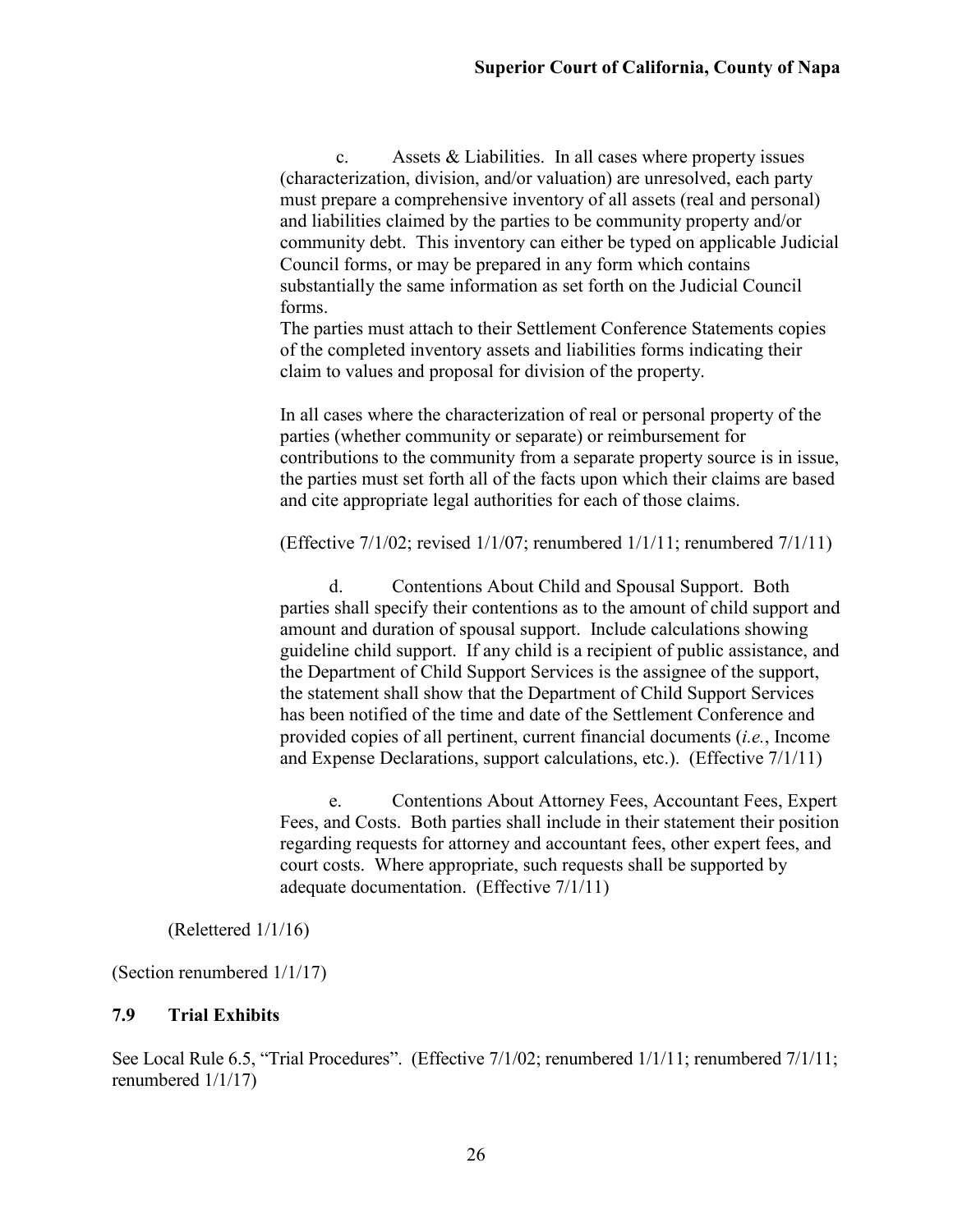#### <span id="page-31-0"></span>**7.10 Child Custody and Visitation**

#### **A. Mediation.**

1. Mandatory Mediation. Every Request for Order or motion concerning custody and visitation shall include the following order: "The parties are ordered to attend orientation and mediation prior to the court hearing." (Effective 1/1/99; renumbered 1/1/11; revised and renumbered 7/1/11; revised 7/1/12; revised 1/1/13; revised 1/1/17)

2. Orientation Class. Prior to child custody/visitation mediation, each party is ordered to complete an online orientation class scheduled by Family Court Services. Only those parties who completed the orientation within five (5) years prior to the mediation session are exempt from attending this orientation. (Effective 7/1/11; revised 1/1/17)

3. Attendance and Participation of Parties. The court may sanction any party who fails to attend orientation or mediation. Sanctions may include, but are not limited to, monetary fines, denial of relief sought, dismissal of the Request for Order or motion, entry of substantive orders, or contempt. (Effective 7/1/11; revised 7/1/12)

4. Non-Recommending Confidential Mediation. The Napa Superior Court utilizes non-recommending confidential mediation, subject to recommendation exceptions permitted by law. (Effective 7/1/11; revised 1/1/17)

5. Attendance and Participation of Interpreters in Mediation. A neutral person who is fluent in both English and the party's native language may interpret for a party in mediation if there is no mediator available to conduct the mediation in that party's native language. Individuals who serve in this capacity will be required to sign a confidentiality agreement. In no case may a minor child of the parties serve as an interpreter. (Effective 7/1/11; renumbered 1/1/17)

6. Agreement of the Parties. If an agreement is reached in mediation, the mediator will prepare a written agreement. Parties will approve and be given a copy of their agreement before leaving the mediation session. Attorneys will have an opportunity to review and approve, or disapprove, the agreement. If the agreement is approved by the parties and their attorneys, the agreement will be presented to the court for approval and will become a court order once signed by the court. (Effective  $7/1/11$ ; renumbered  $1/1/17$ ; revised  $1/1/21$ )

7. Same-Day Mediation. Where the court determines that there is an urgent need for mediation, the parties may be referred for same-day mediation. These sessions are limited in time and focus on the single issue identified by the court. (Effective 7/1/11; renumbered 1/1/17)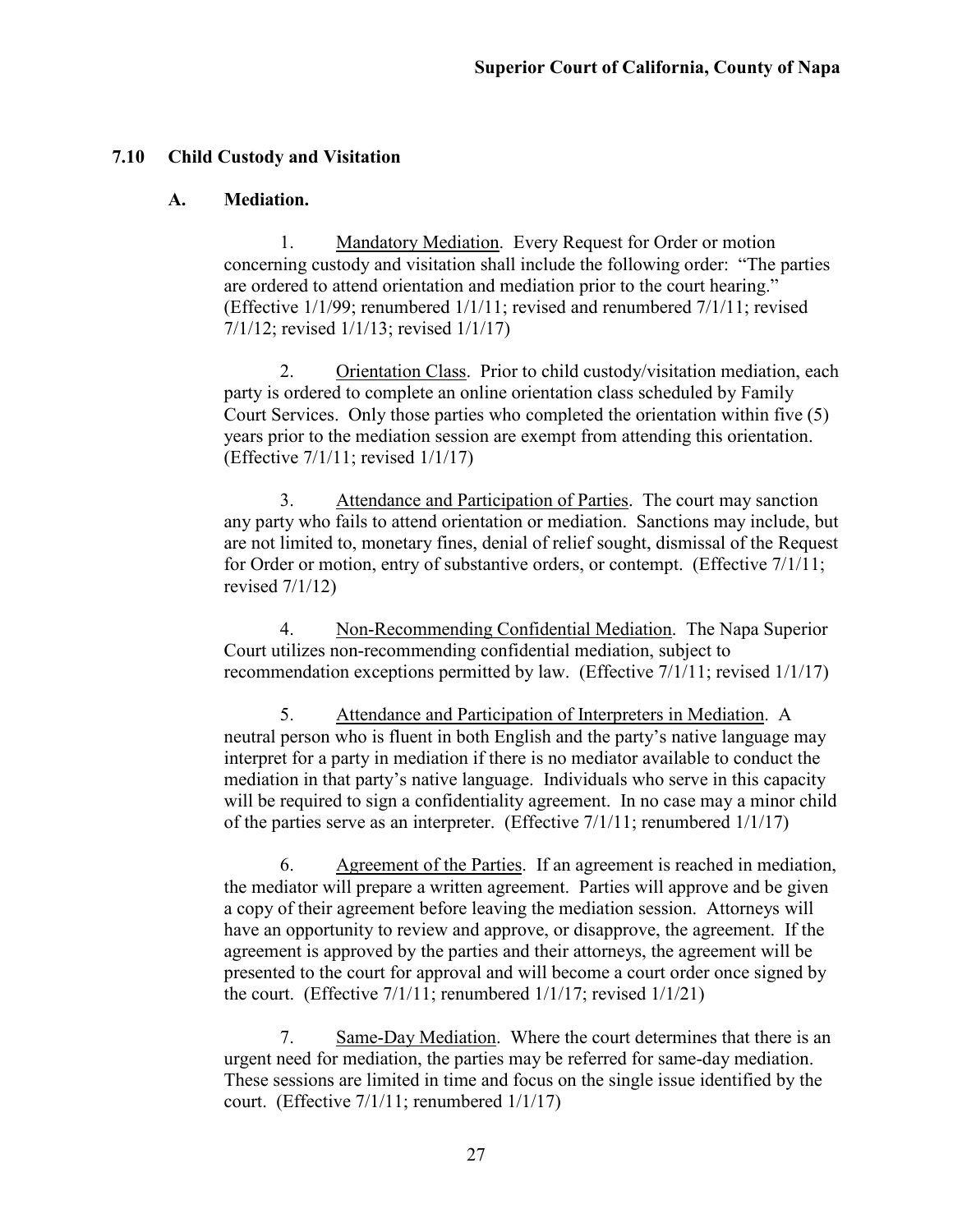8. Subsequent Mediation. Without first filing a Request for Order or a motion, parties may return to mediation within one (1) year of the date of the original mediation referral if both parties are willing to participate.

a. Each party must contact Family Court Services to schedule a date and time for the mediation, and file a Stipulation for Subsequent Mediation. The mandatory local form is available on the court's website at [http://www.napa.courts.ca.gov.](http://www.napa.courts.ca.gov/)

b. The court or Family Court Services, in its discretion, may waive mediation if a Request for Order or a motion is filed following an unsuccessful subsequent mediation.

(Effective 7/1/11; revised 7/1/12; revised 7/1/16; revised and renumbered 1/1/17; revised 7/1/17)

9. Mediation Complaints and Requests for New Mediator. Complaints regarding a mediator are handled as follows:

> a. Complainant shall complete a form provided by Family Court Services and mail or deliver it to the Court Executive Officer.

The Court Executive Officer or that officer's designee ("investigator") will conduct an investigation of the matter including consultation with the mediator(s) assigned to the case. Within 15 days, the investigator will determine whether to replace the challenged mediator, add a second mediator to the case, or take no action. The date and action will be recorded by the investigator and the complainant will be informed promptly in writing. The investigator's decision is final.

(Effective 7/1/11; revised 7/1/13; renumbered 1/1/17; revised 7/1/20)

## **B. Complaints Regarding Appointed Counsel for the Child**

Complaints regarding the conduct of or procedures employed by counsel for minor children appointed by the court must be made in writing to the Supervising Family Law Judge and/or Court Executive Officer. A copy of the complaint must be provided to all parties. The court must determine what action to take, if any, including whether the complaint should be referred to the appropriate professional licensing board. The court must provide a written response to all parties and minor's counsel.

(Effective 1/1/99; revised and renumbered 1/1/11; revised and renumbered 7/1/11)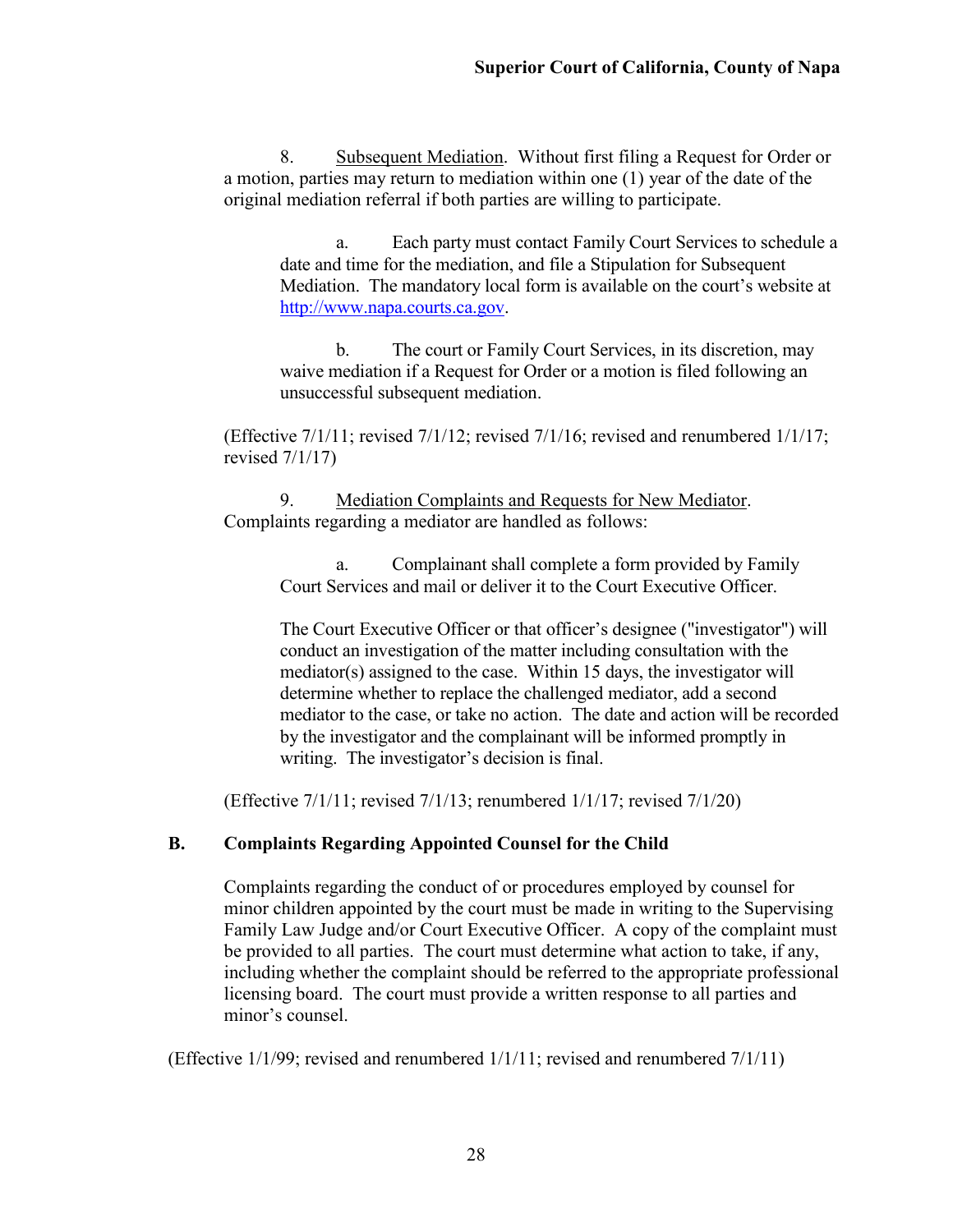#### **C. Court-Ordered Child Custody Evaluations**

1. Peremptory Challenges. The parties and minor's counsel are each permitted one peremptory challenge to a child custody evaluator appointed by the court. Unless waived, a peremptory challenge must be made within five (5) court days of notice of the appointment. Minor's counsel appointed after the expiration of the time allowed to the parties to make a peremptory challenge under this rule may not make a peremptory challenge to the evaluator**.**

2. Withdrawal From a Case. An evaluator may request to withdraw from a case by delivering a written declaration demonstrating good cause under penalty of perjury to the judicial officer assigned to the case and must give copies of the request to all parties and minor's counsel. Any objections to the request to withdraw must be filed with the court and served on the evaluator, all parties, and minor's counsel within ten (10) days' notice of the request to withdraw. After time for filing of objections to the request to withdraw has expired, the court may, upon a finding of good cause, grant the request to withdraw, deny the request, or set a noticed hearing to resolve the issue.

3. Complaints Regarding Evaluators. Complaints regarding the conduct of, or procedures employed by, a private child custody evaluator must be made in writing to the Supervising Family Law Judge and/or the Court Executive Officer. A copy of the complaint must be provided to the evaluator, all parties, and to any minor's counsel. The court must determine what action, if any, to take including whether the complaint should be referred to the appropriate professional licensing board. (Effective 7/1/11; revised 1/1/17)

4. Requests for Removal of Evaluator. A request for the removal of an evaluator must be made by noticed motion filed the case, and served on the evaluator, all parties, and minor's counsel, if applicable. (Effective 7/1/11; revised 1/1/17)

5. Ex Parte Communications. Unless there is a stipulation, ex parte communication by counsel with the evaluator is prohibited, except to schedule appointments. An attorney for a party or minor's counsel must not provide the evaluator with documents pertaining to the case without first providing the other side and minor's counsel, if any, with a copy of the documents.

6. Locating Qualified Private Child Custody Evaluator. The court has prepared an information sheet on how to find qualified child custody evaluators. (See Appendix A)

(All sections/subsections without parenthetical history, effective 7/1/11; subsection deleted 1/1/17; section renumbered 1/1/17)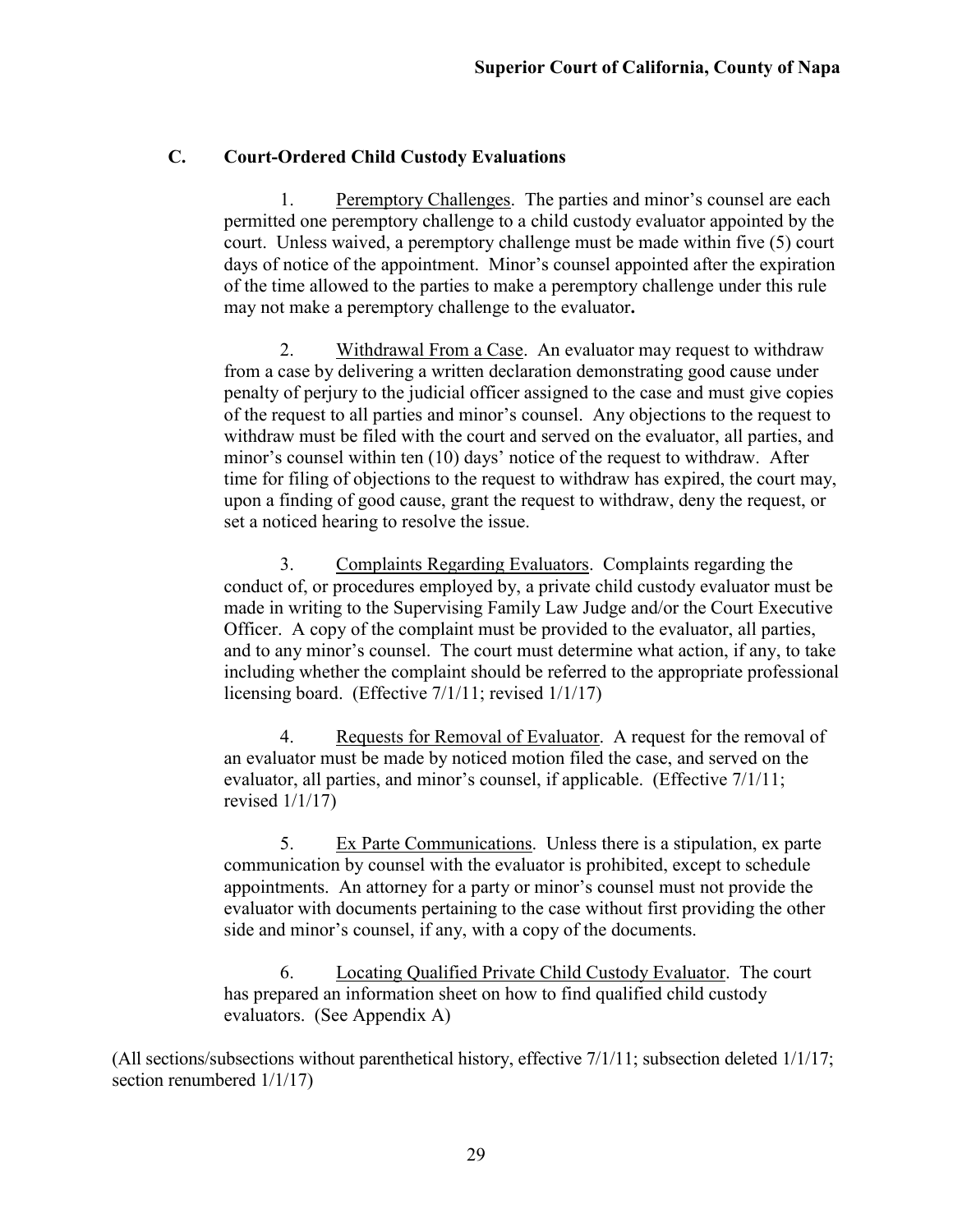## <span id="page-34-0"></span>**7.11 Requirements in Financial Matters.**

- **A. Disclosure of Income Tax Returns**. Parties shall bring a copy of their most recent federal tax return to the hearing. In addition, when child, family, or spousal support is requested, a party may require the opposing party to provide copies of both state and federal income tax returns pursuant to Family Code section 3552. A request for tax returns must be made no later than 10:00 a.m. five (5) court days before the hearing. Copies of the tax returns including all schedules, W-2s, 1099s and K-1s must be provided to the requesting party or counsel the earlier of five (5) court days after the request or 10:00 a.m. two (2) court days before the hearing. Tax returns served pursuant to this rule must not be filed with the court except as provided in Family Code section 3552.
- **B. Child and Temporary Spousal Support Guidelines.** The court uses the DissoMaster™ computer program to calculate guideline child support (except in Department of Child Support Services enforcement actions) and temporary spousal support. In calculating temporary spousal support, the court uses the "Santa Clara" formula as contained within the DissoMaster™ computer program.

## **C. Request for Attorney Fees.**

1. Attorney Declaration. Any request for attorney fees or costs in excess of \$2,000 must be accompanied by a factual declaration completed by the attorney. The declaration must state the attorney's hourly rate, the amount of fees already paid, the source of payment for fees already paid, the amount of fees due and payable, how fees requested were or will be spent, and identification of a source for payment of the fees. The declaration shall further state such facts as may be relevant to the court's determination of the reasonableness of the fees.

2. Bifurcation Re: Fees and Costs. Where counsel requests fees pursuant to Family Code section 271, the court will defer any decision until all other issues have been determined and will not receive an attorney's declaration relating thereto until commencing consideration of the attorney fee issue.

**D. Request for Expert Fees.** Any request for expert fees must be accompanied by a factual declaration completed by the expert. The declaration must state the expert's hourly rate, the scope of the expert's task, and an estimate of the number of hours required to complete the task.

(This section/all subsections effective 7/1/11; deletions from this section 1/1/17; section renumbered and all subsections lettered 1/1/17)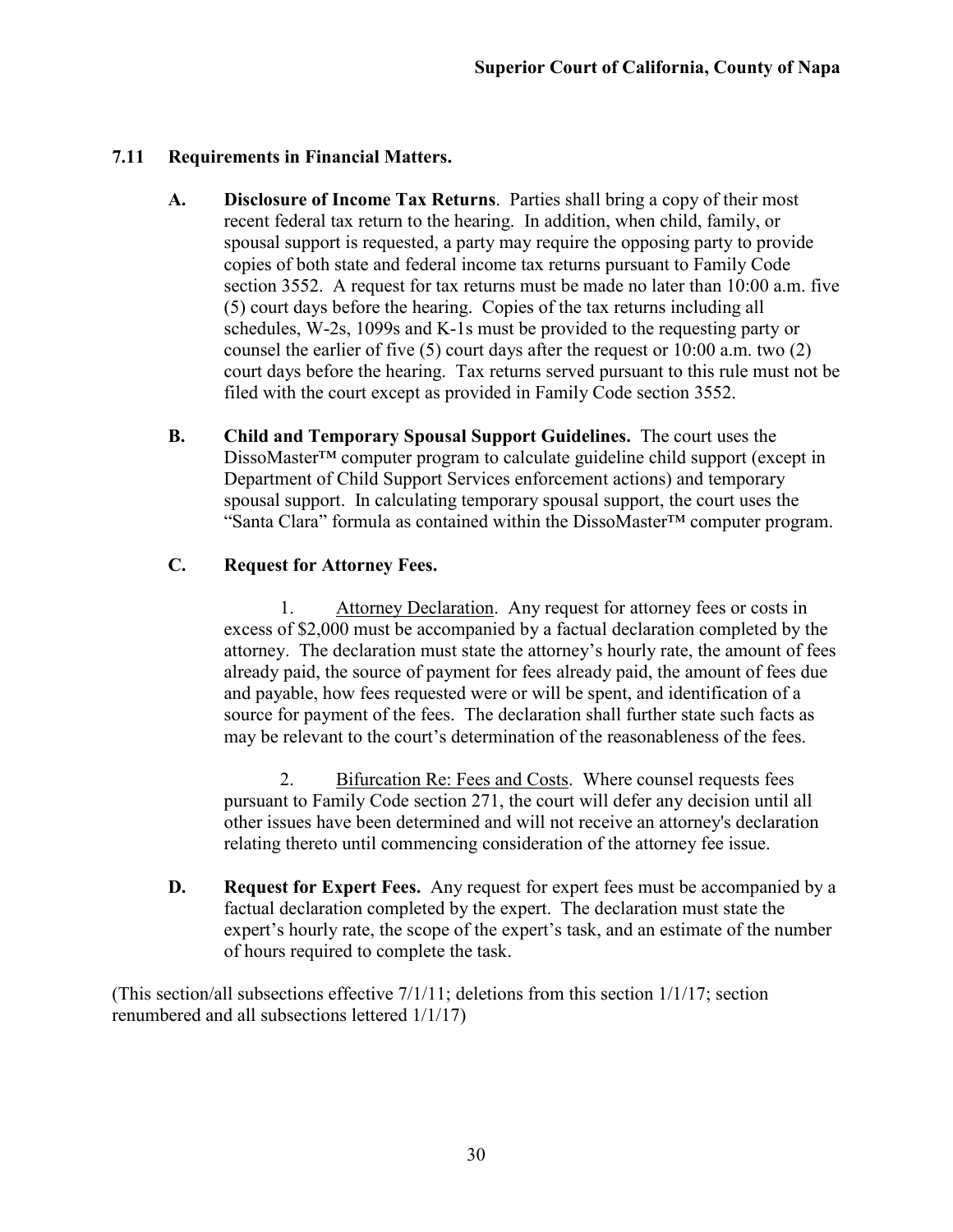## <span id="page-35-0"></span>**7.12 Family Law Facilitator**

The Napa County Superior Court has established an office of family law facilitator for selfrepresented parties. The court will make referrals to the family law facilitator as appropriate. By this rule, the court designates and establishes in the office of the family law facilitator all the duties prescribed or permitted by the Family Law Facilitator Act, Family Code section 10000, et seq. (Effective 7/1/02; renumbered 1/1/11; renumbered 7/1/11; renumbered 1/1/17)

## <span id="page-35-1"></span>**7.13 Appointment of Elisor**

- **A. Request for Order.** A court order for the appointment of an elisor must be made by a Request for Order. The Request for Order must include at least one (1) supporting declaration with a list of the exact documents the elisor is being asked to sign. The request must be accompanied by a proposed order.
- **B. Mandatory Information in Supporting Declaration(s).** The supporting declaration(s) must include all of the following:

1. The title, date, page(s), and line(s) of the court order upon which the request to appoint the elisor is based.

2. A description of the good faith efforts to meet and confer to resolve the issue informally.

3. Specific facts establishing the necessity of the appointment of an elisor, including the reason, by a person with personal knowledge, why each document requires the elisor's signature.

**C. Mandatory Language in Proposed Order.** The proposed order must include all of the following:

1. Designation of "The Clerk of the Court or Clerk's Designee" as the elisor. The order cannot state a name or title of a specific court employee. (A record of the clerk of the court and its designees authorized to sign the order can be obtained from the Court Executive Office.

2. The party's name for whom the elisor is being appointed; the exact title or a sufficient description that accurately identifies each document to be signed; and the capacity of the elisor who will be signing each document.

#### **D. Mandatory Additional Requirements.**

1. Copies of all documents to be signed must be attached to the proposed order.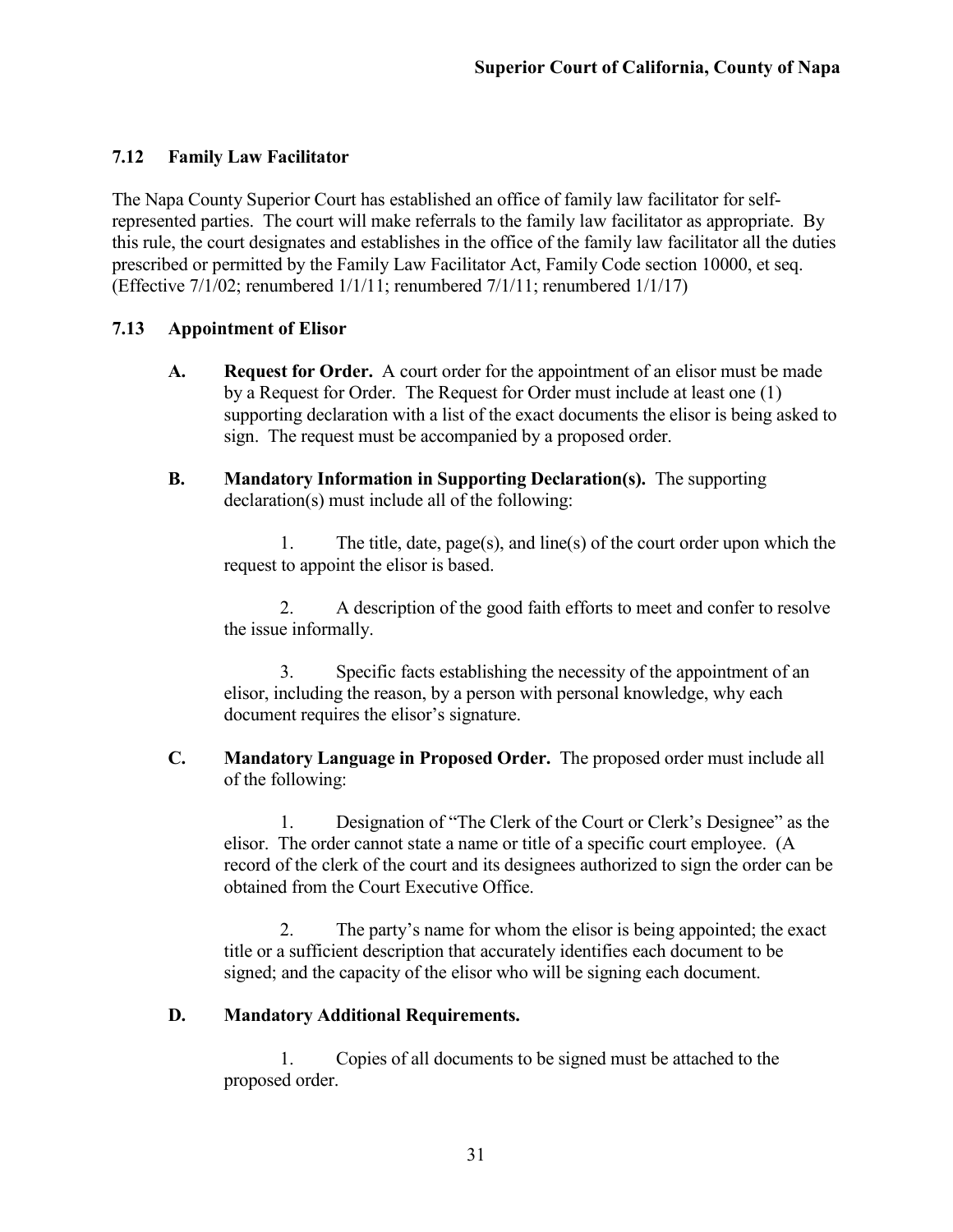2. The original documents presented to the elisor for signing must be identical to the copies of the documents attached to the proposed order.

## **E. Order Granted.**

1. If the court grants the order, the party must contact the Court Executive Officer to schedule an appointment for the actual signing of the documents.

2. If the elisor is signing documents that require notarization, the party must arrange for a notary public to be present when the elisor signs the documents.

(Effective 7/1/16; renumbered 1/1/17)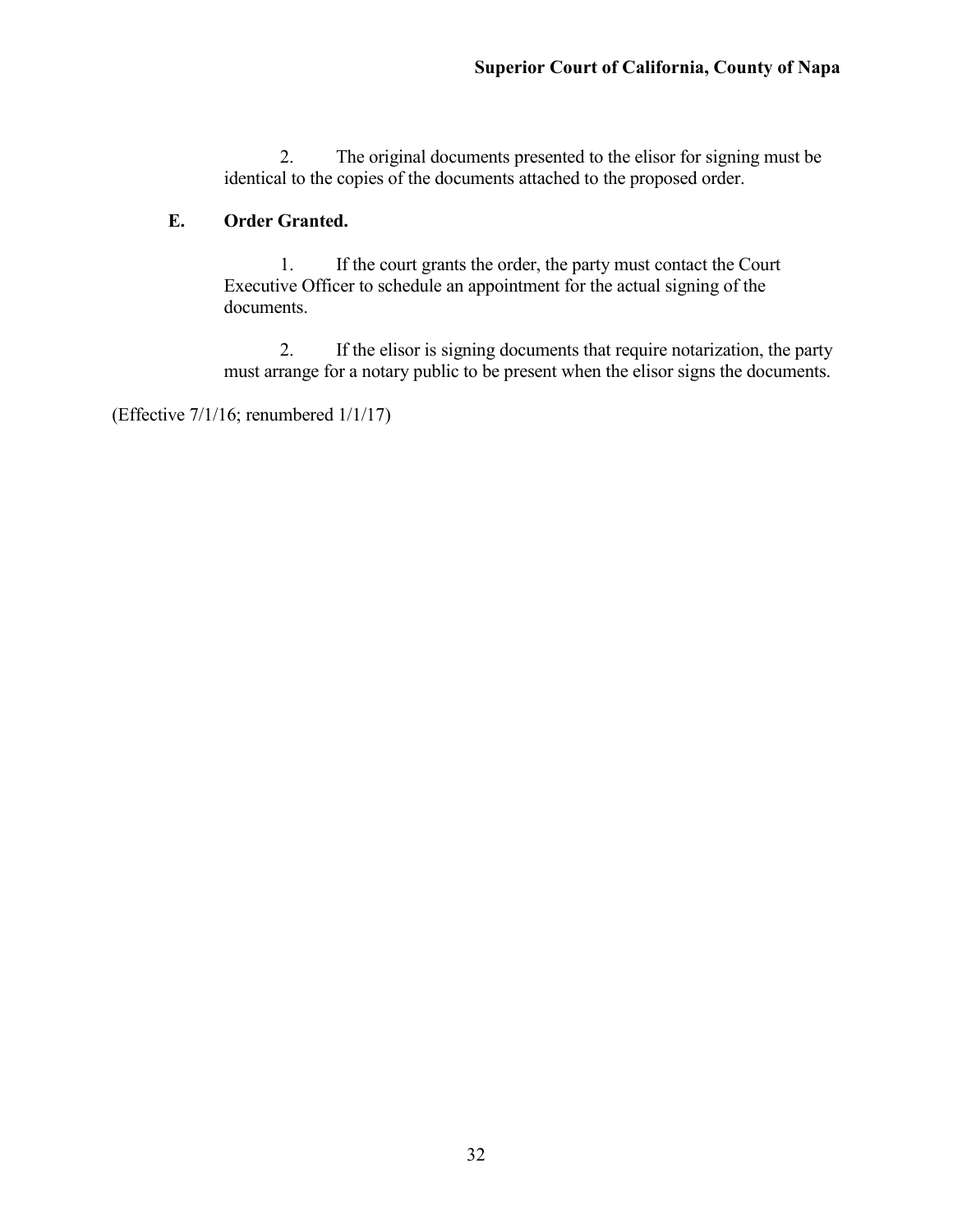## <span id="page-37-0"></span>**RULE 8: ADOPTION PROCEEDINGS**

#### <span id="page-37-1"></span>**8.1 Adoption Hearings**

Adoption hearings will be scheduled at the request of petitioner or counsel on any probate court appearance calendar. All proposed reports, orders, accounting, agreements, consents, and other pleadings required by law shall be on file prior to scheduling a hearing. (Effective 1/1/99)

#### <span id="page-37-2"></span>**8.2 Access to Adoption Files**

Pursuant to Family Code section 9200, applicants seeking access to adoption files shall set forth a detailed factual showing sufficient to establish good cause approaching the necessitous. Parties shall use the Petition to Inspect Adoption Records, a mandatory local form available on the court's website at [http://www.napa.courts.ca.gov.](http://www.napa.courts.ca.gov/) (Effective 7/1/93; revised 7/1/08; revised 1/1/12; revised  $1/1/13$ )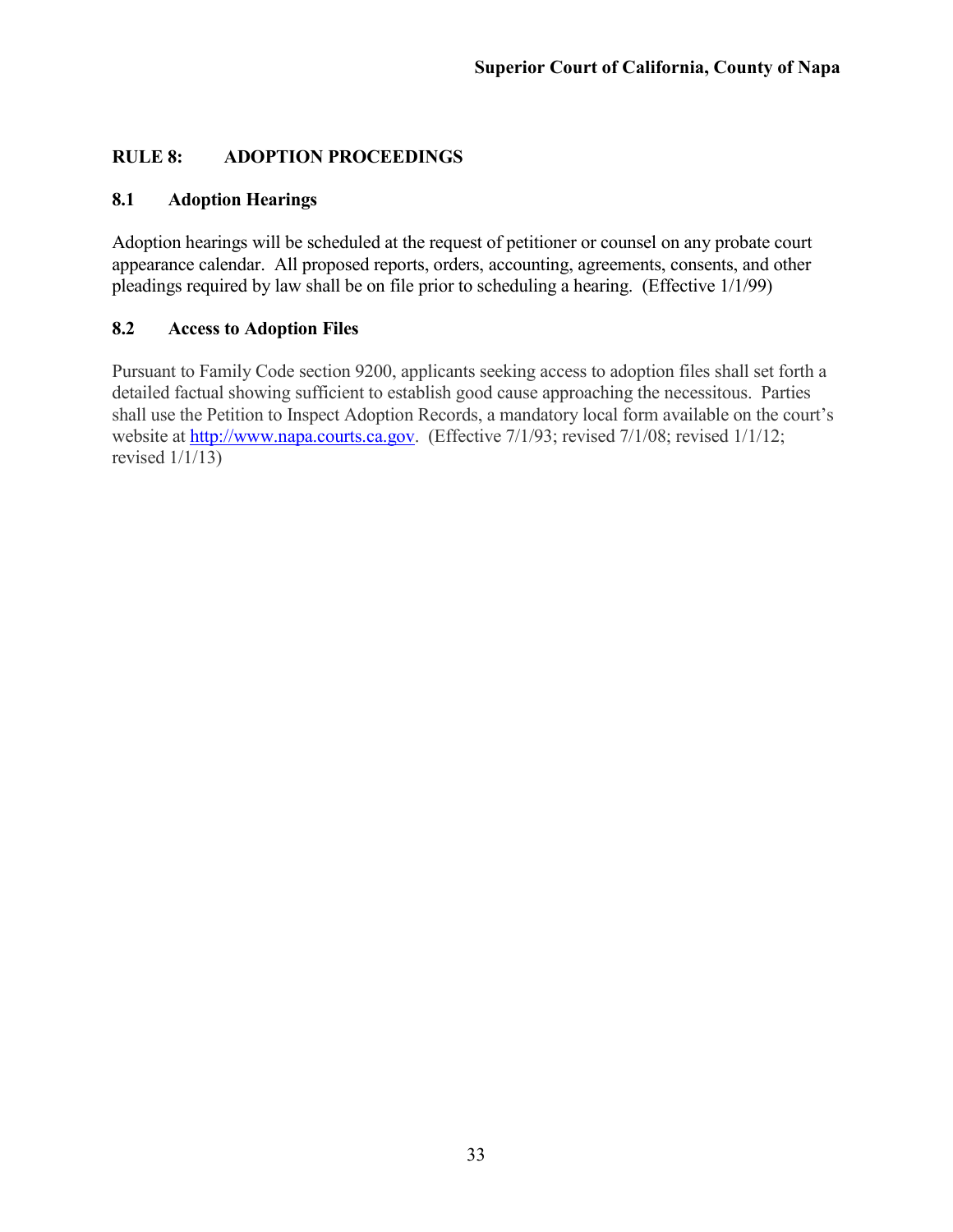#### <span id="page-38-0"></span>**RULE 9: PROBATE**

Except as otherwise specified by these rules, the procedures set forth in California Rules of Court and the Probate Code govern all probate proceedings. (Effective 7/1/02)

## <span id="page-38-1"></span>**9.1 Preparation of Orders**

All motions and petitions must be accompanied by a proposed Order or Letters. (Effective 7/1/02; renumbered 1/1/11)

## <span id="page-38-2"></span>**9.2 Pre-Approved Probate Calendar -- See Tentative Ruling System, Local Rule 2.9**

Routine, unopposed probate matters submitted by counsel and approved by a tentative ruling, with the exception of the matters listed in rule 9.3, do not require appearance by counsel. If the matter is not approved by tentative ruling, the tentative ruling will state that the court is either continuing the case for two (2) weeks for any defects to be remedied, or placing the matter on the calendar for appearance by counsel. For approved matters, the court will file the Order and/or Letters and return up to two (2) endorsed copies to counsel's courthouse folder. Counsel requiring return of endorsed copies by mail must submit a pre-addressed stamped envelope. (Effective 7/1/02; renumbered 1/1/11)

## <span id="page-38-3"></span>**9.3 Matters Requiring Appearance**

The following probate matters require appearance of counsel or parties at the hearing:

- **A.** Application for appointment of conservator;
- **B**. Termination of conservatorship (other than by death of the conservatee);
- **C.** Contested matters;
- **D.** Other matters at the request of the court.

(Effective 7/1/02; renumbered 1/1/11)

## <span id="page-38-4"></span>**9.4 Guardianship Investigations – Mandatory Orders – Local Forms**

Every petition for appointment of a guardian of the minor shall be accompanied by a proposed order for investigation, using the appropriate Napa Superior Court mandatory form, which can be found on the court's website at [http://www.napa.courts.ca.gov.](http://www.napa.courts.ca.gov/) A copy of the signed order for investigation must be served on Child Welfare Services within two (2) court days of being signed by a judicial officer. (Effective 7/1/12; revised 1/1/13)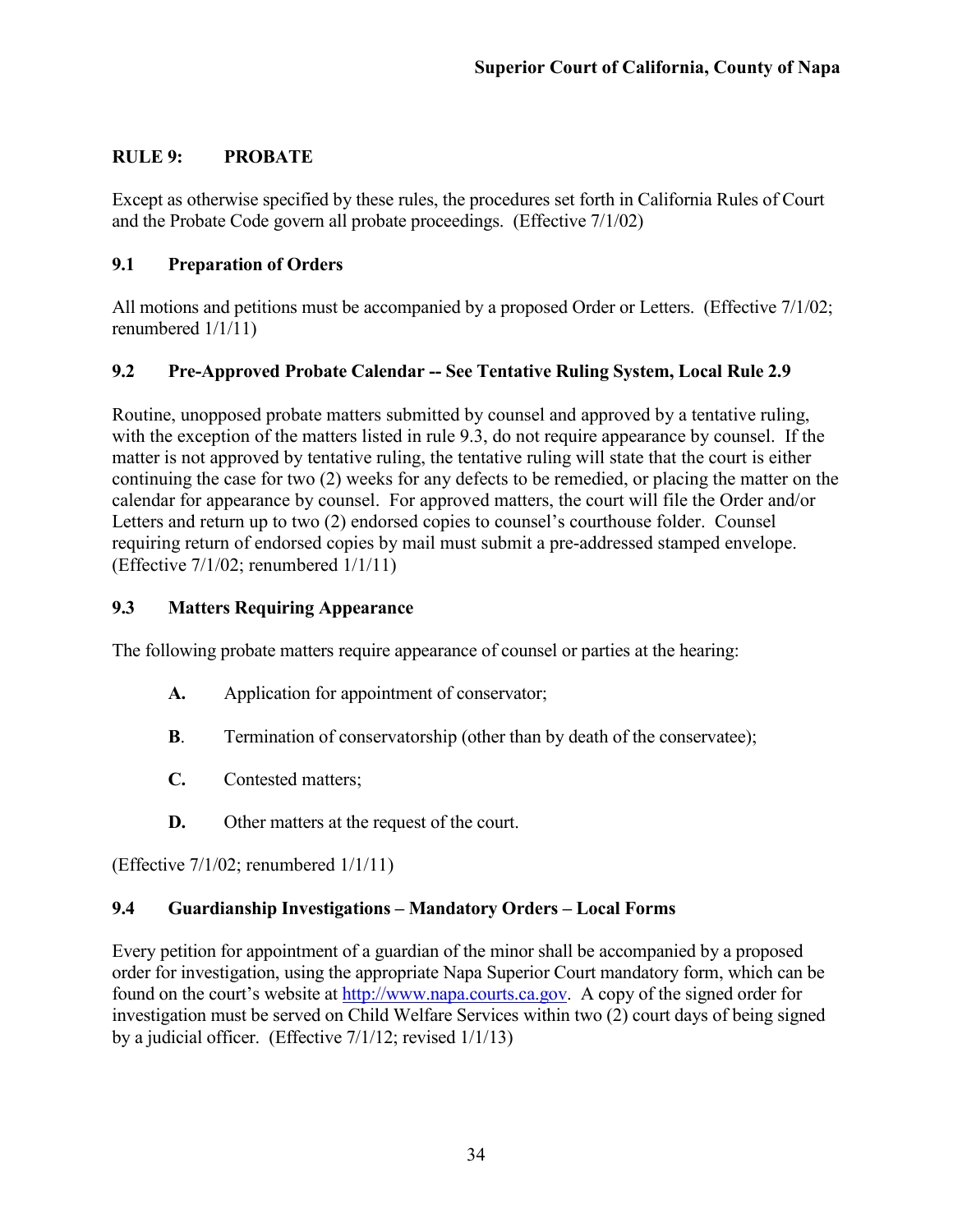## <span id="page-39-0"></span>**9.5 Conservatorship Investigations – Standing Orders**

The Napa Superior Court Probate Investigator is hereby appointed to investigate all conservatorship matters for which a court investigation report is required by law. In these matters, a Judicial Council Order Appointing Court Investigator (Form GC-330) shall also be filed. To avoid this automatic appointment, a petition to waive appointment must be filed. (Effective 7/1/12; revised 1/1/17)

#### <span id="page-39-1"></span>**9.6 Costs**

Costs must be itemized. However, up to a total of \$200.00 in "miscellaneous costs" for duplication or telephone calls or the like by the personal representative or the attorney may be approved without itemizing. (Effective 7/1/93; renumbered  $1/1/11$ ; renumbered  $7/1/12$ )

#### <span id="page-39-2"></span>**9.7 Compensation of Attorneys, Conservators, Guardians, Trustees, and Requests for Extraordinary Fees**

- **A.** No compensation for conservators or guardians or their legal counsel, or for extraordinary fees, shall be paid without prior court approval. The court will review such fee petitions in accordance with the provisions of California Rules of Court, rules 7.702, 7.703, and 7.750, et seq. Pursuant to California Rules of Court, rule 7.751(b), all petitions for orders fixing and allowing compensation to a guardian or conservator or their legal counsel must comply with California Rules of Court, rule 7.702.
- **B.** When court approval is needed for compensation to a trustee, the amount will be determined in accordance with the provisions of Probate Code section 15680, et seq., and California Rules of Court, rule 7.776. Generally, a fee of one percent of the market value of the trust assets will be considered the reasonable compensation for ordinary trustee services, although the court will entertain requests for a higher rate of compensation. If a trustee seeks additional compensation for extraordinary services, the trustee must provide the court with a detailed description of the extraordinary services rendered and the amount of additional compensation requested.
- **C.** A party may aid the court in its determination of just and reasonable compensation for trustees, conservators, guardians, or their legal counsel by filing in advance of the hearing a statement addressing factors that may be considered by the court such as those provided in California Rules of Court, rules 7.756 and 7.776.

(Effective 7/1/02; revised 7/1/09; renumbered 1/1/11; renumbered 7/1/12; revised 1/1/18)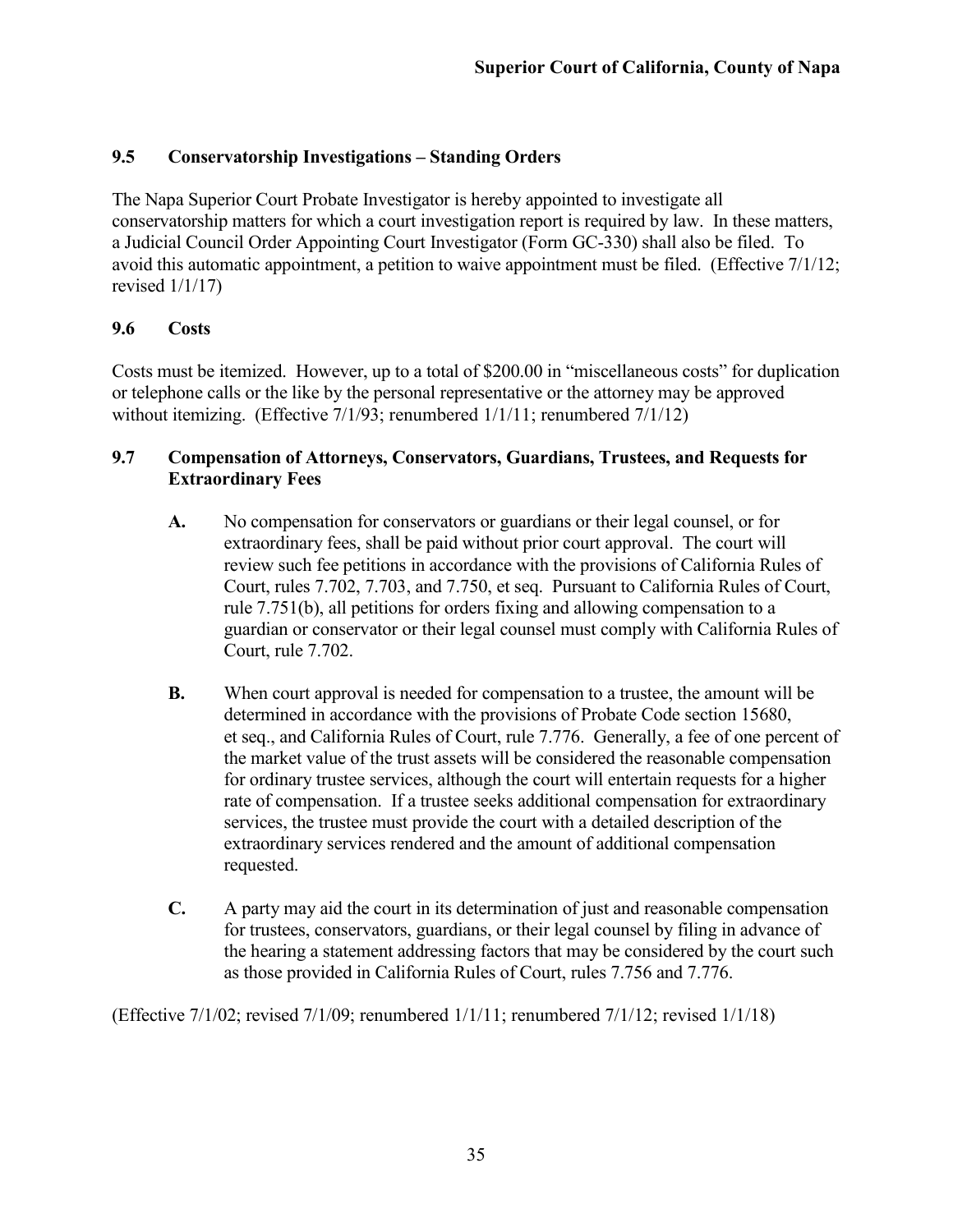#### <span id="page-40-0"></span>**9.8 Preliminary Distributions**

Petitions for preliminary distributions must include a statement as to why the estate may not now be closed. (Effective 7/1/02; renumbered  $1/1/11$ ; renumbered  $7/1/12$ ; renumbered  $1/1/17$ )

## <span id="page-40-1"></span>**9.9 Payment of Court Investigator Fees**

Pursuant to Probate Code sections 1513.1 (guardianships), the court shall make an assessment for any investigation or review conducted by the court investigator, and shall order reimbursement to the court for the amount of the assessment, unless the court defers or waives reimbursement based on a showing of hardship. Payment of the assessed court investigator fee is due before the initial hearing date on any matter for which a court investigation was conducted. Failure to make timely payment will not delay approval of any petition or accounting, but will result in the matter being referred to the court's monetary collection program.

If the guardian or other person liable for payment of the assessment believes the fees should be deferred or waived due to hardship, the subject petition shall include a request for deferral or waiver and shall set forth facts establishing a hardship.

(Effective 7/1/09; revised 1/1/10; renumbered 1/1/11; renumbered 7/1/12; revised 1/1/16; renumbered 1/1/17)

## <span id="page-40-2"></span>**9.10 Hearing Dates for Conservatorships and Guardianships**

Unless the court orders otherwise, a hearing date shall be set generally no sooner than 45 calendar days after the filing date to allow time for preparation of the court investigator's report, unless a temporary guardianship or conservatorship is granted ex parte, in which case the hearing shall be set within 30 days. (Prob. Code, § 2250, subd. (1)) (Effective 7/1/16; renumbered 1/1/17; revised 7/1/20)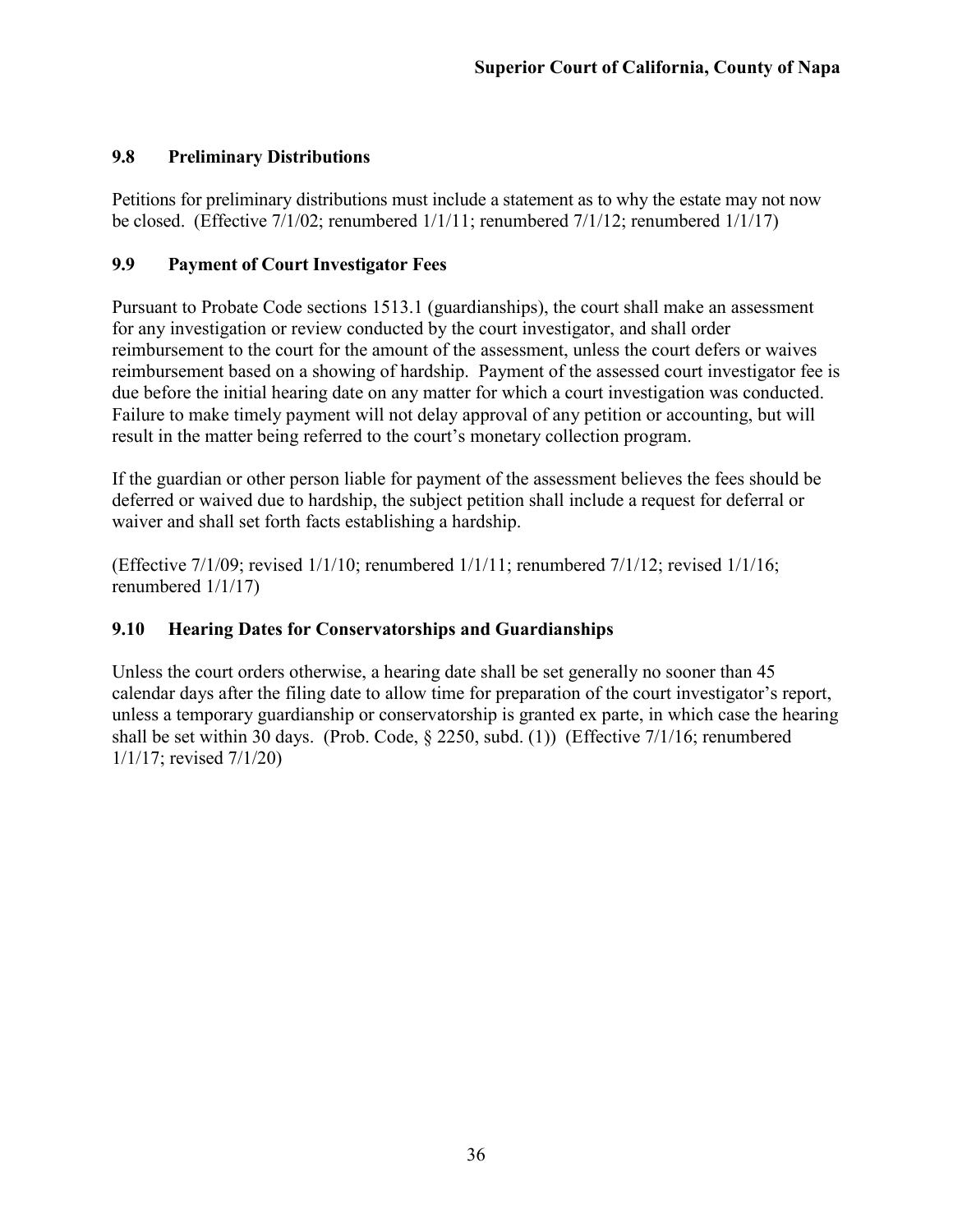#### <span id="page-41-0"></span>**RULE 10: JUVENILE COURT RULES**

#### <span id="page-41-1"></span>**10.1 Competency Requirements for Counsel**

- **A.** Attorneys who represent parties in juvenile court dependency proceedings shall meet the minimum standards of training and/or experience set forth in California Rules of Court, rule  $5.660(d)(3)$ . Attorneys of record for a party to a dependency matter who have not been previously certified under these rules, and who believe they meet the minimum standards of competency, shall, within ten (10) days of their first appearance in a dependency matter, complete and submit to the Court Executive Officer of the court a memorandum certifying that they meet the standards of competence as set forth in California Rules of Court, rule 5.660(d)(3). (Revised 7/1/20)
- **B.** Attorneys who meet the minimum standards of training and/or experience as set forth here and as confirmed by the memorandum of certification submitted to the court shall be deemed competent to practice before the juvenile court in dependency cases except as provided in subdivision C of this rule.
- **C.** Notwithstanding the submission of a memorandum certifying that the attorney has met the minimum standards for training and/or experience, the court may determine, based on conduct or performance of counsel before the court in a dependency case, that a particular attorney does not meet minimum competency standards. In such a case, the court will proceed under rule 10.2(D).
- **D.** The Court Executive Officer is responsible for maintaining and monitoring memoranda of certification for accuracy and compliance with renewal requirements and for maintaining a roster of attorneys who meet the requirements of this rule. Appointments may only be made from the most up-to-date roster. Attorneys must submit updated certification attesting to completion of continuing education as required by California Rules of Court, rule 5.660(d)(3).
- **E.** In the case of an attorney who maintains a principal office outside of this county, proof of certification by the juvenile court of the California county in which the attorney maintains an office shall be sufficient evidence of competence to appear in a juvenile proceeding in this county. (Revised 7/1/20)

(Effective 7/1/02; revised 7/1/05; revised 1/1/07; revised and renumbered 1/1/12)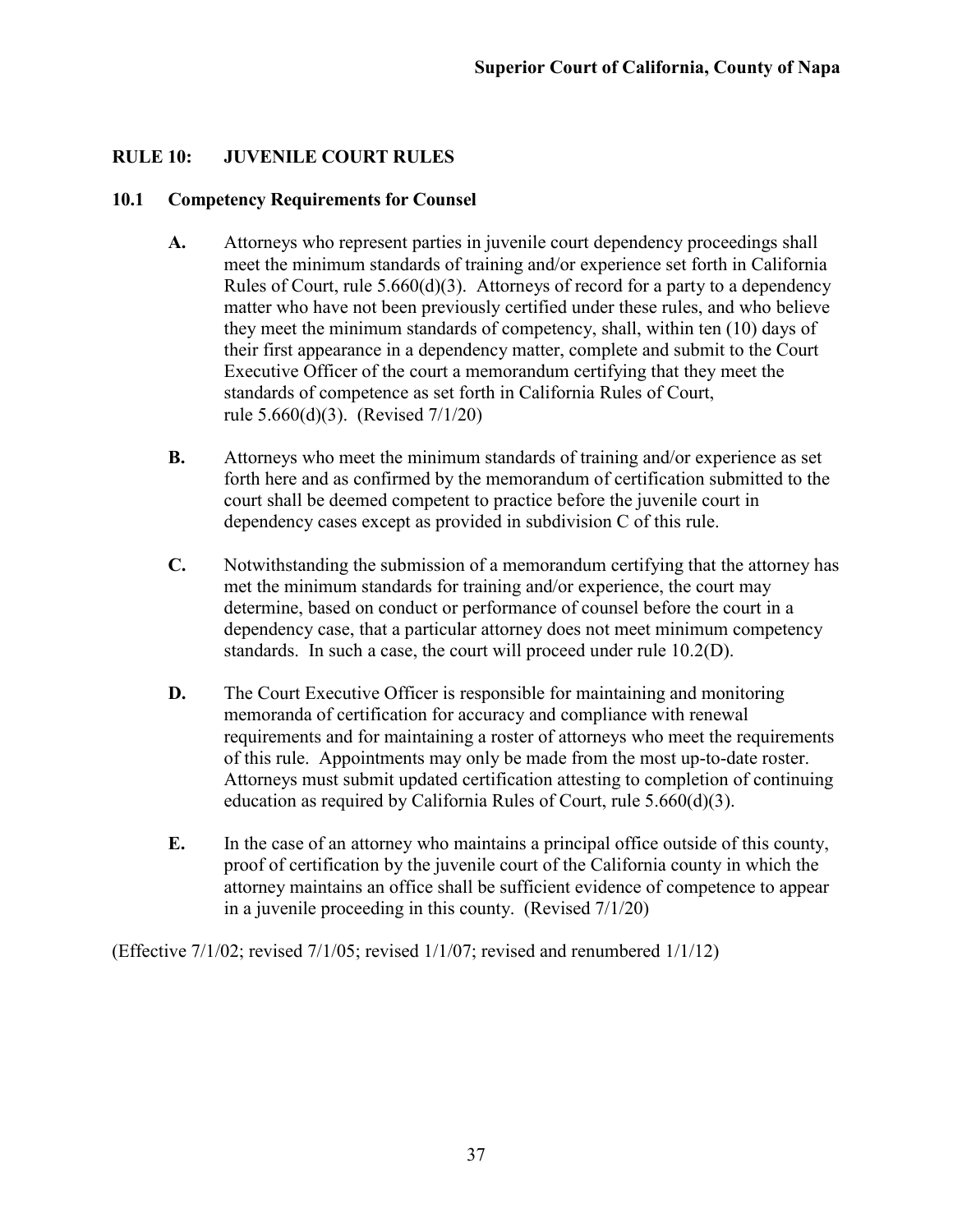#### <span id="page-42-0"></span>**10.2 Minimum Standards of Education and Training**

- **A.** Attorneys appearing in a dependency matter before the juvenile court shall not seek certification and shall not be certified by the court as competent until the attorney has completed the minimum training and educational requirements set forth in California Rules of Court, rule 5.660(d)(3), including continuing education as required, and provided evidence of completion to the Court Executive Officer as provided in rule 10.1(A).
- **B.** When a certified attorney fails to submit evidence of completion of at least the minimum required training and education to the court by the due date, the court must notify the attorney of decertification. That attorney shall have 20 days from the date of the mailing of the notice to submit evidence of completion of the required training or education. (Revised 7/1/20)
- **C.** After initial certification by the court, attorneys shall submit a new certificate of competence to the court at least every three (3) years. Attorneys shall attach to the renewal certificate of competence evidence that they have satisfied the continuing education requirements of California Rules of Court, rule 5.660(d)(3). (Revised 7/1/20)
- **D.** If the attorney fails to submit the required evidence or fails to complete the required minimum hours of continuing training or education, or the court makes a finding under rule 10.1(C), the court must order, except in cases where a party is represented by retained counsel, that certified counsel be substituted for the attorney who fails to complete the required training. In the case of retained counsel, the court must notify the party that retained counsel has failed to meet the minimum standards required by these rules. The determination whether to obtain substitute counsel shall be solely within the discretion of the party so notified, except for child's counsel, who may be removed by the court. (Revised 7/1/20)

(Effective 7/1/02; revised and renumbered 1/1/12)

#### <span id="page-42-1"></span>**10.3 Standards of Representation**

**A.** Attorneys are expected to meet with the client(s) in person before each substantive hearing, including the attorney for a child who is at least four (4) years old, unless this is impracticable. The meeting with the child should, unless impracticable due to distance from Napa, take place at the child's placement. The attorney for a child is also expected to contact the child's caretaker (if other than a parent) before each substantive hearing. Periodic review hearings are substantive.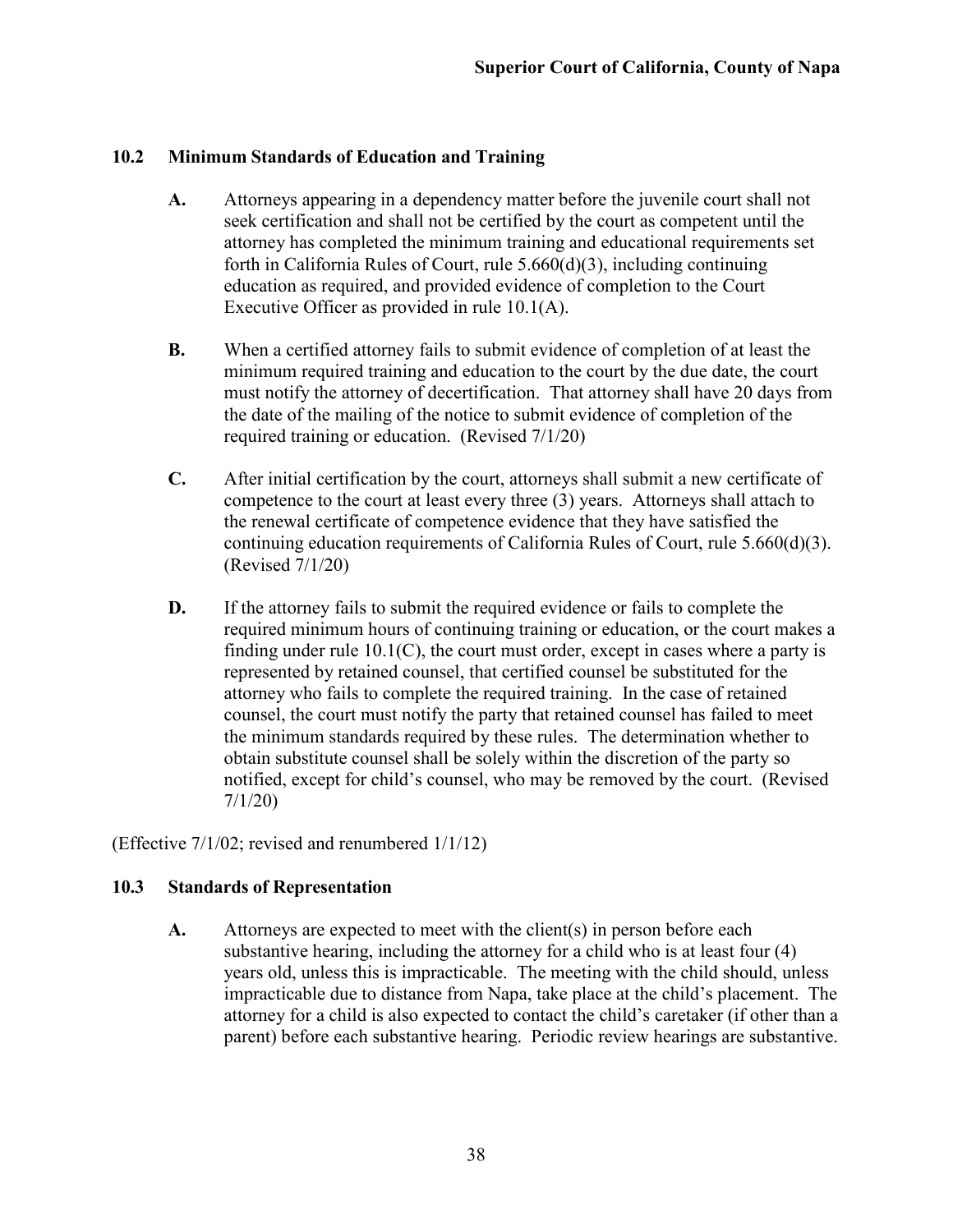**B.** Attorneys are expected to complete, file, and serve all necessary forms, including health questionnaire, ICWA, paternity, and waiver of rights (if appropriate), before, or the same day as, the jurisdictional hearing, and to promptly file and serve change of address and contact information for the client.

(Effective 7/1/02; revised and renumbered 1/1/12)

#### <span id="page-43-0"></span>**10.4 Caseload Standards**

Attorneys appointed to represent children must take care to ensure they can adequately and competently represent clients in a manner consistent with the requirements of Welfare and Institutions Code section 317(c), California Rules of Court, rule 5.660, and these rules. Any attorney who is unable to meet these requirements because of the size of the attorney's caseload or the demands of a particular case or cases, must notify the juvenile court judge that the attorney is unable to accept any new cases. Further, said attorney must move to be relieved as attorney of record in any existing case in which the attorney cannot provide adequate and competent representation. Upon an adequate showing, the court must appoint substitute counsel for the child. (Effective 7/1/02; revised 1/1/07; renumbered 1/1/12; revised 7/1/20)

#### <span id="page-43-1"></span>**10.5 Procedures for Reviewing and Resolving Complaints**

- **A.** Parties to a juvenile court proceeding may lodge a written complaint with the court concerning the performance of their appointed attorney in a juvenile court proceeding. In the case of a complaint concerning the performance of an attorney appointed to represent a child, the complaint may be lodged on the child's behalf by the social worker, a caretaker relative or a foster parent, or CASA. (Revised 7/1/20)
- **B.** The court shall review a complaint within ten (10) days of receipt. If the court determines that the complaint presents reasonable cause to believe that the attorney may have failed to act competently or has violated local rules, the court shall notify the attorney in question of the complaint, shall provide the attorney with a copy of the complaint, and shall give the attorney 20 days from the date of the notice to respond to the complaint in writing.
- **C.** After a response has been filed by the attorney or the time for submission of a response has passed, the court shall review the complaint and the response, if any, to determine whether the attorney acted contrary to local rules or has acted incompetently. The court may ask the complainant or the attorney for additional information prior to making a determination on the complaint.
- **D.** If, after reviewing the complaint, the response, and any additional information, the court finds that the attorney acted contrary to the rules of the court, the court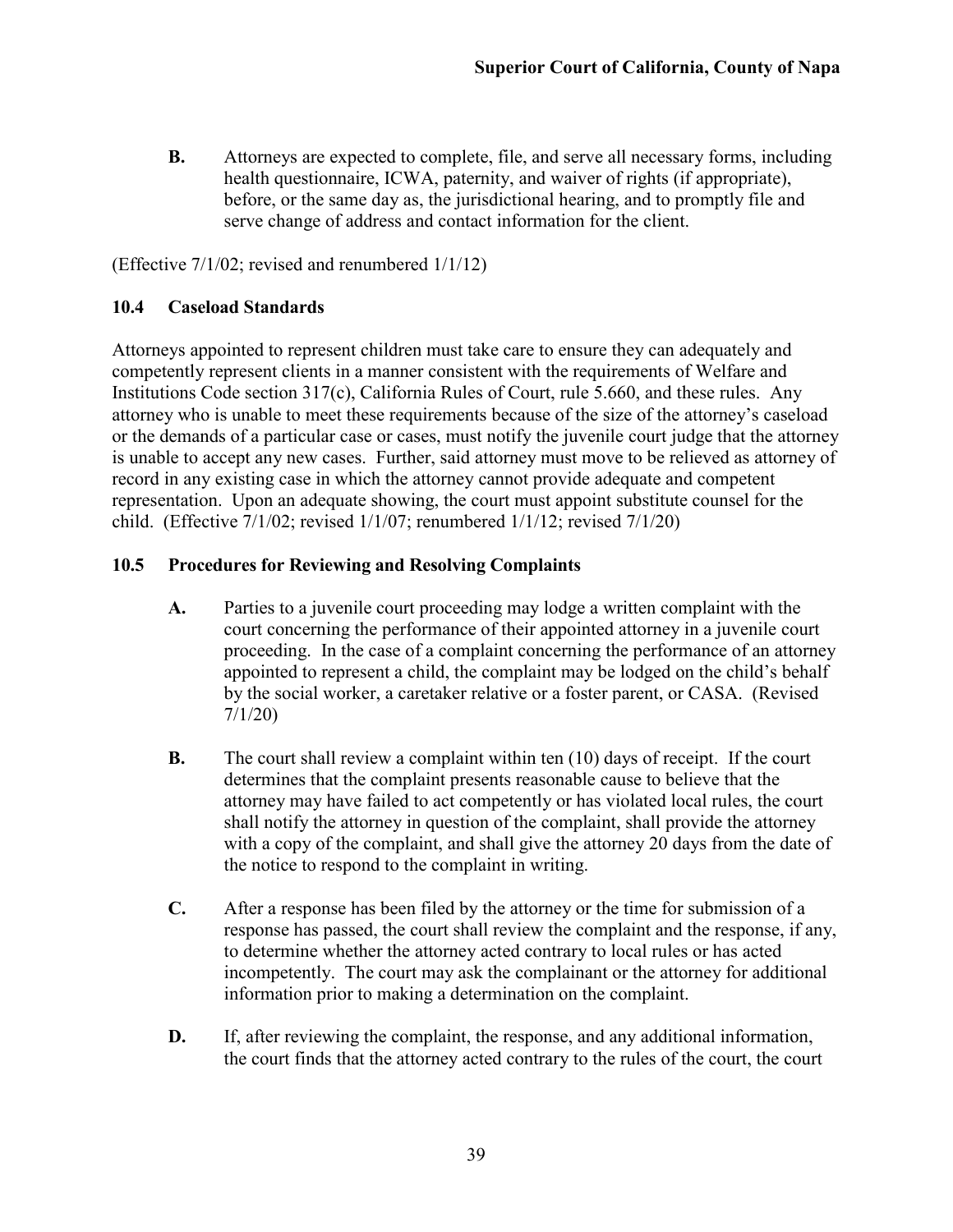may reprove the attorney, either privately or publicly, and may, in cases of willful or egregious violations of local rules, issue such reasonable monetary sanctions against the attorney as the court may deem appropriate.

- **E.** If, after reviewing the complaint, the response, and any additional information, the court finds that the attorney acted incompetently, the court may order that the attorney practice under the supervision of a mentor attorney for a period of at least six (6) months, or that the attorney complete a specified number of hours of training or education in the area in which the attorney was found to have been incompetent, or both. In cases in which the attorney's conduct caused actual harm to the client, the court shall order that competent counsel be substituted for the attorney found to have been incompetent, and may, in the court's discretion, refer the matter to the State Bar of California for further action. (Revised 7/1/20)
- **F.** The court shall notify the attorney and the complaining party in writing of its determination of the complaint. If the court makes a finding under subdivision E or F, the attorney shall have ten (10) days after the date of the notice to request a hearing before the court concerning the court's proposed action. If the attorney does not request a hearing within that period of time, the court's determination shall become final.
- **G.** If the attorney requests a hearing, the attorney shall serve a copy of the request on the complaining party. The hearing shall be held as soon as practicable after the attorney's request therefore, but in no case shall it be held more than 30 days after it has been requested except by stipulation of the parties. The complainant and the attorney shall each be given at least ten (10) days' notice of the hearing. The hearing may be held in chambers. The hearing shall not be open to the public. The court may designate a commissioner, referee, judge pro tempore, or any qualified member of the bar to act as hearing officer.
- **H.** At the hearing, each party shall have the right to present arguments to the hearing officer with respect to the court's determination. Such arguments shall be based on the evidence before the court at the time the determination was made. No new evidence may be presented unless the party offering such evidence can show that it was not reasonably available to the party at the time the court made its initial determination with respect to the complaint. Within ten (10) days after the hearing, the court or hearing officer shall issue a written determination upholding, reversing, or amending the court's original determination. The hearing decision shall be the final determination of the court with respect to the matter. A copy of the hearing decision shall be provided to both the complainant and the attorney.

(Effective 7/1/02; revised and renumbered 1/1/12)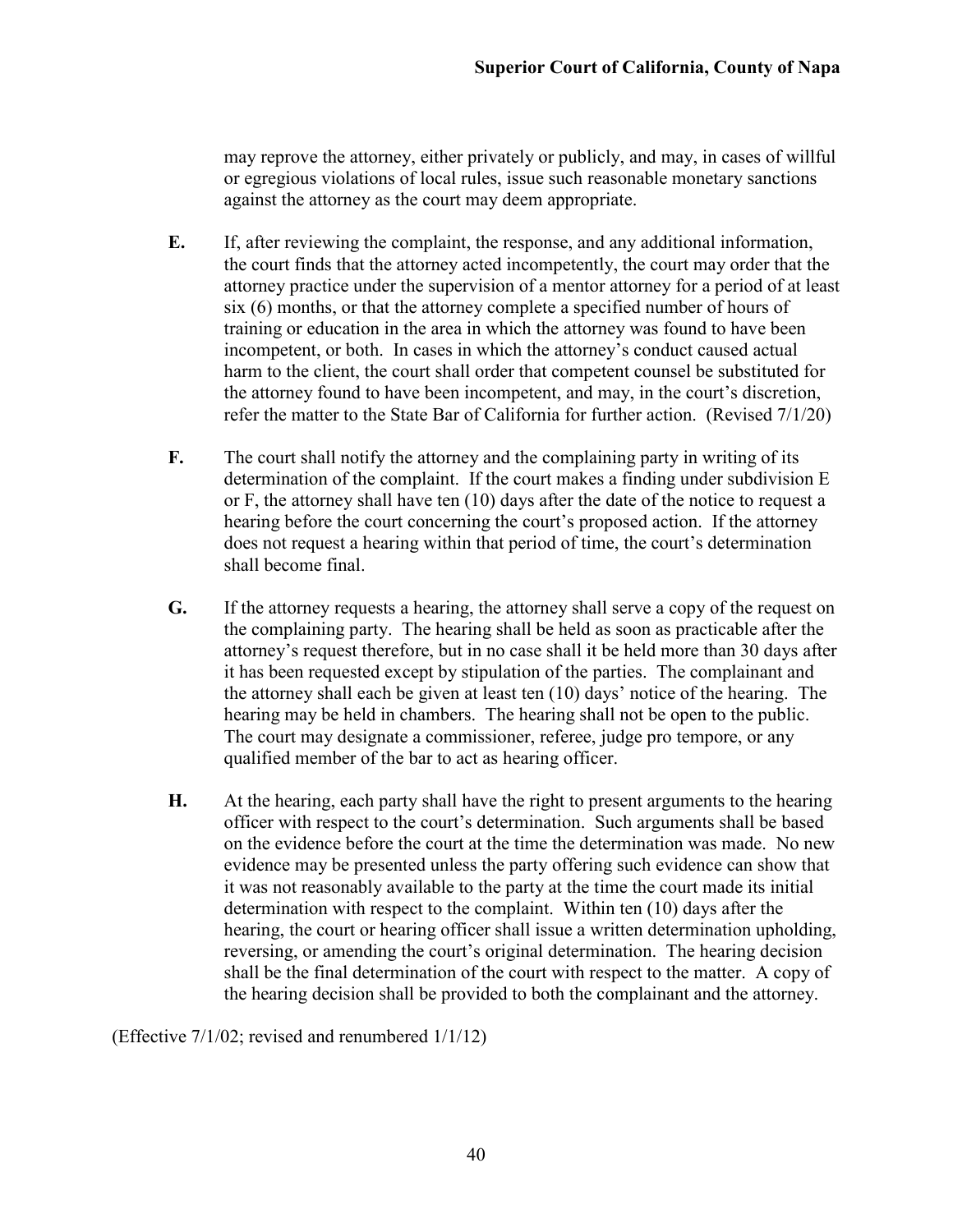## <span id="page-45-0"></span>**10.6 Court-Appointed Special Advocate (CASA)**

The juvenile court may appoint a Court-Appointed Special Advocate (CASA) to represent the interests of dependent or delinquent children. In order to qualify for appointment, the CASA representative must be trained by and function under the auspices of the CASA program formed and operating under the guidelines established by the California Judicial Council, as consistent with those guidelines established by the National court Appointed Special Advocate Association and California law. (Welf. & Inst. Code § 100; Cal. Rules of Court, rule 5.655) The CASA program shall report regularly to the presiding judge of the juvenile court with evidence that it is operating pursuant to these guidelines. (Effective 7/1/05; revised 1/1/07; renumbered 1/1/12)

#### <span id="page-45-1"></span>**10.7 CASA Reports**

In any case in which the court has ordered the appointment of a CASA representative, CASA must file reports with the court and serve counsel and CPS at least two (2) court days before each of the following hearings: six-month review; twelve-month review (permanency hearing); eighteen-month review (permanency review hearing); selection and implementation hearing (366.26 hearing); and post-permanency planning reviews. If CASA was appointed before the establishment of jurisdiction, CASA may submit a report to the court at least two (2) court days before the jurisdiction/disposition hearing. The content of the report must be limited to the current condition of the child and needed services; jurisdictional issues must not be addressed. (See, Cal. Rules of Court, rule  $5.655(k)(5)$ ) Only counsel and assigned social workers are entitled to receive copies of CASA reports. Relatives, de facto parents, foster parents, and service providers are not entitled to receive copies of CASA reports. The reports will be copied and distributed by CASA. (Effective 7/1/05; revised 1/1/07; renumbered 1/1/12)

#### <span id="page-45-2"></span>**10.8 Administration of Psychotropic Medication for Dependents or Wards of the Court**

- **A.** Upon the initial filing of a Judicial Council Application Regarding Psychotropic Medication and a Judicial Council Order Regarding Application for Administration of Psychotropic Medication, the clerk shall immediately send a copy of the Application to the consulting psychiatrist who is a member of the consulting group authorized by the Administrative Office of the Courts. The court shall, upon request, provide the consulting physician's report to those persons or agencies listed in California Rule of Court, rule 5.640.
- **B.** For dependents and wards, Child Welfare Services or probation shall send notices of the Application in a manner conforming to California Rules of Court, rule 5.640, to the persons or agencies listed therein.
- **C.** Upon receipt of the Application, the court within seven (7) court days shall approve or set a hearing if the court disapproves or provisionally approves, the Application. The hearing shall be scheduled within ten (10) court days of the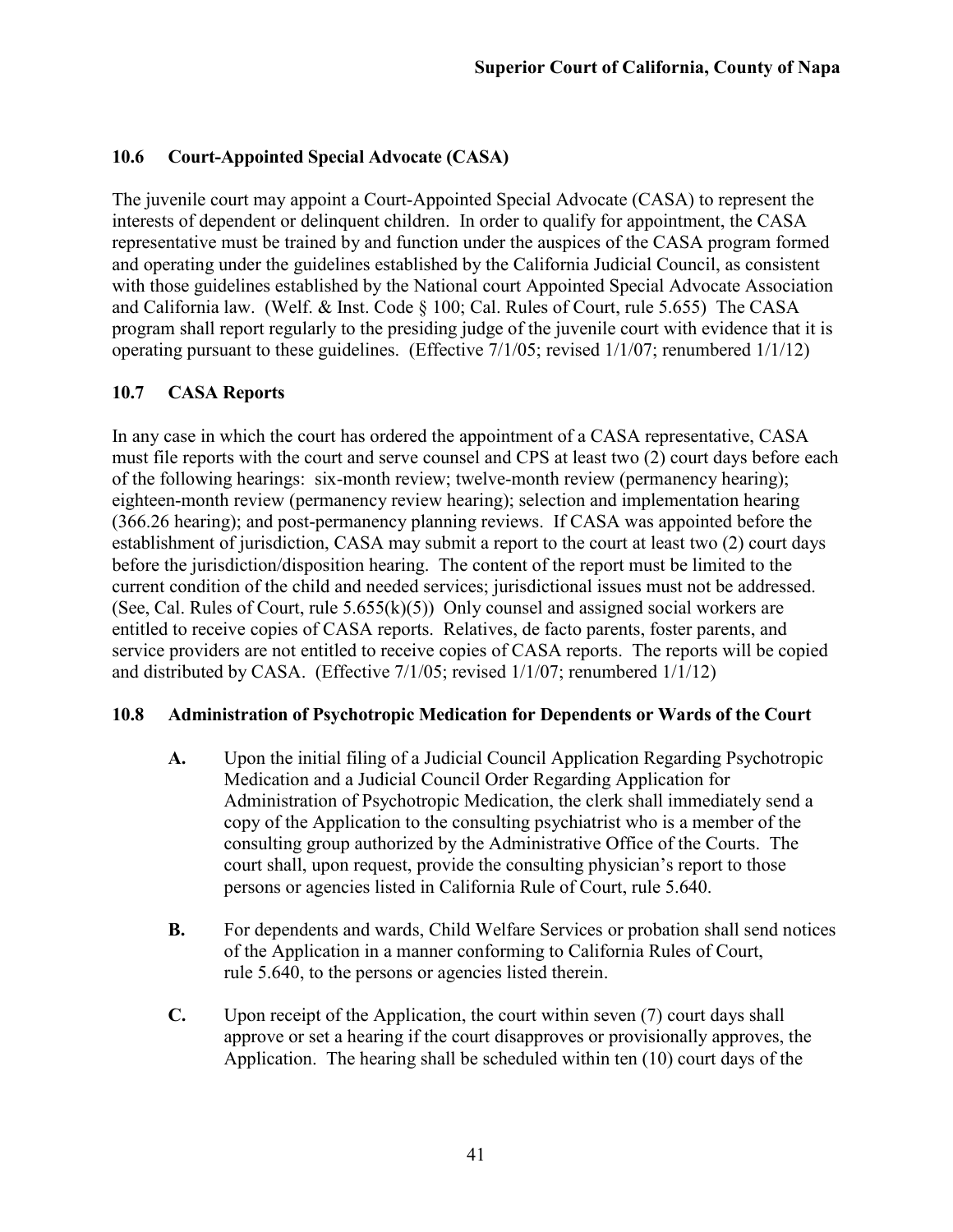denial or provisional approval of the Application, with written, electronic, or telephonic notice at least two (2) calendar days before the hearing to the persons and agencies listed in California Rules of Court, rule 5.640.

- **D**. Any objections to the Application must be lodged by submission of a Judicial Council Opposition to Application regarding Psychotropic Medication within two (2) court days of receiving notice. Upon receipt of any opposition, the court may in its discretion deny the Opposition and approve the Application without a hearing, or provisionally approve the Application, or deny the Application. If the court provisionally approves or denies the Application, the court will set the matter for a hearing within ten (10) court days, providing written, telephonic, or electronic notice to those listed in California Rules of Court, rule 5.640, at least two (2) calendar days before the hearing.
- **E.** Any approved Application will remain in effect for 180 days, or unless modified or terminated by the court prior to the expiration of the court order to administer the psychotropic medication.
- **F.** A new Application Regarding Psychotropic Medication, deemed an initial Application, must be filed if a physician prescribes a new medication, or a dosage for the same medication listed in the initial Application that exceeds the variance permitted by the initial prescription. The rules pertaining to an initial Application will apply.
- **G.** The clerk shall, for all approved initial Applications (and those under subdivision F) calendar the matter for a court oral report from the social worker or probation officer for review of any adverse reaction to the medication(s), the child's view of the effects, and the effectiveness of the medication in treating the child's symptoms. The oral report calendar setting will take place no later than 45 days after the court's approval of the Application.
- **H.** An Application that renews the medication with the same prescription will follow the procedures stated for an initial Application, including notice and referral to a consulting physician, but will not be calendared for the 45-day review.
- **I.** The clerk shall send notice of the court oral report calendar setting to those persons or agencies stated in California Rules of Court, rule 5.640, after the initial Application is approved and at least ten (10) days before the oral report hearing.
- **J.** In an emergency, the treating physician may prescribe psychotropic medication without prior court authorization, but the treating physician must submit an initial Judicial Council Order Regarding Application for Psychotropic Medication within two (2) court days following administration of the medication. Thereafter, the court and other agencies will follow the procedures in California Rules of Court, rule 5.640, and this local rule as for an initial Application.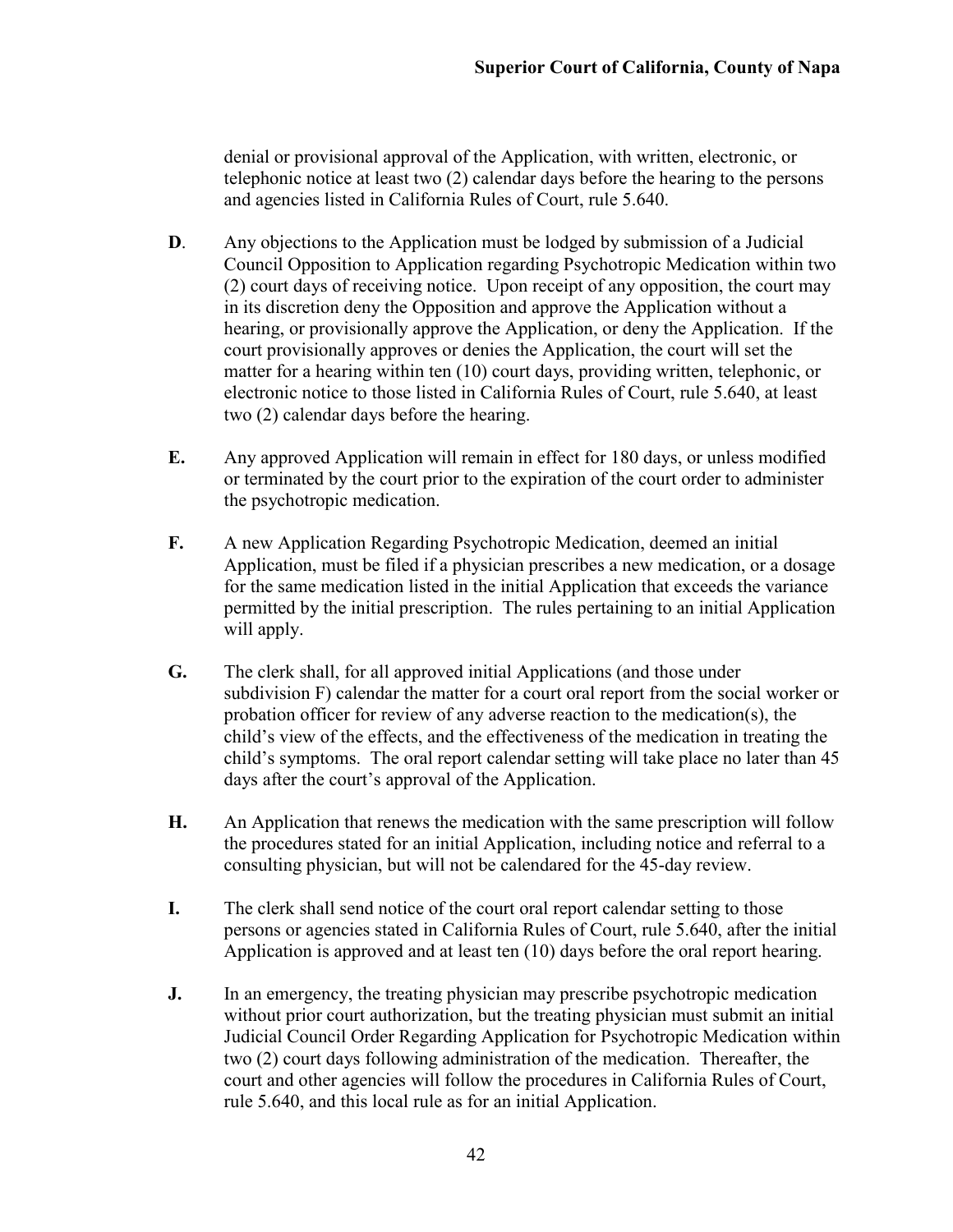- **K.** The court may contact the prescribing or consulting physician to obtain additional information. The court will, upon request, inform all persons and agencies listed in California Rules of Court, rule 5.640, as to any additional information obtained.
- **L.** The prescribing physician may terminate the prescription at any time, without further notice to the court. The prescribing physician shall immediately notify the child's social worker or probation officer when the medication is discontinued.
- **M.** The prescribing and consulting physicians are encouraged to communicate with each other to offer or receive additional information and to resolve any disagreements.

(Effective 1/1/12)

## **10.9 Remote Appearances in Juvenile Justice (Delinquency)**

- **A.** All Juvenile Justice hearings shall be set for in-person appearances unless otherwise permitted by the court pursuant to the procedures set forth in this Local Rule. Although the court has the technology available to allow for remote appearances, the court has found that there are limitations to the technology that hinders the effective management and resolution of confidential Juvenile Justice hearings, including the attorneys' ability to effectively represent their clients, and the court interpreters' ability to provide effective language access to court users. (See Cal. Code Civ. Proc.  $\S 367.75(b)(2)(5)$  and  $(6)$ .)
- **B.** The court will consider allowing a person's remote appearance for Juvenile Justice hearings when there is a showing that an in-person appearance will impede access to justice or other good cause.
- **C.** Notice of the need to appear remotely and the reason for the requested exception shall be provided to the court in one of three ways: (1) at the time the hearing is set; (2) by calling (707) 299-1100 at least one business day in advance of the hearing; or (3) by oral request via remote appearance at the time of the hearing when advanced notice cannot reasonably be provided.
- **D.** The person requesting an exception to the in-person requirement who did not obtain permission at the time the hearing is set shall appear remotely at the scheduled hearing at which time the court will consider any objections and determine whether to allow the remote appearance to proceed or to require an in-person appearance upon continuation of the hearing to a later date/time.

(Effective 4/18/22)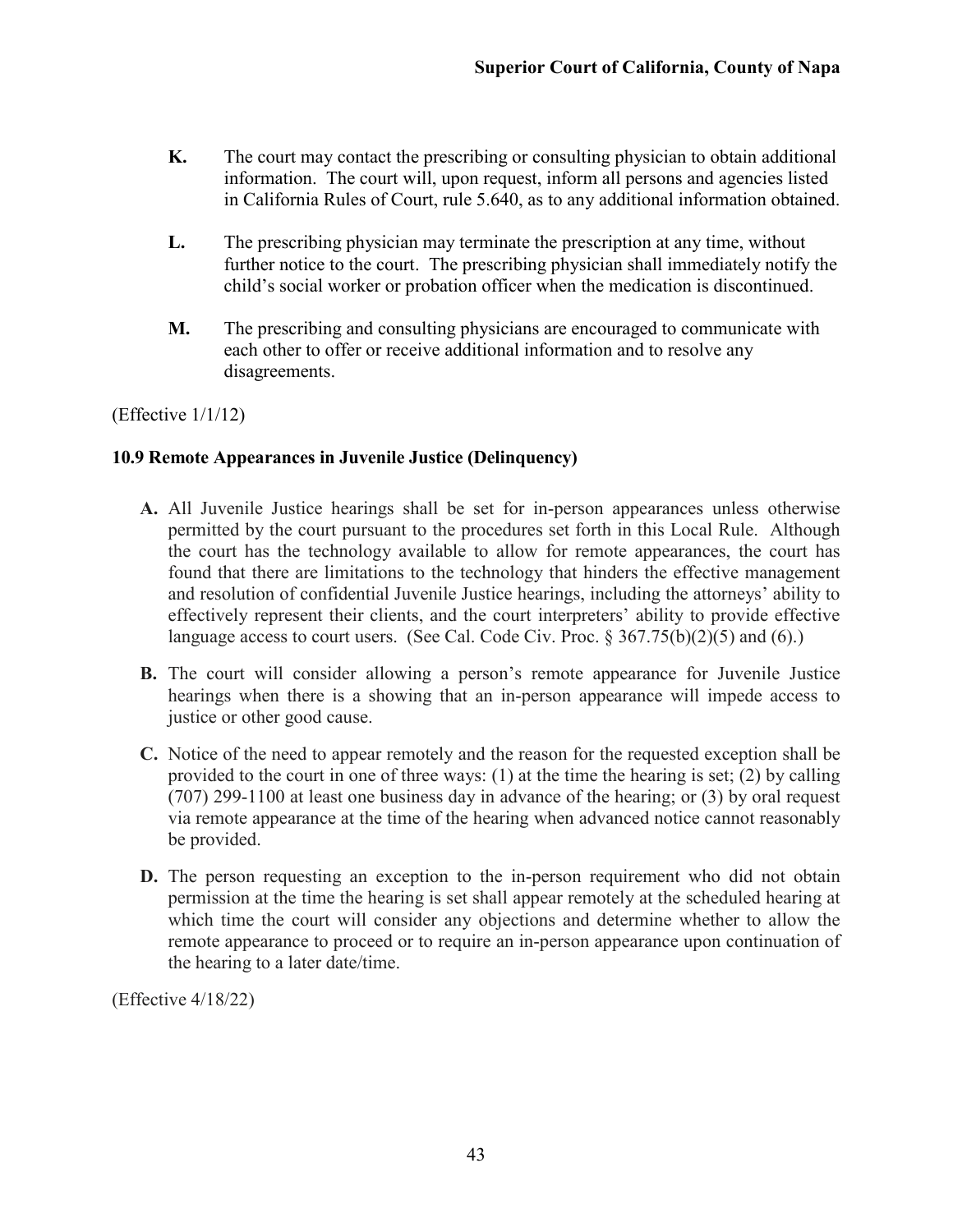## <span id="page-48-0"></span>**RULE 11: APPELLATE DIVISION**

## <span id="page-48-1"></span>**11.1 Applicable Rules**

Except as modified by this section, the California Rules of Court on appeals to the Superior Court (commencing with rule 8.800) apply to the appellate division. (Effective 7/1/09)

#### <span id="page-48-2"></span>**11.2 Presiding Judge**

The presiding judge of the appellate division is designated annually by the chairperson of the Judicial Council. (Effective 7/1/93; renumbered 1/1/06; renumbered 7/1/09; revised 1/1/12)

## <span id="page-48-3"></span>**11.3 Sessions**

The appellate division will convene at least once each month at a time and place designated by the presiding judge of the appellate division. (Effective 7/1/93; renumbered 1/1/06; renumbered 7/1/09; revised 1/1/12)

## <span id="page-48-4"></span>**11.4 Briefs**

With the exception of briefs filed in appeals from infractions, all briefs filed with the appellate division must be accompanied by three (3) additional copies. (Effective 7/1/02; renumbered 1/1/06; revised and renumbered 7/1/09; revised 1/1/16)

## <span id="page-48-5"></span>**11.5 Applications**

Any applications involving matters pending before the appellate division shall be presented to the appellate division presiding judge. All applications shall be heard at 11:30 a.m., by appointment only. The appointment shall be set by calling the clerk of the appellate division. The applicant shall give opposing parties or counsel at least 24 hours' notice of the hearing, unless the nature of the application precludes such notice, and the court for good cause waives notice. (Effective 7/1/02; renumbered 1/1/06; revised 7/1/08; revised and renumbered 7/1/09)

## <span id="page-48-6"></span>**11.6 Use of Court File Instead of Clerk's Transcript**

- **A.** In an appeal from a limited civil case, an appellant may elect to use the original trial court file as the record on appeal in lieu of a clerk's transcript, pursuant to California Rules of Court, rule 8.833. An appellant electing to use the trial court file in a limited civil appeal must provide notice of the election when designating the record on appeal, pursuant to California Rules of Court, rule 8.831.
- **B.** In misdemeanor appeals, the court has elected to use the original trial court file in lieu of a clerk's transcript, pursuant to California Rules of Court, rule 8.863.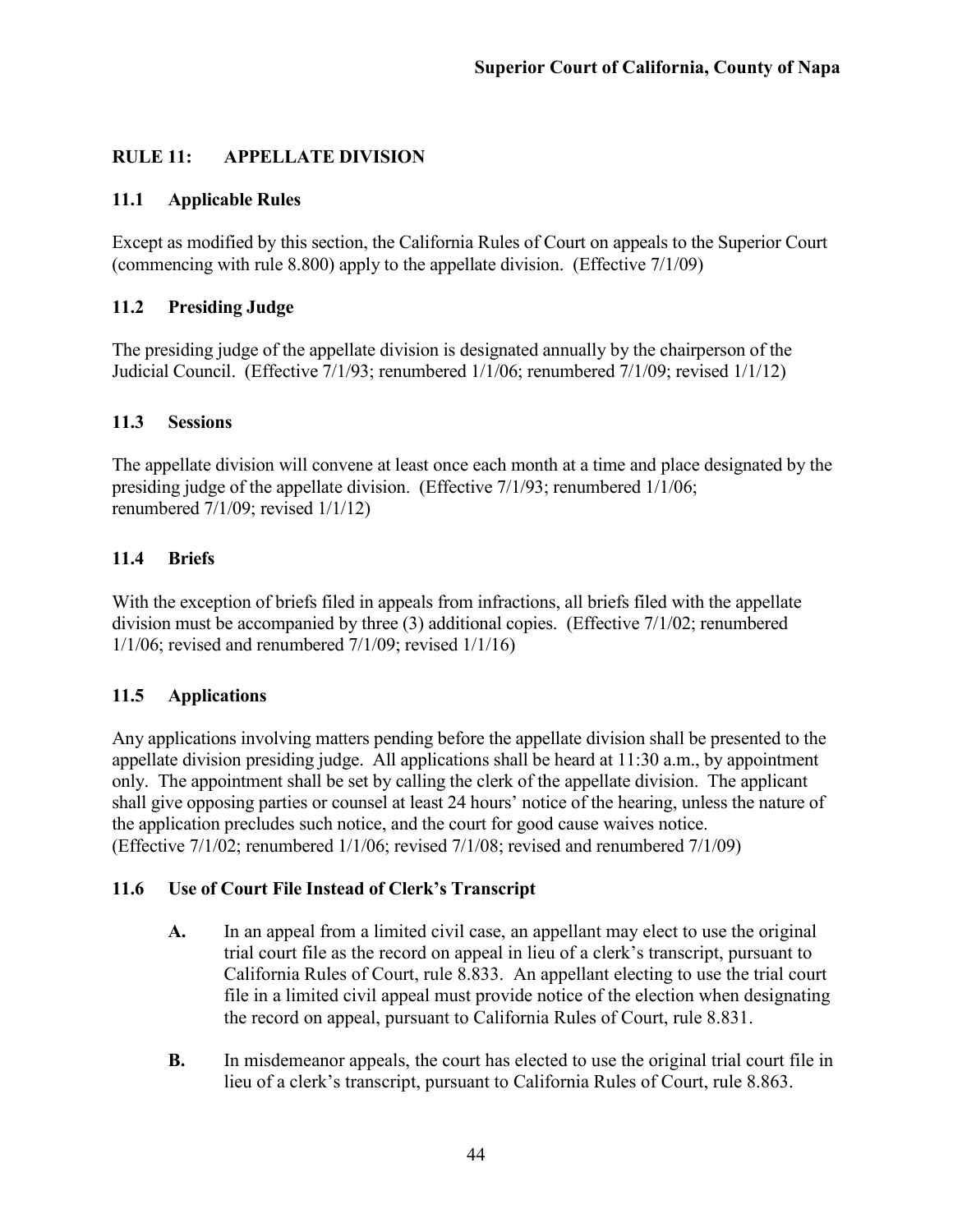**C.** In infraction appeals, the court has elected to use the original trial court file in lieu of a clerk's transcript, pursuant to California Rules of Court, rule 8.914.

(Effective 7/1/09; revised 1/1/18)

## <span id="page-49-0"></span>**11.7 Use of Official Electronic Recording**

- **A.** In an appeal from a limited civil case in which the proceedings were officially recorded electronically in accordance with California Rules of Court, rule 8.835, the original recording or a copy prepared by the court may be transmitted as the record of oral proceedings without being transcribed in lieu of a reporter's transcript or settled statement if ordered by the trial court pursuant to California Rules of Court, rule  $8.837(d)(6)(A)$ .
- **B.** In an appeal from a misdemeanor case in which the proceedings were officially recorded electronically in accordance with California Rules of Court, rule 8.868, the original of the recording or a copy prepared by the court may be transmitted as the record of the oral proceedings without being transcribed in lieu of a reporter's transcript or settled statement if ordered by the trial court pursuant to California Rules of Court, rule  $8.869(d)(6)(A)$ .
- **C.** In an appeal from an infraction case in which the proceedings were officially recorded electronically in accordance with California Rules of Court, rule 8.917, the original recording or a copy made by the court may be transmitted as the record of the oral proceedings without being transcribed in lieu of a reporter's transcript or settled statement if ordered by the trial court pursuant to California Rules of Court, rule  $8.916(d)(6)(A)$ .

(Effective 7/1/09; revised 7/1/18)

#### <span id="page-49-1"></span>**11.8 Participating Judges**

Pursuant to Code of Civil Procedure section 77, appellate division cases will be heard and decided by a three-judge panel, except for appeals from convictions of traffic infractions, which will be heard and decided by the presiding judge of the appellate division. Should the presiding judge of the appellate division be unavailable, the most senior judge of the appellate division will hear and decide an appeal from conviction of a traffic infraction. (Effective 1/1/12; revised  $1/1/16$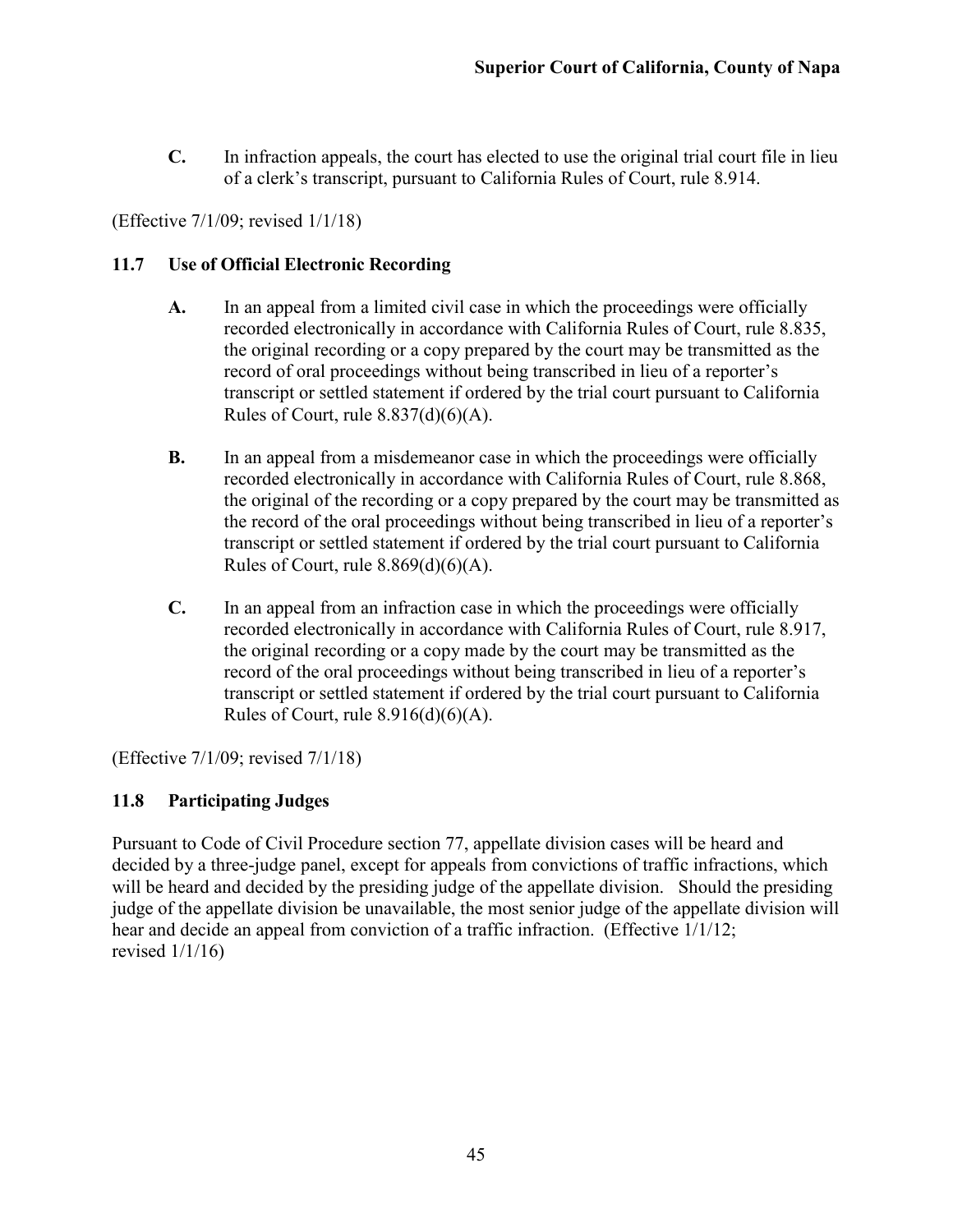## **LIST OF LOCAL FORMS**

## **Local Forms by Form Number**

| Form          | <b>Form Name</b><br>Mandatory/                                    |                          | <b>Eff/Rev</b> |
|---------------|-------------------------------------------------------------------|--------------------------|----------------|
| No.           |                                                                   |                          | Date           |
| $AD-1$        | Petition to Inspect Adoption Records and Order                    | Optional<br>Mandatory    | 4/17/17        |
| $CR-10$       | Arraignment Form (Statement of Rights)                            | Mandatory                | 1/1/20         |
| $CR-11$       | Advisement and Waiver of Right to Counsel (Faretta Waiver)        | Mandatory                | 7/1/20         |
| $CR-20$       | Plea Form                                                         | Mandatory                | 7/1/20         |
| $CR-21$       | Plea Form - Attachment One (Additional Charges)                   | Mandatory                | 1/1/18         |
| $CR-22$       | Plea Form - Attachment Two (DUI & Wet Reckless Consequences)      | Mandatory                | 1/1/18         |
| $CR-23$       | Plea Form - Attachment Three (Suspended License Consequences)     | Mandatory                | 1/1/18         |
| $CR-24$       | Pretrial Drug Diversion Program Agreement                         | Mandatory                | 7/1/20         |
| $CR-25$       | Plea Form - Attachment Five (Deferred Entry of Judgment Driving   | Mandatory                | 7/1/20         |
|               | Program)                                                          |                          |                |
| $CR-26$       | Plea Form - Attachment Six (General Misdemeanor Deferred Entry of | Mandatory                | 7/1/20         |
|               | Judgment Program)                                                 |                          |                |
| $CR-27$       | Misdemeanor Plea Form                                             | Mandatory                | 7/1/20         |
| $CR-28$       | Plea in Absentia                                                  | Mandatory                | 1/1/18         |
| $CR-29$       | Domestic Violence Plea Form With Waiver of Rights (Misdemeanor)   | Mandatory                | 1/1/18         |
|               | Attachment                                                        |                          |                |
| $CR-30$       | Notice of Hearing - Reimbursement of Assigned Counsel             | Mandatory                | 1/1/18         |
| $CR-40$       | Own Recognizance & Bail Agreement                                 | Mandatory                | 3/2/20         |
| $CR-50$       | Time Waiver                                                       | Mandatory                | 1/1/18         |
| $CR-51$       | Waiver of Personal Presence                                       | Mandatory                | 7/1/20         |
| $CR-52$       | <b>DUI</b> Court Trial Waiver                                     | Mandatory                | 7/1/20         |
| $CR-53$       | DUI Court Waiver of Personal Presence                             | Mandatory                | 1/1/18         |
| $CR-60$       | Criminal Motion (Self-Represented Defendants Only)                | Optional                 | 1/1/18         |
| $CR-70$       | Deferred Entry of Judgment Order (General Misdemeanor)            | Mandatory                | 7/1/20         |
| $CR-71$       | Pretrial Drug Diversion Order (Penal Code § 1000)                 | Mandatory                | 7/1/20         |
| $CR-72$       | Deferred Entry of Judgment Order (Driving Program)                | Mandatory                | 5/23/22        |
| $CR-80$       | Probation Order                                                   | Mandatory                | 1/1/18         |
| <b>CR-81</b>  | Attachment to Probation Order (Proposition 36)                    | Mandatory                | 1/1/18         |
| $CR-82$       | Misdemeanor Probation Order                                       | Mandatory                | 1/1/18         |
| $CR-90$       | Request for Military Diversion; Advisal and Waiver of Rights      | Mandatory                | 1/1/18         |
| <b>CR-91</b>  | Order for Military Diversion                                      | Mandatory                | 7/1/20         |
| <b>CR-92</b>  | Order for Diversion Evaluation (Pen. Code § 1001.22)              | Mandatory                | 7/1/20         |
| <b>CR-93</b>  | Order for Diversion (Pen. Code § 1001.20, et seq.)                | Mandatory                | 7/1/20         |
| $CR-100$      | Declaration and Order to Revoke Probation (Post Court Services)   | Mandatory                | 1/1/18         |
| <b>CR-101</b> | Declaration and Order to Terminate Diversion/Drug Diversion       | Mandatory                | 1/1/18         |
| $CR-110$      | Notice of Failure to Remand & Order                               | Mandatory                | 1/1/18         |
| $CR-120$      | Motion to Modify Ignition Interlock Device Order                  | Mandatory                | 1/1/18         |
| $CR-130$      | Instructions for Preparing Expungements                           | Optional                 | 5/1/17         |
| $CR-131$      | Petition for Dismissal: Transmittal and Agency Review             | Mandatory                | 5/1/17         |
| $FL-1$        | At Issue Memorandum & Certificate of Readiness                    | Mandatory                | 4/17/17        |
| $FL-2$        | Case Management Conference Report                                 | Mandatory/               | 1/1/21         |
|               |                                                                   | Represented<br>Optional/ |                |
|               |                                                                   | Self-Represented         |                |
| $FL-3$        | Declaration Re: Notice for Ex Parte Hearing                       | Optional                 | 4/17/17        |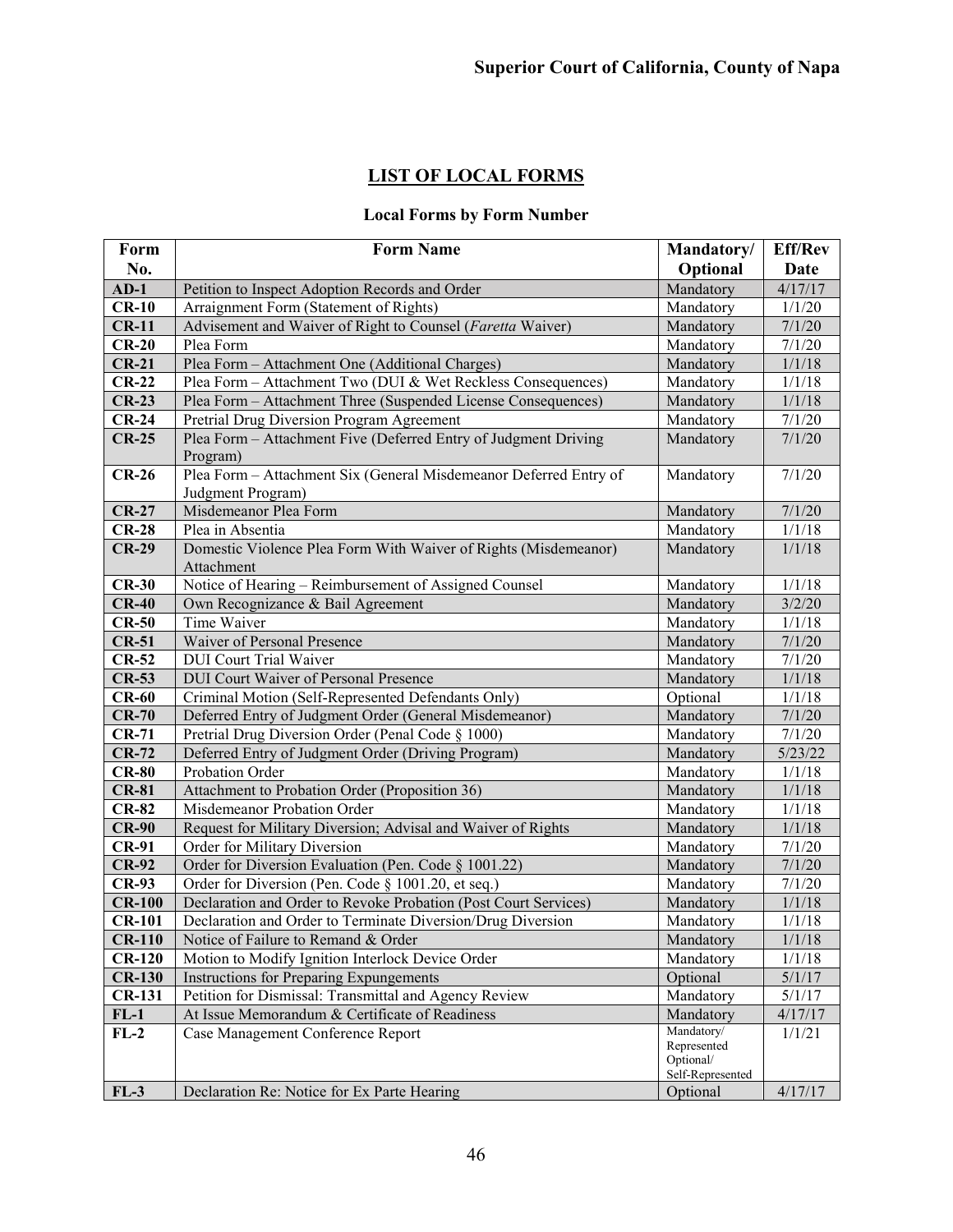| $FL-4$ | Ex Parte Application and Order to Be Relieved As Attorney of Record for | Optional  | 4/17/17 |
|--------|-------------------------------------------------------------------------|-----------|---------|
|        | Minor                                                                   |           |         |
| $FL-5$ | Stipulation for Subsequent Mediation                                    | Mandatory | 7/1/17  |
| $FL-6$ | Family Law Stipulation & Order                                          | Optional  | 1/1/20  |
| $GU-1$ | Order for Court Investigation Regarding Appointment of Relative         | Mandatory | 7/1/20  |
|        | Guardian $(s)$                                                          |           |         |
| $GU-2$ | Order for Investigation of Non-Relative Guardian(s) by Health & Human   | Mandatory | 7/1/20  |
|        | Services, Child Welfare Division                                        |           |         |
| $GU-3$ | Order for Investigation by Relative Guardian(s) by Health & Human       | Mandatory | 4/17/17 |
|        | Services, Child Welfare Division                                        |           |         |
| $NC-1$ | Request for Court Reporter Services                                     | Mandatory | 1/1/19  |
| $SC-1$ | Declaration of Judgment Debtor for Entry of Satisfaction of Judgment    | Optional  | 7/1/20  |
|        | Small Claims)                                                           |           |         |

## **Local Forms by Form Name**

| <b>Form Name</b>                                                                       | Form          | Mandatory/                                                 | <b>Eff/Rev</b>     |
|----------------------------------------------------------------------------------------|---------------|------------------------------------------------------------|--------------------|
|                                                                                        | No.           | Optional                                                   | Date               |
| Advisement and Waiver of Right to Counsel (Faretta Waiver)                             | $CR-11$       | Mandatory                                                  | 7/1/20             |
| Arraignment Form (Statement of Rights)                                                 | $CR-10$       | Mandatory                                                  | 1/1/20             |
| At Issue Memorandum & Certificate of Readiness                                         | $FL-1$        | Mandatory                                                  | 4/17/17            |
| Attachment to Probation Order (Proposition 36)                                         | $CR-81$       | Mandatory                                                  | 1/1/18             |
| Case Management Conference Report                                                      | $FL-2$        | Mandatory/<br>Represented<br>Optional/<br>Self-Represented | 1/1/21             |
| Criminal Motion (Self-Represented Defendants Only)                                     | $CR-60$       | Optional                                                   | 1/1/18             |
| Declaration and Order to Revoke Probation (Post Court Services)                        | $CR-100$      | Mandatory                                                  | 1/1/18             |
| Declaration and Order to Terminate Diversion/Drug Diversion                            | <b>CR-101</b> | Mandatory                                                  | 1/1/18             |
| Declaration of Judgment Debtor for Entry of Satisfaction of Judgment<br>(Small Claims) | $SC-1$        | Optional                                                   | 7/1/20             |
| Declaration Re: Notice for Ex Parte Hearing                                            | $FL-3$        | Optional                                                   | 4/17/17            |
| Deferred Entry of Judgment Order (Driving Program)                                     | $CR-72$       | Mandatory                                                  | 5/26/22            |
| Deferred Entry of Judgment Order (General Misdemeanor)                                 | $CR-70$       | Mandatory                                                  | 5/26/22            |
| Domestic Violence Plea Form With Waiver of Rights (Misdemeanor)<br>Attachment          | $CR-29$       | Mandatory                                                  | 1/1/18             |
| <b>DUI</b> Court Trial Waiver                                                          | $CR-52$       | Mandatory                                                  | 7/1/20             |
| <b>DUI Court Waiver of Personal Presence</b>                                           | $CR-53$       | Mandatory                                                  | 1/1/18             |
| Ex Parte Application and Order to Be Relieved As Attorney of Record for<br>Minor       | $FL-4$        | Optional                                                   | 4/17/17            |
| Family Law Stipulation & Order                                                         | $FL-6$        | Optional                                                   | 1/1/20             |
| <b>Instructions for Preparing Expungements</b>                                         | $CR-130$      | Optional                                                   | 5/26/22            |
| Misdemeanor Plea Form                                                                  | $CR-27$       | Mandatory                                                  | 7/1/20             |
| Misdemeanor Probation Order                                                            | $CR-82$       | Mandatory                                                  | 1/1/18             |
| Motion to Modify Ignition Interlock Device Order                                       | $CR-120$      | Mandatory                                                  | 1/1/18             |
| Notice of Failure to Remand & Order                                                    | $CR-110$      | Mandatory                                                  | 1/1/18             |
| Notice of Hearing - Reimbursement of Assigned Counsel                                  | $CR-30$       | Mandatory                                                  | 1/1/18             |
| Order for Court Investigation Regarding Appointment of Relative<br>Guardian(s)         | $GU-1$        | Mandatory                                                  | 7/1/20             |
| Order for Diversion (Pen. Code § 1001.20, et seq.)                                     | <b>CR-93</b>  | Mandatory                                                  | 7/1/20             |
| Order for Diversion Evaluation (Pen. Code § 1001.22)                                   | $CR-92$       | Mandatory                                                  | $\frac{1}{7}/1/20$ |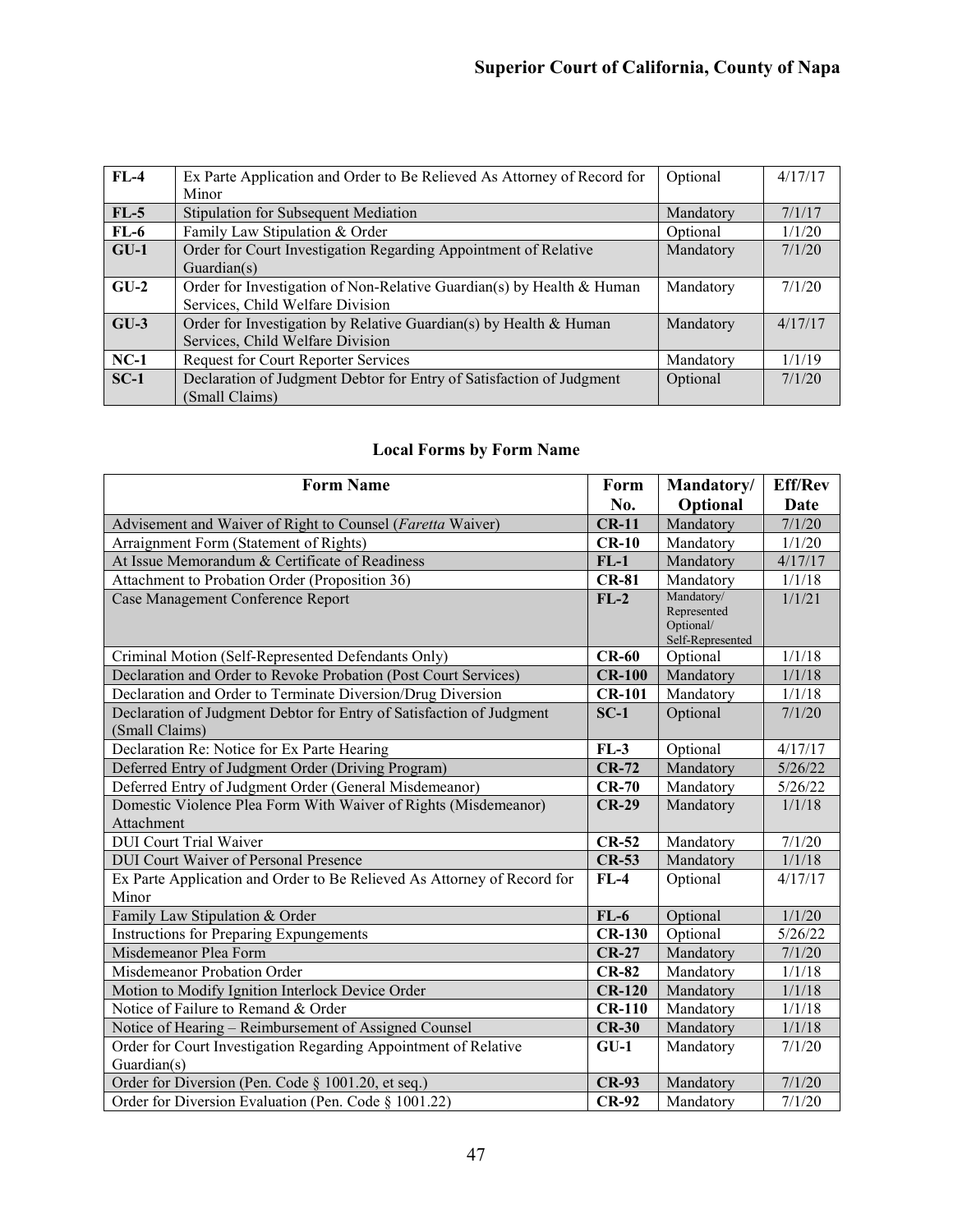| Order for Investigation by Relative Guardian(s) by Health & Human     | $GU-3$        | Mandatory | 4/17/17 |
|-----------------------------------------------------------------------|---------------|-----------|---------|
| Services, Child Welfare Division                                      |               |           |         |
| Order for Investigation of Non-Relative Guardian(s) by Health & Human | $GU-2$        | Mandatory | 7/1/20  |
| Services, Child Welfare Division                                      |               |           |         |
| Order for Military Diversion                                          | $CR-91$       | Mandatory | 7/1/20  |
| Own Recognizance & Bail Agreement                                     | $CR-40$       | Mandatory | 3/2/20  |
| Petition for Dismissal: Transmittal and Agency Review                 | <b>CR-131</b> | Mandatory | 5/1/17  |
| Petition to Inspect Adoption Records and Order                        | $AD-1$        | Mandatory | 4/17/17 |
| Plea Form                                                             | $CR-20$       | Mandatory | 7/1/20  |
| Plea Form - Attachment Five (Deferred Entry of Judgment Driving       | $CR-25$       | Mandatory | 7/1/20  |
| Program)                                                              |               |           |         |
| Plea Form - Attachment One (Additional Charges)                       | $CR-21$       | Mandatory | 1/1/18  |
| Plea Form - Attachment Six (General Misdemeanor Deferred Entry of     | $CR-26$       | Mandatory | 7/1/20  |
| Judgment Program)                                                     |               |           |         |
| Plea Form - Attachment Three (Suspended License Consequences)         | $CR-23$       | Mandatory | 1/1/18  |
| Plea Form - Attachment Two (DUI & Wet Reckless Consequences)          | $CR-22$       | Mandatory | 1/1/18  |
| Plea in Absentia                                                      | $CR-28$       | Mandatory | 1/1/18  |
| Pretrial Drug Diversion Order (Pen. Code § 1000)                      | $CR-71$       | Mandatory | 7/1/20  |
| Pretrial Drug Diversion Program Agreement                             | $CR-24$       | Mandatory | 7/1/20  |
| Probation Order                                                       | $CR-80$       | Mandatory | 1/1/18  |
| Request for Military Diversion; Advisal and Waiver of Rights          | $CR-90$       | Mandatory | 1/1/18  |
| Request for Court Reporter Services                                   | $NC-1$        | Mandatory | 1/1/19  |
| Stipulation for Subsequent Mediation                                  | $FL-5$        | Mandatory | 7/1/17  |
| Time Waiver                                                           | $CR-50$       | Mandatory | 1/1/18  |
| Waiver of Personal Presence                                           | $CR-51$       | Mandatory | 7/1/20  |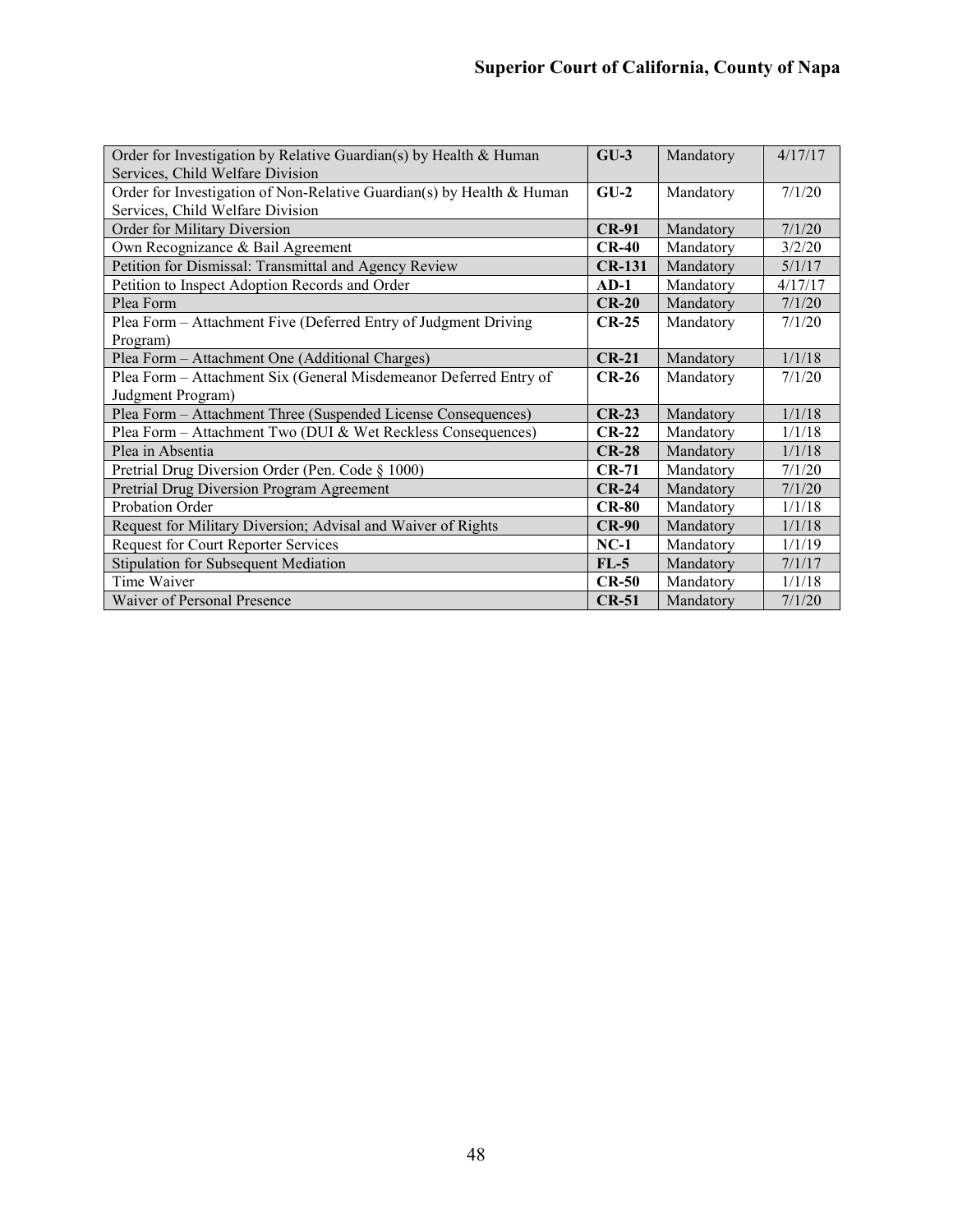## **APPENDIX A**

#### **Locating A Qualified Private Child Custody Evaluator**

The information provided in this document may be used to help parties find a private child custody evaluator who is qualified under the law to be appointed by the Napa Superior Court. A child custody evaluator appointed by the court assists the court in determining the health, safety, welfare, and best interests of children with regard to disputed custody and visitation issues. The court does not maintain a list of qualified private evaluators nor does it endorse, supervise, or monitor any particular child custody evaluator.

A private child custody evaluator can be one of four types of mental health professionals. These mental health professionals may be located by searching the Internet or telephone book, or by getting a referral from family, friends, or a family law attorney.

Websites that may be useful include: Napa-Solano Psychological Association [www.napapsychologists.org;](http://www.napapsychologists.org/) California Board of Behavioral Sciences [www.bbs.ca.gov;](http://www.bbs.ca.gov/) California Board of Psychology [www.psychboard.ca.gov;](http://www.psychboard.ca.gov/) American Association for Marriage and Family Therapy [www.aamft.org;](http://www.aamft.org/) California Association of Marriage and Family Therapists [www.camft.org;](http://www.camft.org/) American Psychological Association [www.apa.org;](http://www.apa.org/) and the American Psychiatric Association [www.psych.org.](http://www.psych.org/) Keep in mind that belonging to or being certified or licensed by a professional organization does not necessarily mean the individual is qualified under California law to act as a child custody evaluator in the family court.

The legal qualifications and responsibilities for a private child custody evaluator are extensive and are primarily set forth in the Family Code including sections 3110.5, 3111, 3118, 1815, and 1816. Also, see Evidence Code section 730, and California Rules of Court, rules 5.220, 5.225, and 5.230. You can access California statutes at [www.leginfo.ca.gov,](http://www.leginfo.ca.gov/) and California Rules of Court at [www.courts.ca.gov/rules](http://www.courts.ca.gov/rules) 

It is the responsibility of the parties to ensure that a private child custody evaluator meets or exceeds the legal qualifications for a court-appointed evaluator and to verify an evaluator's credentials. The court does not endorse, evaluate, supervise, or monitor private child custody evaluators nor does the court verify their legal qualifications or credentials. (Revised 7/1/20)

The court does, however, require that all private child custody evaluators appointed by the court sign a Judicial Council "Declaration of Private Child Custody Evaluator Regarding Qualifications" under penalty of perjury, and file it with the court within ten days of the appointment, attesting to the fact that they meet all the licensing, education, training, and experience requirements mandated by California law. This form may be found at [www.courts.ca.gov/forms.](http://www.courts.ca.gov/forms)

The following is a summary of the legal requirements for an individual to be appointed by the court as a private child custody evaluator: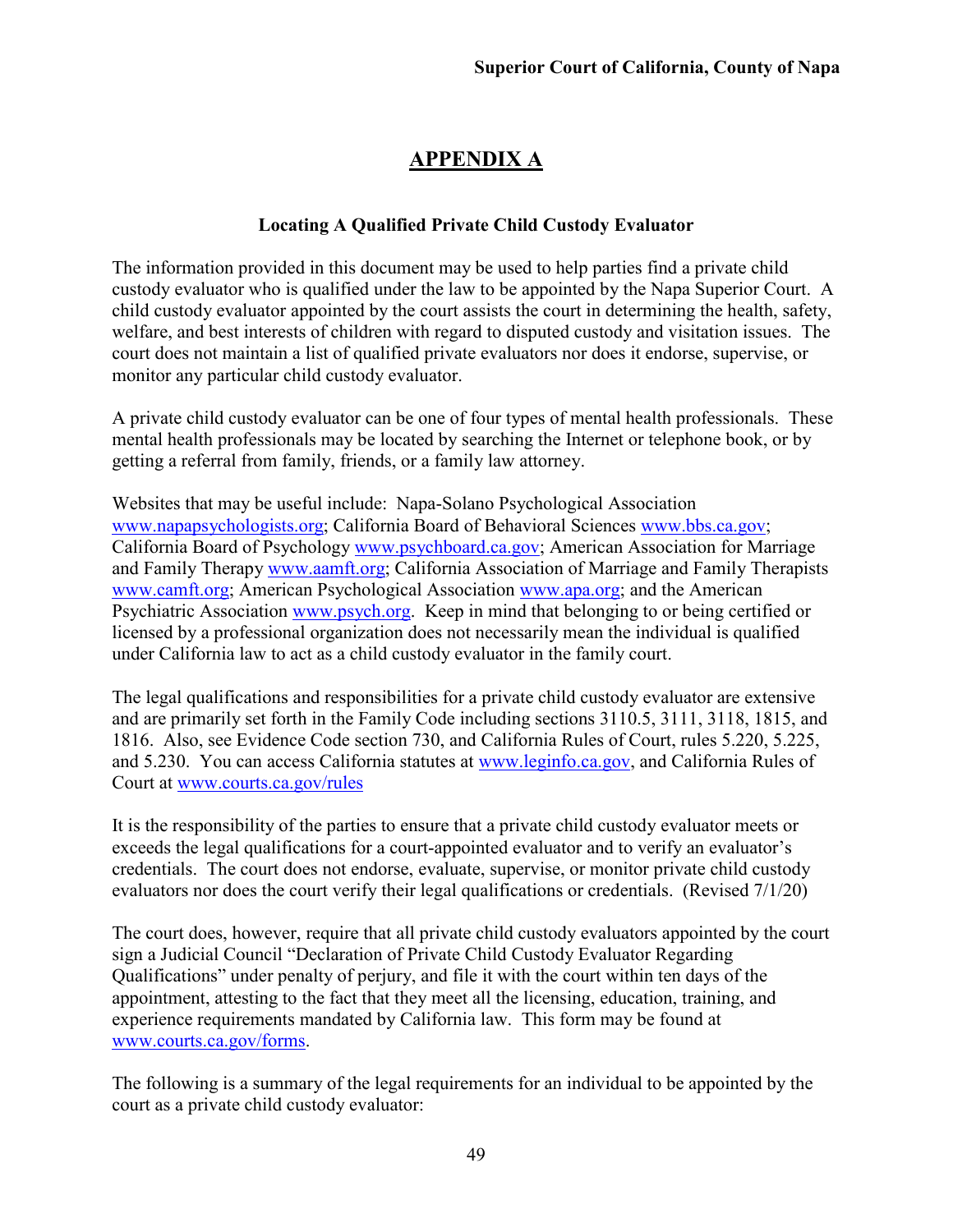## Licensing Requirements

A qualified private child custody evaluator must be licensed as: (1) a physician who is either a board certified psychiatrist or has completed a residency in psychiatry; (2) a psychologist; (3) a marriage and family therapist; (4) a clinical social worker; or (5) if there are no licensed or certified evaluators who are willing and available within a reasonable period of time to perform a child custody evaluation, the parties may stipulate, with court approval, to an unlicensed individual.

#### Education and Training Requirements

A private child custody evaluator must have completed 40 hours of education and training in 21 specific topics set forth in California Rules of Court, rule 5.225(d). This education and training must be completed after January 1, 2000, through an eligible provider by either (a) attending and participating in an approved course, or (b) serving as an instructor in an approved course. A child custody evaluator must also complete eight hours of annual update training under rule 5.225(h). All education and training must be completed through an eligible provider as described in rule 5.225(m).

## Domestic Violence Training

In addition to the requirements described in rule 5.225(d), child custody evaluators must comply with the basic and advanced domestic violence training requirements described in California Rules of Court, rule 5.230, and Family Code section 1816. This includes 16 hours of advanced training within a 12-month period, which must include 12 hours of instruction in 16 categories described in the rule. Evaluators must also complete four hours of update training annually in specified areas of domestic violence described in the rule. All domestic violence training must be through eligible provider as set forth in rule 5.230(e) and Family Code section 1816.

#### Experience Requirements

Persons appointed as child custody evaluators must have participated in the completion of at least four partial or full court appointed child custody evaluations within the preceding three years, as described in rule  $5.225(g)$ . Each of the four child custody evaluations must have resulted in a written or oral report. There are specific experience requirements for pre-2009 evaluators and new requirements effective January 1, 2010, set forth in rule  $5.255(g)$ .

(Effective 7/1/11)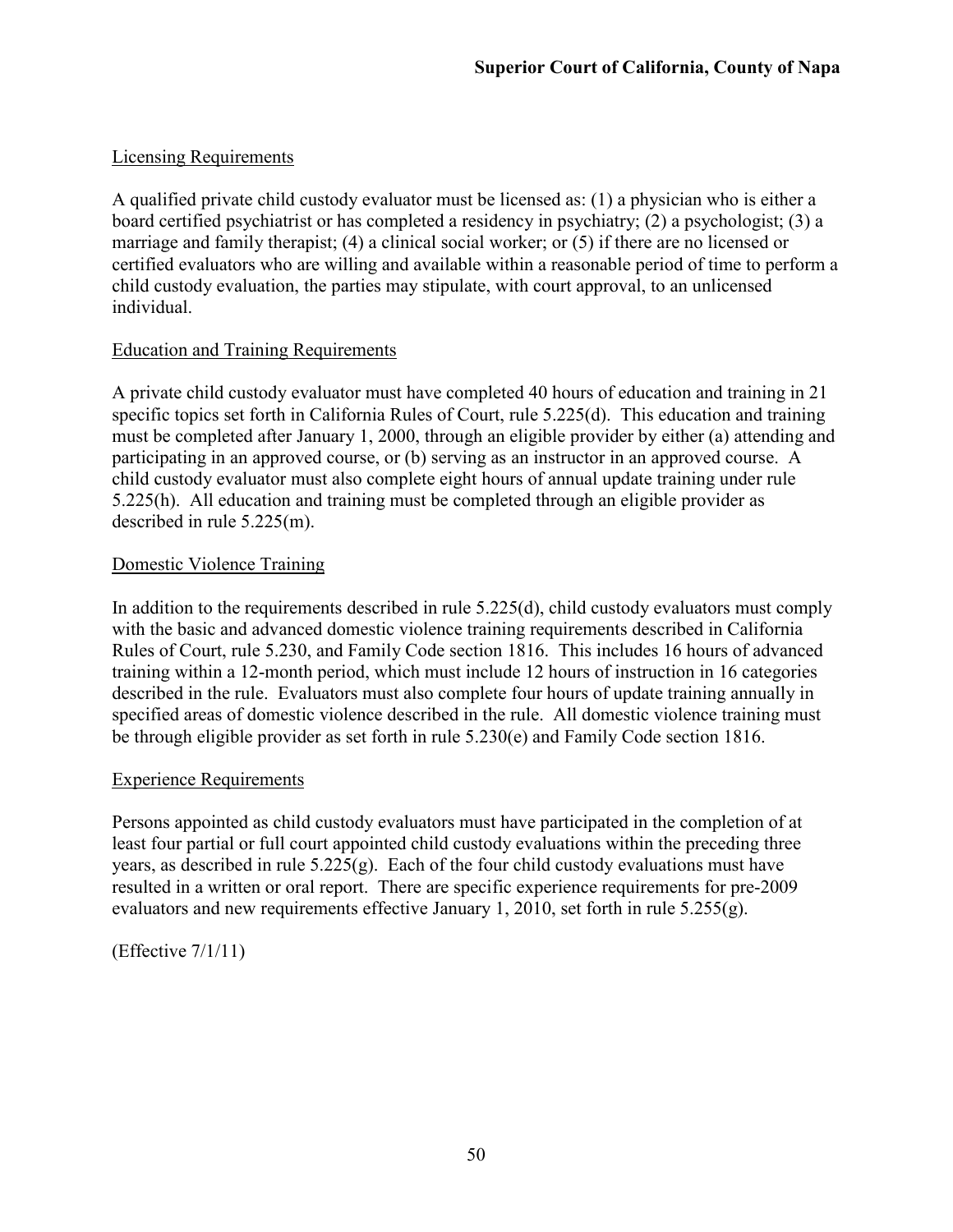## **ALPHABETICAL INDEX**

| <b>Topic</b>                                                 | Rule   | Page           |
|--------------------------------------------------------------|--------|----------------|
| A                                                            |        |                |
| Access to Adoption files                                     | 8.2    | 33             |
| <b>Adoption Hearings</b>                                     | 8.1    | 33             |
| <b>Adoption Proceedings</b>                                  | 8      | 33             |
| Administration                                               |        |                |
| Administrative Authority                                     | 2.2    | $\overline{2}$ |
| Court Organization                                           | 2      | $\overline{2}$ |
| <b>Policy Making Authority</b>                               | 2.1    | $\overline{2}$ |
| Administration of Civil Litigation                           | 6.6    | 17             |
| <b>Appellate Division</b>                                    | 11     | 44             |
| Appeals                                                      |        |                |
| Applicable Rules (Appellate Division)                        | 11.1   | 44             |
| <b>Applications (Appellate Division)</b>                     | 11.5   | 44             |
| Briefs (Appellate Division)                                  | 11.4   | 44             |
| Participating Judges (Appellate Division)                    | 11.8   | 45             |
| Presiding Judge (Appellate Division)                         | 11.2   | 44             |
| Sessions (Appellate Division)                                | 11.3   | 44             |
| Use of Court File Instead of Transcript (Appellate Division) | 11.6   | 44             |
| Use of Official Electronic Recording (Appellate Division)    | 11.7   | 45             |
| Appearance Procedure (Telephonic Appearances)                | 2.8.B  | 5              |
| Applications for Ex Parte Orders (scheduling)                | 2.5    | $\mathfrak{Z}$ |
| Civil                                                        | 2.5.A  | $\overline{3}$ |
| Family Law                                                   | 7.5.A  | 22             |
| Family Law/Juvenile/Guardianships                            | 2.5.B  | $\mathfrak{Z}$ |
| Probate                                                      | 2.5.C  | $\overline{3}$ |
| Unavailability or Disqualification                           | 2.5.D  | $\overline{4}$ |
| Appointment of Elisor                                        |        |                |
| Appointment of Elisor (Civil)                                | 6.12   | 19             |
| Appointment of Elisor                                        | 7.13   | 31             |
| Request for Order                                            | 7.13.A | 31             |
| Mandatory Information Supporting Declaration(s)              | 7.13.B | 31             |
| Mandatory Language in Proposed Order                         | 7.13.C | 31             |
| <b>Mandatory Additional Requirements</b>                     | 7.13.D | 31             |
| <b>Order Granted</b>                                         | 7.13.E | 32             |
| <b>Attorney Fees</b>                                         |        |                |
| <b>Attorney Fees in Default Proceedings</b>                  | 6.10   | 19             |
| Compensation of Court-Appointed Counsel and                  |        |                |
| Investigators                                                | 2.7    | 4              |
| Request for Attorney Fees (Family Law)                       | 7.11.C | 30             |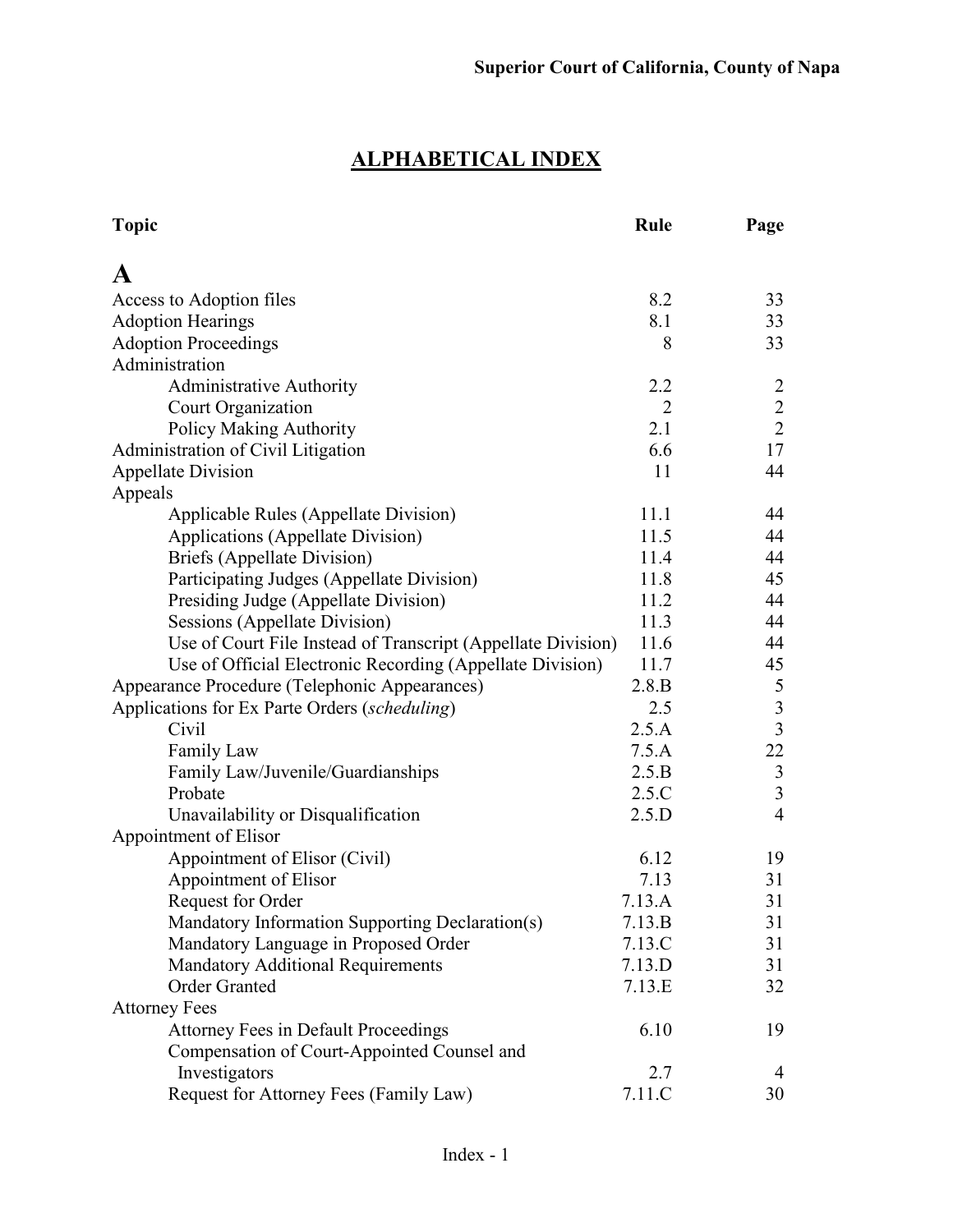| Audio Recording                                           |          |              |
|-----------------------------------------------------------|----------|--------------|
| Audio and Video Recording and Transmission                | 2.15     | 9            |
| B                                                         |          |              |
| Briefs (Appellate Division)                               | 11.4     | 44           |
|                                                           |          |              |
| C                                                         |          |              |
| Calendars                                                 |          |              |
| Calendar (Family Law Case Management Conferences)         | 7.4.D.1  | 21           |
| Calendar Assignments (Family Law)                         | 7.2      | 20           |
| Master Calendar System                                    | 2.16     | 9            |
| Master Family Law Calendar                                | 7.6      | 22           |
| Pre-Approved Probate Calendar – See Tentative Ruling      |          |              |
| System, Local Rule 2.9                                    | 9.2      | 34           |
| <b>CASA Reports</b>                                       | 10.7     | 41           |
| <b>Case Management Conferences</b>                        |          |              |
| Appearance Mandatory (Family Law)                         | 7.4.D.2  | 21           |
| Case Management Conference (Civil)                        | 6.1      | 15           |
| Case Management Conferences (Family Law)                  | 7.4.D    | 21           |
| Notice of Family Law Case Management                      | 7.4.B    | 20           |
| Caseload Standards (Juvenile)                             | 10.4     | 39           |
| Cases Stayed Under California Rule of Court 3.650(d)      | 6.6.3    | 18           |
| Child and Temporary Spousal Support Guidelines            | 7.11.B   | 30           |
| Child Custody and Visitation                              | 7.10     | 27           |
| Civil Rules                                               | 6        | 15           |
| <b>Communication With Court Staff</b>                     | 2.17     | 9            |
| Compensation of Attorneys, Conservators, Guardians,       |          |              |
| Trustees, and Requests for Extraordinary Fees             | 9.7      | 35           |
| Compensation of Court-Appointed Counsel and Investigators | 2.7      | 4            |
| <b>Competency Requirements for Counsel</b>                | 10.1     | 37           |
| Complaints                                                |          |              |
| <b>Complaints Regarding Appointed Counsel for</b>         |          |              |
| the Child                                                 | 7.10.B   | 28           |
| Complaints Regarding Evaluators (Child Custody)           | 7.10.C.3 | 29           |
| Mediation Complaints and Requests for New                 |          |              |
| Mediator                                                  | 7.10.A.9 | 28           |
| Procedures for Reviewing and Resolving Complaints         |          |              |
| (Juvenile)                                                | 10.5     | 39           |
| Conflict With Other Court Appearance (Family Law)         | 7.6.A    | 22           |
| Conservatorship Investigations - Standing Orders          | 9.5      | 35           |
| Conservatorships, Hearing Dates for                       | 9.10     | 36           |
| Construction and Application of Rules                     | 1.3      | $\mathbf{1}$ |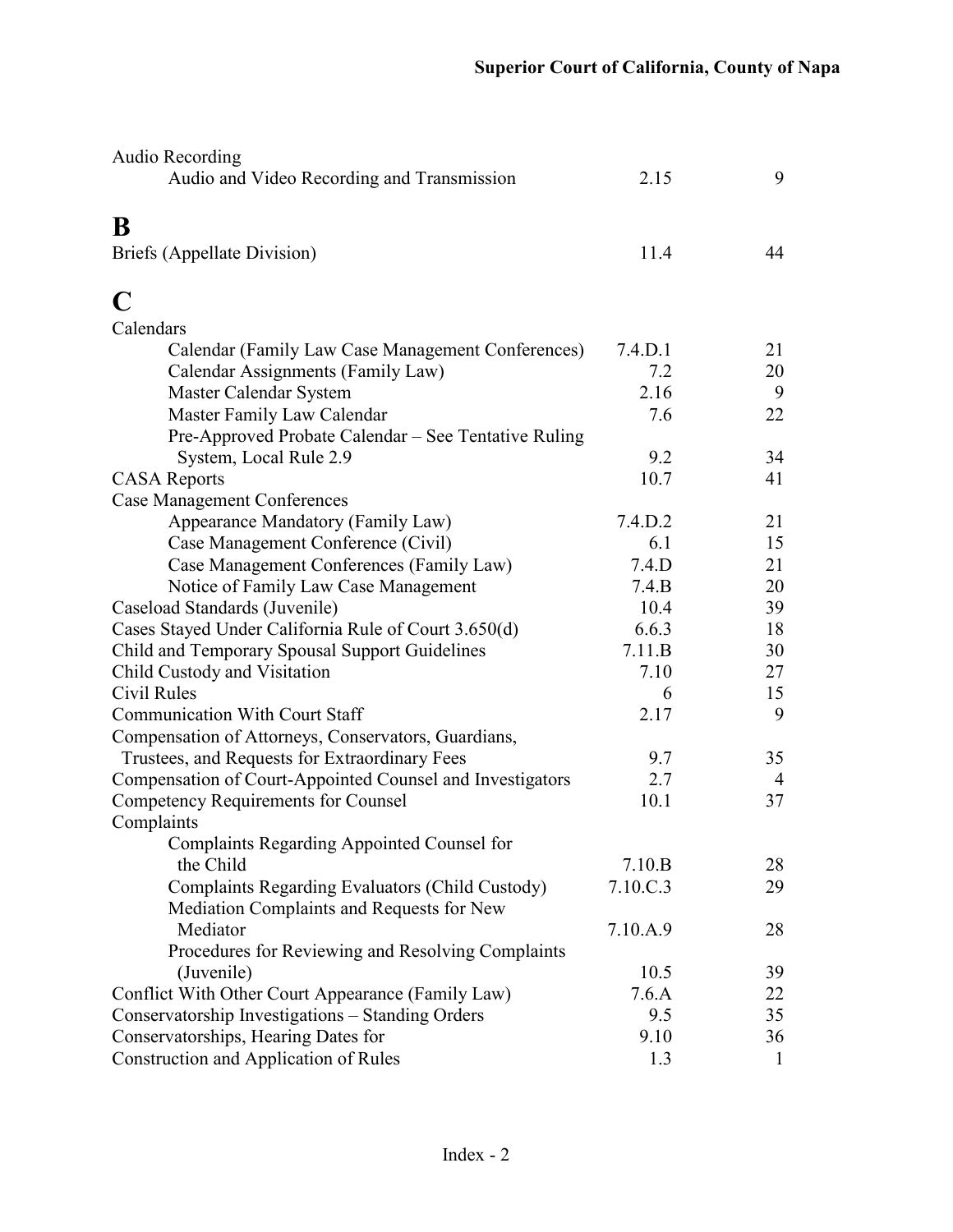| Continuances                                         |         |                     |
|------------------------------------------------------|---------|---------------------|
| Continuances (Civil Long Cause Trials)               | 6.4     | 15                  |
| Continuances (Civil Short Cause Trials)              | 6.3     | 15                  |
| Continuances (Family Law Master Family Law Calendar) | 7.6.D   | 23                  |
| Requests for Hearing Continuances and Taking Matters |         |                     |
| Off Calendar                                         | 6.7     | 18                  |
| Costs (Probate)                                      | 9.6     | 35                  |
| Court-Appointed Special Advocate (CASA)              | 10.6    | 41                  |
| Court-Ordered Child Custody Evaluations              | 7.10.C  | 29                  |
| Court Organization                                   | 2       | 2                   |
| Courtroom Security                                   | 2.12    | $\tau$              |
| <b>Court Reporter Fees</b>                           | 2.13    | $\overline{7}$      |
| <b>Court Reporting Services</b>                      | 2.14    | 8                   |
| <b>Criminal Rules</b>                                | 4       | 12                  |
| Cross-Complaint                                      |         |                     |
| New Parties in Cross-Complaint                       | 6.6.1.B | 17                  |
| D                                                    |         |                     |
| Declarations                                         |         |                     |
| Mandatory Information in Supporting Declaration(s)   |         |                     |
| (Appointment of Elisor)                              | 7.13.B  | 31                  |
| Default                                              |         |                     |
| <b>Attorney Fees in Default Proceedings</b>          | 6.11    | 19                  |
| Discovery (Family Law)                               | 7.8.C   | 25                  |
| Documents                                            |         |                     |
| Courtesy Copies of E-Filed Documents                 | 3.3     | 10                  |
| Documents Necessary for a Hearing (Criminal)         | 4.2     | 12                  |
| Documents Presented for Filing                       | 3       | 10                  |
| <b>Signatures on E-Filed Documents</b>               | 3.9     | 11                  |
|                                                      |         |                     |
| Tentative Ruling System (language to be included in  | 2.9     |                     |
| conspicuous location)                                | 2.6     | 5<br>$\overline{4}$ |
| "Duty" Judge                                         |         |                     |
| ${\bf E}$                                            |         |                     |
| Effective Date of Filing (Criminal)                  | 4.7     | 13                  |
| <b>Effective Date of Rules</b>                       | 1.1     | $\mathbf{1}$        |
| Elisor                                               |         |                     |
| Appointment of Elisor (Civil)                        | 6.12    | 19                  |
| Appointment of Elisor                                | 7.13    | 31                  |
| <b>Endorsing Copies</b>                              | 3.4     | 10                  |
| Ex Parte Applications, Hearings, and Orders          |         |                     |
| Applications for Ex Parte Orders (scheduling)        | 2.5     | 3                   |
| Civil                                                | 2.5.A   | 3                   |
| Family Law                                           | 7.5     | 22                  |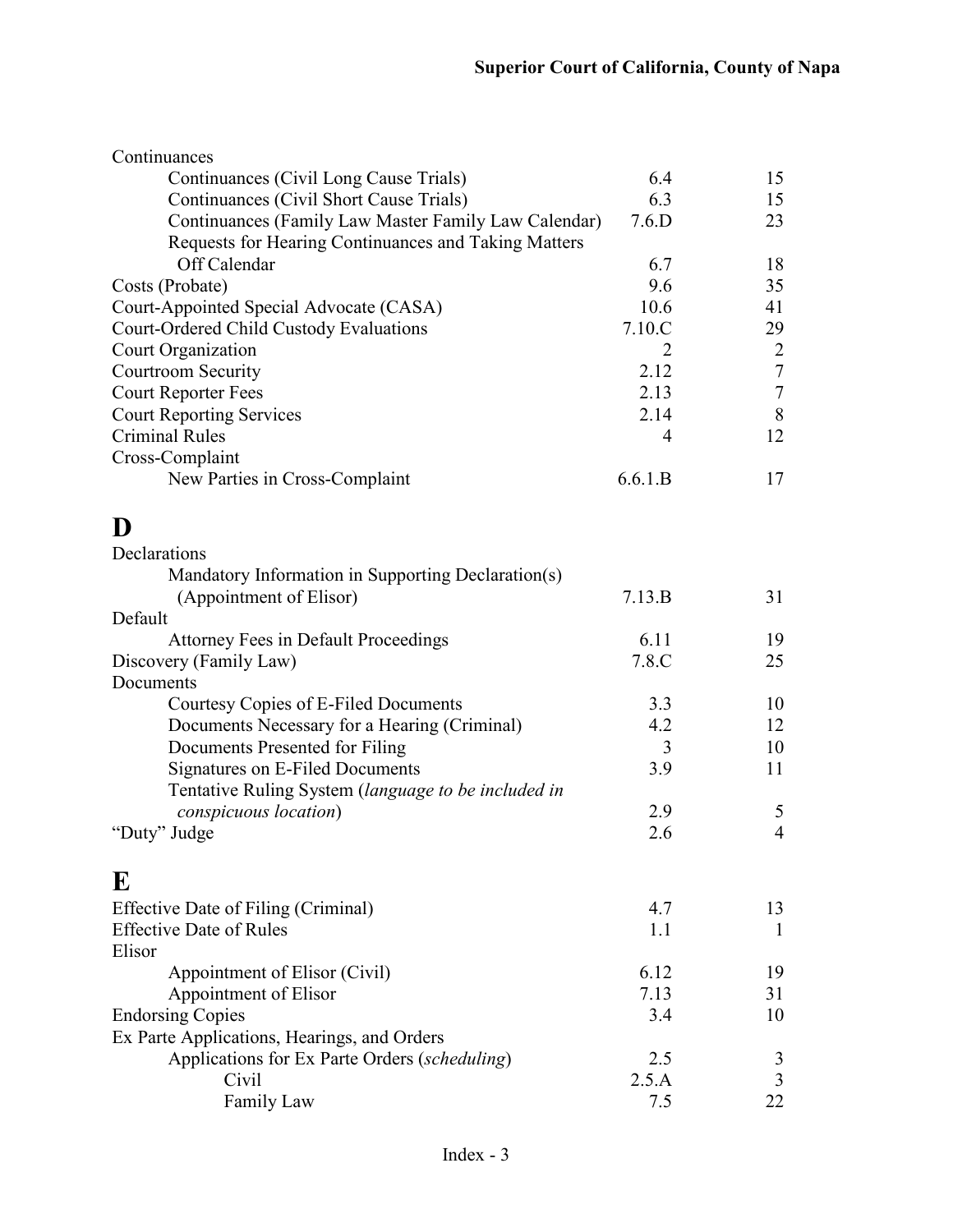| Family Law/Juvenile/Guardianships                            | 2.5.B   | $\mathfrak{Z}$ |
|--------------------------------------------------------------|---------|----------------|
| Probate                                                      | 2.5.C   | $\mathfrak{Z}$ |
| Unavailability or Disqualification                           | 2.5.D   | $\overline{4}$ |
| Hearing Dates for Conservatorships and Guardianships         | 9.10    | 36             |
| Notice (Family Law)                                          | 7.5.B   | 22             |
| Ex Parte Matters (Family Law)                                | 7.5     | 22             |
| Exhibits                                                     |         |                |
| Permissible Exhibits                                         | 3.8     | 11             |
| Trial Exhibits (Family Law)                                  | 7.9     | 26             |
| <b>Trial Procedures</b>                                      | 6.5     | 15             |
| Extension of Time to File (Civil, Requests for)              | 6.11    | 19             |
| $\mathbf F$                                                  |         |                |
| Facsimile Filing                                             | 2.10    | 6              |
| Failure to Appear (Family Law)                               | 7.7.B   | 24             |
| Family Law Case Management                                   | 7.4     | 20             |
| Family Law Facilitator                                       | 7.12    | 31             |
| <b>Family Law Proceedings</b>                                | $\tau$  | 20             |
| Fees                                                         |         |                |
| <b>Attorney Fees In Default Proceedings</b>                  | 6.11    | 19             |
| Compensation of Attorneys, Conservators, Guardians,          |         |                |
| Trustees, and Requests for Extraordinary Fees                | 9.7     | 35             |
| Compensation of Court-Appointed Counsel and                  |         |                |
| Investigators                                                | 2.7     | $\overline{4}$ |
| Continuances (Family Law)                                    | 7.6.D   | 23             |
| <b>Court Reporter Fees</b>                                   | 2.13    | $\tau$         |
| Payment of Court Investigator Fees                           | 9.9     | 36             |
| Request for Attorney Fees (Family Law)                       | 7.11.C  | 30             |
| Request for Expert Fees (Family Law)                         | 7.11.D  | 30             |
| Filing Complaints and Citations (Criminal)                   | 4.1     | 12             |
| Filing Documents in Matters Set on Shortened Time            | 3.6     | 10             |
| Forms                                                        |         |                |
| Forms to be Issued by Clerk Upon Filing of Petition          |         |                |
| (Family Law)                                                 | 7.4.B   | 20             |
| Forms With Summons and Complaint and Return of               |         |                |
| Proof of Service (Civil)                                     | 6.6.1.A | 17             |
| Guardianship Investigations - Mandatory Orders -             |         |                |
| <b>Local Forms</b>                                           | 9.4     | 34             |
| List of Local Forms                                          |         | 46             |
| Requests for Extension of Time to File                       | 6.11    | 19             |
| G                                                            |         |                |
| Guardianship Investigations - Mandatory Orders - Local Forms | 9.4     | 34             |
| Guardianships, Hearing Dates for                             | 9.10    | 36             |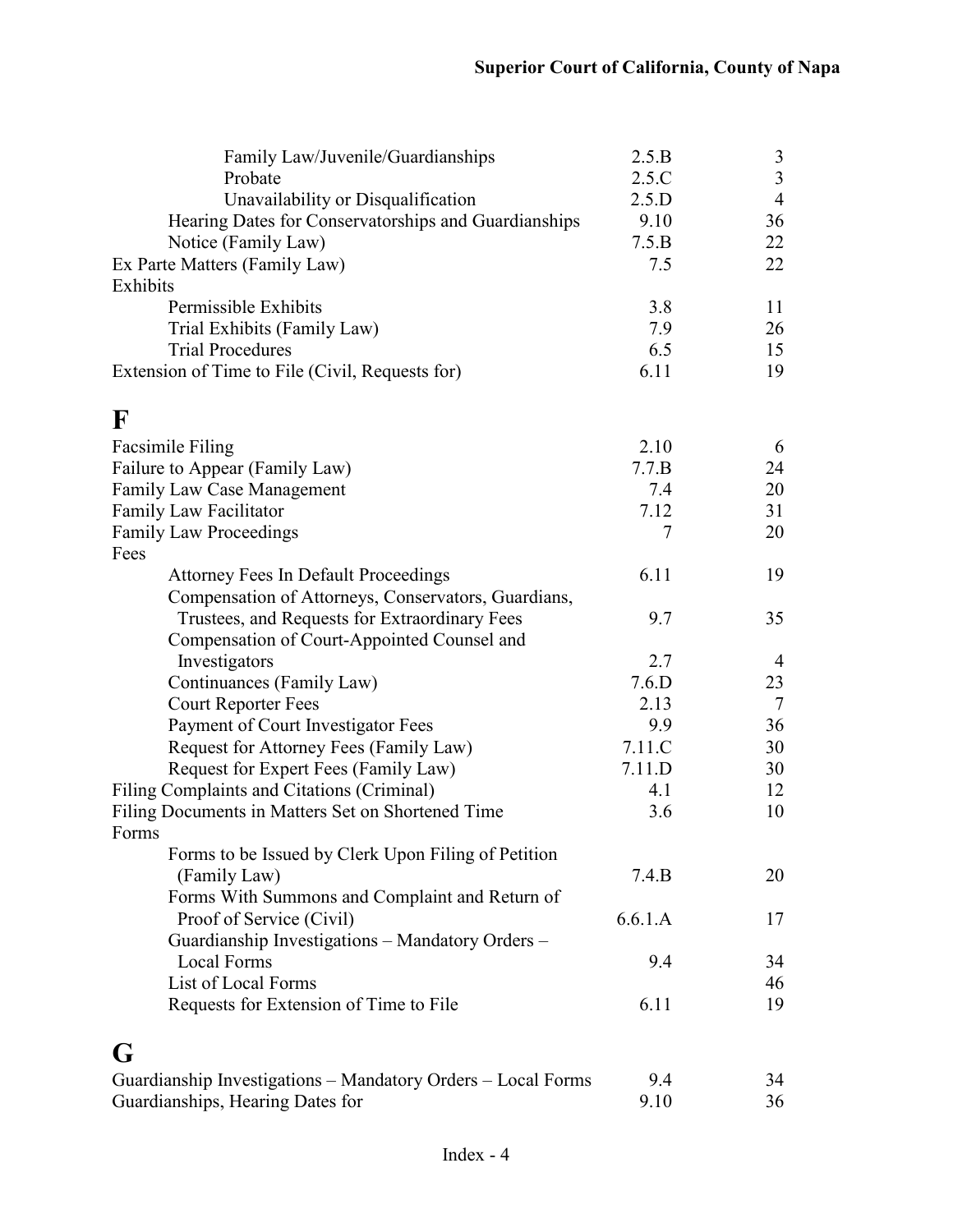## **H**

| Hearings                                               |       |                |
|--------------------------------------------------------|-------|----------------|
| <b>Adoption Hearings</b>                               | 8.1   | 33             |
| Calling the Case (Family Law)                          | 7.7.D | 24             |
| Conflict With Other Court Appearance (Family Law)      | 7.6.A | 22             |
| Continuances (Family Law)                              | 7.6.D | 23             |
| Failure to Appear (Family Law)                         | 7.7.B | 24             |
| Hearing Continuances (Civil)                           | 6.7.A | 18             |
| Hearing Dates for Conservatorships and Guardianships   | 9.10  | 36             |
| Hearings – General (Family Law)                        | 7.7   | 24             |
| Hearings Exceeding 15 Minutes (Civil)                  | 6.9   | 19             |
| Location and Schedule of Court Sessions                | 2.4   | 2              |
| Matters Taken Off Calendar (Family Law)                | 7.6.C | 23             |
| Presence of Parties and Attorneys (Family Law)         | 7.7.A | 24             |
| Taking Matters Off Calendar (Civil)                    | 6.7.B | 18             |
| Tardiness (Family Law)                                 | 7.7.C | 24             |
| Telephonic Appearances                                 | 2.8   | $\overline{4}$ |
|                                                        |       |                |
| In Limine Motions                                      |       |                |
| <i>In Limine</i> Motions (Criminal)                    | 4.4   | 12             |
| <b>Trial Management Conference</b>                     | 6.2   | 15             |
| <b>Trial Procedures</b>                                | 6.5   | 15             |
| Investigations                                         |       |                |
| Conservatorship Investigations - Standing Orders       | 9.5   | 35             |
| Guardianship Investigations - Mandatory Orders -       |       |                |
| <b>Local Forms</b>                                     | 9.4   | 34             |
|                                                        |       |                |
| J                                                      |       |                |
| Judges                                                 |       |                |
| "Duty" Judge                                           | 2.6   | 4              |
| Participating Judges (Appellate Division)              | 11.8  | 45             |
| Presiding Judge, Assistant Presiding Judge, and Acting |       |                |
| Presiding Judge                                        | 2.3   | 2              |
| Presiding Judge (Appellate Division)                   | 11.2  | 44             |
| Juries, Jurors, and Jury Instructions                  |       |                |
| Jury Instructions and Verdict Forms (Criminal)         | 4.5   | 12             |
| Sealing of Juror Information                           | 2.11  | 6              |
| <b>Trial Procedures</b>                                | 6.5   | 15             |
| Juvenile Court Rules                                   | 10    | 37             |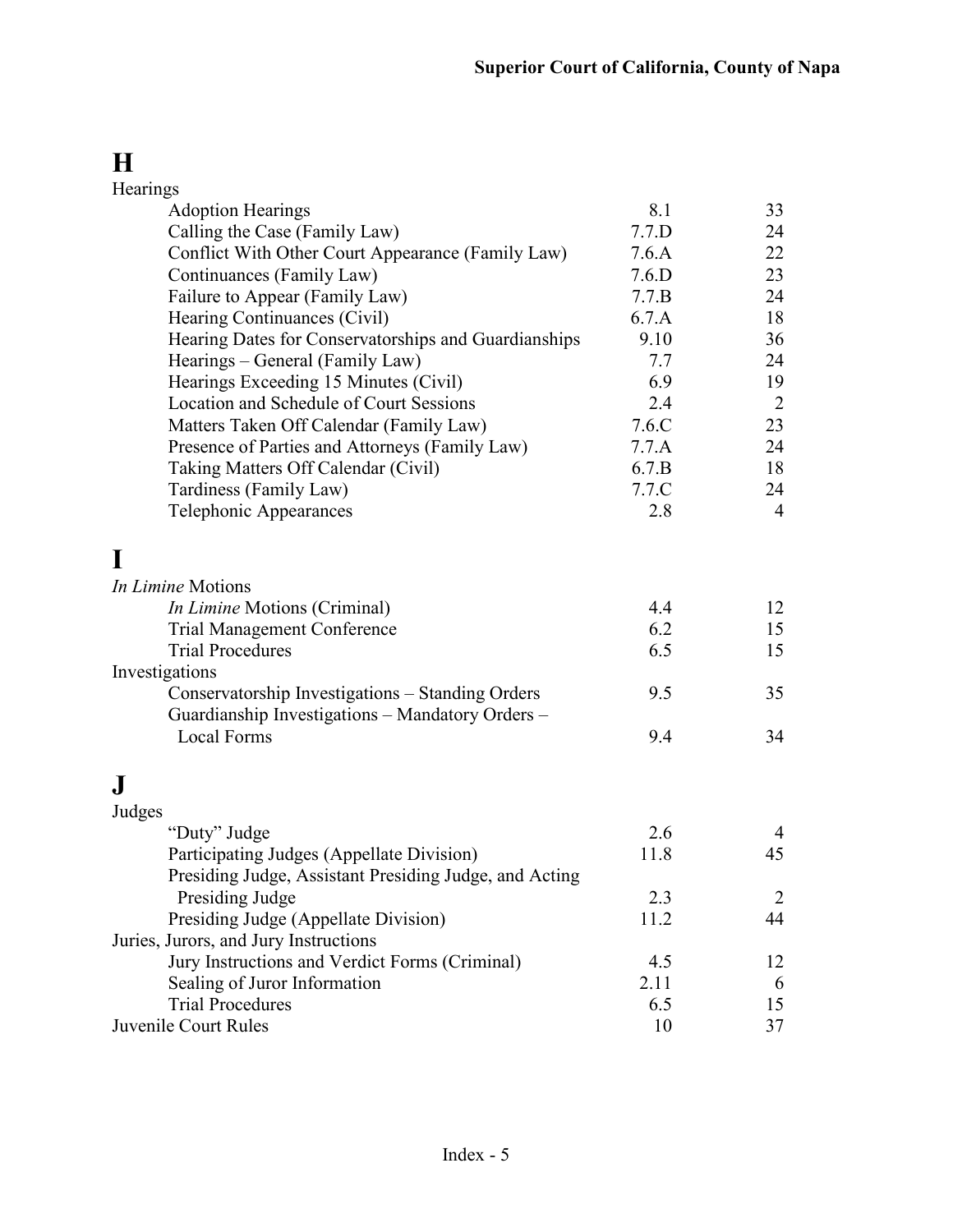## **L**

| Limited and Unlimited Jurisdiction Defaults (Attorney Fees in |          |                |
|---------------------------------------------------------------|----------|----------------|
| Default Proceedings)                                          | 6.10.A   | 19             |
| <b>Local Forms</b>                                            |          |                |
| List of Local Forms                                           |          | 46             |
| Use of Napa County Forms                                      | 3.2      | 10             |
| Location and Schedule of Court Sessions                       | 2.4      | $\overline{2}$ |
| Lodging of Non-California Authority                           | 3.7      | 10             |
| Long Cause Trials                                             | 6.4      | 15             |
| M                                                             |          |                |
| <b>Mandatory Forms</b>                                        |          |                |
| Guardianship Investigations - Mandatory Orders -              |          |                |
| <b>Local Forms</b>                                            | 9.4      | 34             |
| List of Local Forms                                           |          | 46             |
| Use of Napa County Forms                                      | 3.1      | 10             |
| Mandatory Settlement Conferences (Civil)                      | 6.6.2    | 17             |
| Mandatory Settlement Conferences (Family Law)                 | 7.8.A    | 24             |
| Master Calendar System                                        | 2.16     | 9              |
| Master Family Law Calendar                                    | 7.6      | 22             |
| Matters Requiring Appearance (Probate)                        | 9.3      | 34             |
| Matters Taken Off Calendar (Family Law)                       | $7.6$ .C | 23             |
| Mediation (Family Law Custody and Visitation)                 | 7.10.A   | 27             |
| Medication                                                    |          |                |
| Administration of Psychotropic Medication for                 |          |                |
| Dependents or Wards of the Court                              | 10.8     | 41             |
| Meet and Confer Requirement (Family Law Settlement            |          |                |
| Conference)                                                   | 7.8.D    | 25             |
| Minimum Standards of Education and Training (Juvenile)        | 10.2     | 38             |
| Motions                                                       |          |                |
| <i>In Limine</i> Motions (Criminal)                           | 4.4      | 12             |
| Motions (Criminal)                                            | 4.3      | 12             |
| Tentative Ruling System (language to be included in           |          |                |
| conspicuous location)                                         | 2.9      | 5              |
| <b>Trial Management Conference</b>                            | 6.2      | 15             |
| <b>Trial Procedures</b>                                       | 6.5      | 15             |
| N                                                             |          |                |
| New Parties in Cross-Complaint                                | 6.6.1.B  | 17             |
| Notice of Family Law Case Management                          | 7.4.B    | 20             |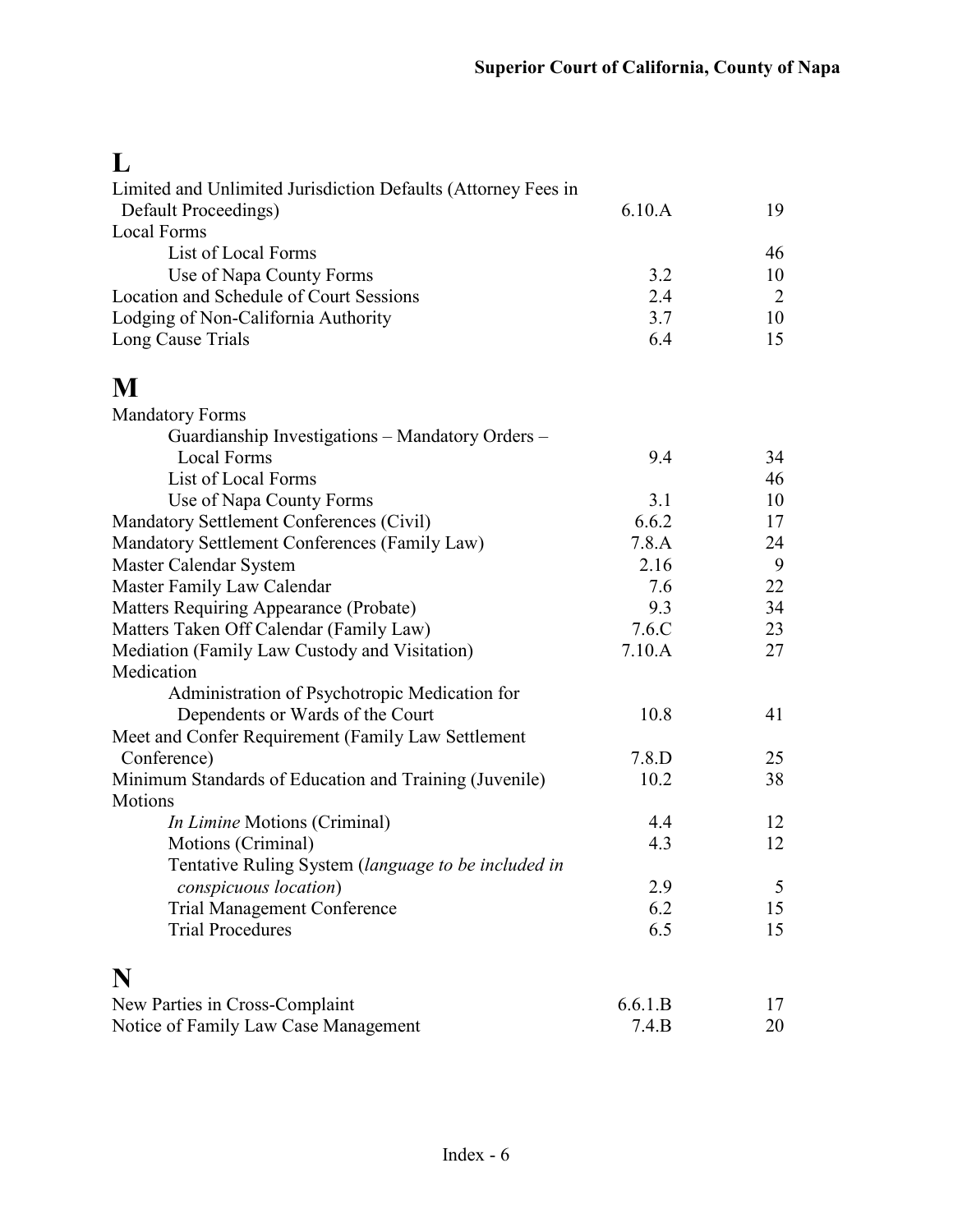# **O**

| Orders                                                       |              |                |
|--------------------------------------------------------------|--------------|----------------|
| Order (Family Law, Appointment of Elisor)                    | 7.13.C       | 31             |
| Orders (Family Law, Ex Parte Matters)                        | 7.5.C        | 22             |
| Preparation of Orders (Probate)                              | 9.1          | 34             |
|                                                              |              |                |
| P                                                            |              |                |
| Payment of Court Investigator Fees                           | 9.9          | 36             |
| Plea in Absentia in Non-Domestic Violence ("DV")             |              |                |
| Misdemeanor Cases                                            | 4.2.1        | 12             |
| <b>Policy Making Authority</b>                               | 2.1          | $\overline{2}$ |
| Pre-Approved Probate Calendar                                | 9.2          | 34             |
| <b>Preliminary Distributions</b>                             | 9.8          | 36             |
| Presence of Parties and Attorneys (Family Law Hearings)      | 7.7.A        | 24             |
| Preparation of Orders (Probate)                              | 9.1          | 34             |
| Presiding Judge (Appellate Division)                         | 11.2         | 44             |
| Presiding Judge, Assistant Presiding Judge, and Acting       |              |                |
| Presiding Judge                                              | 2.3          | $\overline{2}$ |
| Probate                                                      | 9            | 34             |
| Procedures for Reviewing and Resolving Complaints (Juvenile) | 10.5         | 39             |
| Proof of Service                                             |              |                |
| Generally                                                    | 3.2          | 10             |
| Proof of Service (Family Law)                                | 7.3          | 20             |
|                                                              |              |                |
| R                                                            |              |                |
| Recording                                                    |              |                |
| Audio and Video Recording and Transmission                   | 2.15         | 9              |
| Use of Official Electronic Recording (Appeals)               | 11.7         | 45             |
| Remote Appearances, Juvenile Justice (Delinquency)           | 10.9         | 43             |
| Request for Attorney Fees (Family Law)                       | 7.11.C       | 30             |
| Request for Expert Fees (Family Law)                         | 7.11.D       | 30             |
| Requests for Extension of Time to File                       | 6.11         | 19             |
| Requirements in Financial Matters (Family Law)               | 7.11         | 30             |
| Rules                                                        |              |                |
| Title of Rules                                               | 1.2          | 1              |
| Construction and Application of Rules                        | 1.3          | I              |
| <b>Effective Date of Rules</b>                               | 1.1          |                |
| Scope of Rules for the Superior Court                        | 1            | 1              |
|                                                              |              |                |
| S                                                            |              |                |
| Scope (Family Law)                                           | 7.1          | 20             |
| Scope of Rules for the Superior Court                        | $\mathbf{I}$ | 1              |
| Sealing of Juror Information                                 | 2.11         | 6              |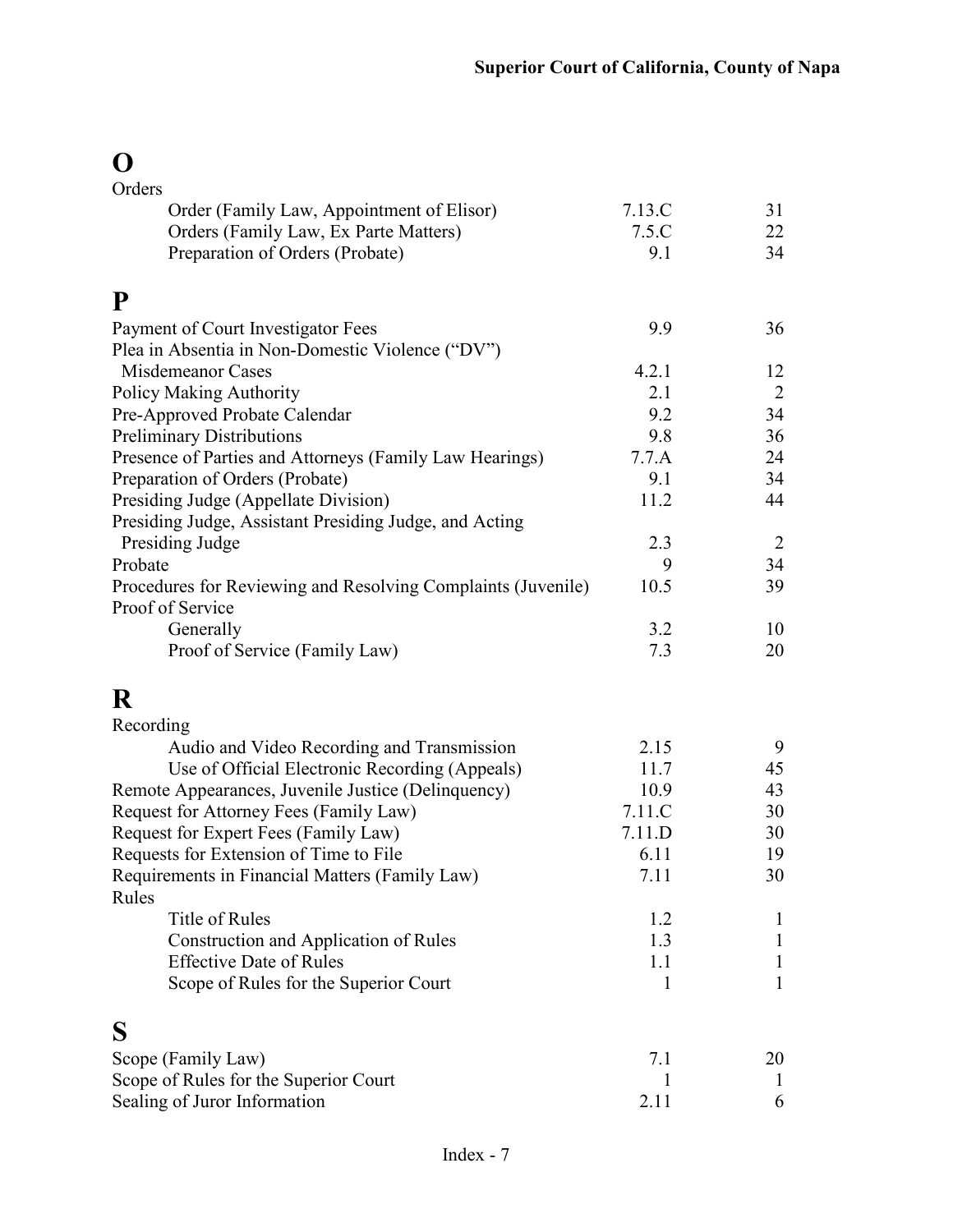| Service of Case Management Conference<br>Report (Family Law)<br>7.4.D.3<br>21<br>Service of Complaint<br>6.6.1<br>17<br>Service of Summons and Petition – Forms to be Served<br>on Other Party (Family Law)<br>7.4.C<br>20<br><b>Sessions (Appellate Division)</b><br>11.3<br>44<br>Settlement Conference Statements (Family Law)<br>7.8.E<br>25<br><b>Settlement Conferences</b><br>Discovery (Family Law)<br>7.8.C<br>25<br>7.8<br>Settlement Conferences (Family Law)<br>24<br>Mandatory Settlement Conferences (Civil)<br>6.6.2<br>17<br>Mandatory Settlement Conferences (Family Law)<br>7.8.A<br>24<br>Meet and Confer Requirement (Family Law Settlement<br>Conferences)<br>7.8.D<br>25<br>Voluntary Settlement Conferences (Family Law)<br>7.8.B<br>24<br><b>Short Cause Trials</b><br>6.3<br>15<br>Standards of Representation (Juvenile)<br>10.3<br>38<br>Stipulations (Family Law MFLC continuances)<br>7.6. D.1<br>23<br>Stipulations and Orders (Criminal)<br>4.6<br>13<br>T<br>6.7.B<br>18<br>Taking Matters Off Calendar (Civil)<br>Telephonic Appearances<br>2.8<br>4<br>5<br><b>Tentative Ruling System</b><br>2.9<br>Title of Rules<br>$\mathbf{1}$<br>1.2<br>Traffic and Engineering Surveys<br>5.2<br>14<br><b>Traffic Infraction Trials</b><br>5<br>14<br>Trial by Written Declaration (Traffic)<br>5.1<br>14<br>Trial<br>4.5<br>Jury Instructions and Verdict Forms (Criminal)<br>12<br>15<br>Long Cause Trials<br>6.4<br>Setting Trials (Family Law)<br>7.6.B<br>23<br><b>Short Cause Trials</b><br>6.3<br>15<br>Trial by Written Declaration (Traffic)<br>5.1<br>14<br>Trial Exhibits (Family Law)<br>7.9<br>26<br>Trial Procedures (Civil)<br>6.5<br>15<br>6.2<br><b>Trial Management Conference</b><br>15 | Service |  |
|-------------------------------------------------------------------------------------------------------------------------------------------------------------------------------------------------------------------------------------------------------------------------------------------------------------------------------------------------------------------------------------------------------------------------------------------------------------------------------------------------------------------------------------------------------------------------------------------------------------------------------------------------------------------------------------------------------------------------------------------------------------------------------------------------------------------------------------------------------------------------------------------------------------------------------------------------------------------------------------------------------------------------------------------------------------------------------------------------------------------------------------------------------------------------------------------------------------------------------------------------------------------------------------------------------------------------------------------------------------------------------------------------------------------------------------------------------------------------------------------------------------------------------------------------------------------------------------------------------------------------------------------------------------------------------------------------------------------------------------|---------|--|
|                                                                                                                                                                                                                                                                                                                                                                                                                                                                                                                                                                                                                                                                                                                                                                                                                                                                                                                                                                                                                                                                                                                                                                                                                                                                                                                                                                                                                                                                                                                                                                                                                                                                                                                                     |         |  |
|                                                                                                                                                                                                                                                                                                                                                                                                                                                                                                                                                                                                                                                                                                                                                                                                                                                                                                                                                                                                                                                                                                                                                                                                                                                                                                                                                                                                                                                                                                                                                                                                                                                                                                                                     |         |  |
|                                                                                                                                                                                                                                                                                                                                                                                                                                                                                                                                                                                                                                                                                                                                                                                                                                                                                                                                                                                                                                                                                                                                                                                                                                                                                                                                                                                                                                                                                                                                                                                                                                                                                                                                     |         |  |
|                                                                                                                                                                                                                                                                                                                                                                                                                                                                                                                                                                                                                                                                                                                                                                                                                                                                                                                                                                                                                                                                                                                                                                                                                                                                                                                                                                                                                                                                                                                                                                                                                                                                                                                                     |         |  |
|                                                                                                                                                                                                                                                                                                                                                                                                                                                                                                                                                                                                                                                                                                                                                                                                                                                                                                                                                                                                                                                                                                                                                                                                                                                                                                                                                                                                                                                                                                                                                                                                                                                                                                                                     |         |  |
|                                                                                                                                                                                                                                                                                                                                                                                                                                                                                                                                                                                                                                                                                                                                                                                                                                                                                                                                                                                                                                                                                                                                                                                                                                                                                                                                                                                                                                                                                                                                                                                                                                                                                                                                     |         |  |
|                                                                                                                                                                                                                                                                                                                                                                                                                                                                                                                                                                                                                                                                                                                                                                                                                                                                                                                                                                                                                                                                                                                                                                                                                                                                                                                                                                                                                                                                                                                                                                                                                                                                                                                                     |         |  |
|                                                                                                                                                                                                                                                                                                                                                                                                                                                                                                                                                                                                                                                                                                                                                                                                                                                                                                                                                                                                                                                                                                                                                                                                                                                                                                                                                                                                                                                                                                                                                                                                                                                                                                                                     |         |  |
|                                                                                                                                                                                                                                                                                                                                                                                                                                                                                                                                                                                                                                                                                                                                                                                                                                                                                                                                                                                                                                                                                                                                                                                                                                                                                                                                                                                                                                                                                                                                                                                                                                                                                                                                     |         |  |
|                                                                                                                                                                                                                                                                                                                                                                                                                                                                                                                                                                                                                                                                                                                                                                                                                                                                                                                                                                                                                                                                                                                                                                                                                                                                                                                                                                                                                                                                                                                                                                                                                                                                                                                                     |         |  |
|                                                                                                                                                                                                                                                                                                                                                                                                                                                                                                                                                                                                                                                                                                                                                                                                                                                                                                                                                                                                                                                                                                                                                                                                                                                                                                                                                                                                                                                                                                                                                                                                                                                                                                                                     |         |  |
|                                                                                                                                                                                                                                                                                                                                                                                                                                                                                                                                                                                                                                                                                                                                                                                                                                                                                                                                                                                                                                                                                                                                                                                                                                                                                                                                                                                                                                                                                                                                                                                                                                                                                                                                     |         |  |
|                                                                                                                                                                                                                                                                                                                                                                                                                                                                                                                                                                                                                                                                                                                                                                                                                                                                                                                                                                                                                                                                                                                                                                                                                                                                                                                                                                                                                                                                                                                                                                                                                                                                                                                                     |         |  |
|                                                                                                                                                                                                                                                                                                                                                                                                                                                                                                                                                                                                                                                                                                                                                                                                                                                                                                                                                                                                                                                                                                                                                                                                                                                                                                                                                                                                                                                                                                                                                                                                                                                                                                                                     |         |  |
|                                                                                                                                                                                                                                                                                                                                                                                                                                                                                                                                                                                                                                                                                                                                                                                                                                                                                                                                                                                                                                                                                                                                                                                                                                                                                                                                                                                                                                                                                                                                                                                                                                                                                                                                     |         |  |
|                                                                                                                                                                                                                                                                                                                                                                                                                                                                                                                                                                                                                                                                                                                                                                                                                                                                                                                                                                                                                                                                                                                                                                                                                                                                                                                                                                                                                                                                                                                                                                                                                                                                                                                                     |         |  |
|                                                                                                                                                                                                                                                                                                                                                                                                                                                                                                                                                                                                                                                                                                                                                                                                                                                                                                                                                                                                                                                                                                                                                                                                                                                                                                                                                                                                                                                                                                                                                                                                                                                                                                                                     |         |  |
|                                                                                                                                                                                                                                                                                                                                                                                                                                                                                                                                                                                                                                                                                                                                                                                                                                                                                                                                                                                                                                                                                                                                                                                                                                                                                                                                                                                                                                                                                                                                                                                                                                                                                                                                     |         |  |
|                                                                                                                                                                                                                                                                                                                                                                                                                                                                                                                                                                                                                                                                                                                                                                                                                                                                                                                                                                                                                                                                                                                                                                                                                                                                                                                                                                                                                                                                                                                                                                                                                                                                                                                                     |         |  |
|                                                                                                                                                                                                                                                                                                                                                                                                                                                                                                                                                                                                                                                                                                                                                                                                                                                                                                                                                                                                                                                                                                                                                                                                                                                                                                                                                                                                                                                                                                                                                                                                                                                                                                                                     |         |  |
|                                                                                                                                                                                                                                                                                                                                                                                                                                                                                                                                                                                                                                                                                                                                                                                                                                                                                                                                                                                                                                                                                                                                                                                                                                                                                                                                                                                                                                                                                                                                                                                                                                                                                                                                     |         |  |
|                                                                                                                                                                                                                                                                                                                                                                                                                                                                                                                                                                                                                                                                                                                                                                                                                                                                                                                                                                                                                                                                                                                                                                                                                                                                                                                                                                                                                                                                                                                                                                                                                                                                                                                                     |         |  |
|                                                                                                                                                                                                                                                                                                                                                                                                                                                                                                                                                                                                                                                                                                                                                                                                                                                                                                                                                                                                                                                                                                                                                                                                                                                                                                                                                                                                                                                                                                                                                                                                                                                                                                                                     |         |  |
|                                                                                                                                                                                                                                                                                                                                                                                                                                                                                                                                                                                                                                                                                                                                                                                                                                                                                                                                                                                                                                                                                                                                                                                                                                                                                                                                                                                                                                                                                                                                                                                                                                                                                                                                     |         |  |
|                                                                                                                                                                                                                                                                                                                                                                                                                                                                                                                                                                                                                                                                                                                                                                                                                                                                                                                                                                                                                                                                                                                                                                                                                                                                                                                                                                                                                                                                                                                                                                                                                                                                                                                                     |         |  |
|                                                                                                                                                                                                                                                                                                                                                                                                                                                                                                                                                                                                                                                                                                                                                                                                                                                                                                                                                                                                                                                                                                                                                                                                                                                                                                                                                                                                                                                                                                                                                                                                                                                                                                                                     |         |  |
|                                                                                                                                                                                                                                                                                                                                                                                                                                                                                                                                                                                                                                                                                                                                                                                                                                                                                                                                                                                                                                                                                                                                                                                                                                                                                                                                                                                                                                                                                                                                                                                                                                                                                                                                     |         |  |
|                                                                                                                                                                                                                                                                                                                                                                                                                                                                                                                                                                                                                                                                                                                                                                                                                                                                                                                                                                                                                                                                                                                                                                                                                                                                                                                                                                                                                                                                                                                                                                                                                                                                                                                                     |         |  |
|                                                                                                                                                                                                                                                                                                                                                                                                                                                                                                                                                                                                                                                                                                                                                                                                                                                                                                                                                                                                                                                                                                                                                                                                                                                                                                                                                                                                                                                                                                                                                                                                                                                                                                                                     |         |  |
|                                                                                                                                                                                                                                                                                                                                                                                                                                                                                                                                                                                                                                                                                                                                                                                                                                                                                                                                                                                                                                                                                                                                                                                                                                                                                                                                                                                                                                                                                                                                                                                                                                                                                                                                     |         |  |
|                                                                                                                                                                                                                                                                                                                                                                                                                                                                                                                                                                                                                                                                                                                                                                                                                                                                                                                                                                                                                                                                                                                                                                                                                                                                                                                                                                                                                                                                                                                                                                                                                                                                                                                                     |         |  |
|                                                                                                                                                                                                                                                                                                                                                                                                                                                                                                                                                                                                                                                                                                                                                                                                                                                                                                                                                                                                                                                                                                                                                                                                                                                                                                                                                                                                                                                                                                                                                                                                                                                                                                                                     |         |  |
|                                                                                                                                                                                                                                                                                                                                                                                                                                                                                                                                                                                                                                                                                                                                                                                                                                                                                                                                                                                                                                                                                                                                                                                                                                                                                                                                                                                                                                                                                                                                                                                                                                                                                                                                     |         |  |
|                                                                                                                                                                                                                                                                                                                                                                                                                                                                                                                                                                                                                                                                                                                                                                                                                                                                                                                                                                                                                                                                                                                                                                                                                                                                                                                                                                                                                                                                                                                                                                                                                                                                                                                                     |         |  |
|                                                                                                                                                                                                                                                                                                                                                                                                                                                                                                                                                                                                                                                                                                                                                                                                                                                                                                                                                                                                                                                                                                                                                                                                                                                                                                                                                                                                                                                                                                                                                                                                                                                                                                                                     |         |  |
|                                                                                                                                                                                                                                                                                                                                                                                                                                                                                                                                                                                                                                                                                                                                                                                                                                                                                                                                                                                                                                                                                                                                                                                                                                                                                                                                                                                                                                                                                                                                                                                                                                                                                                                                     |         |  |